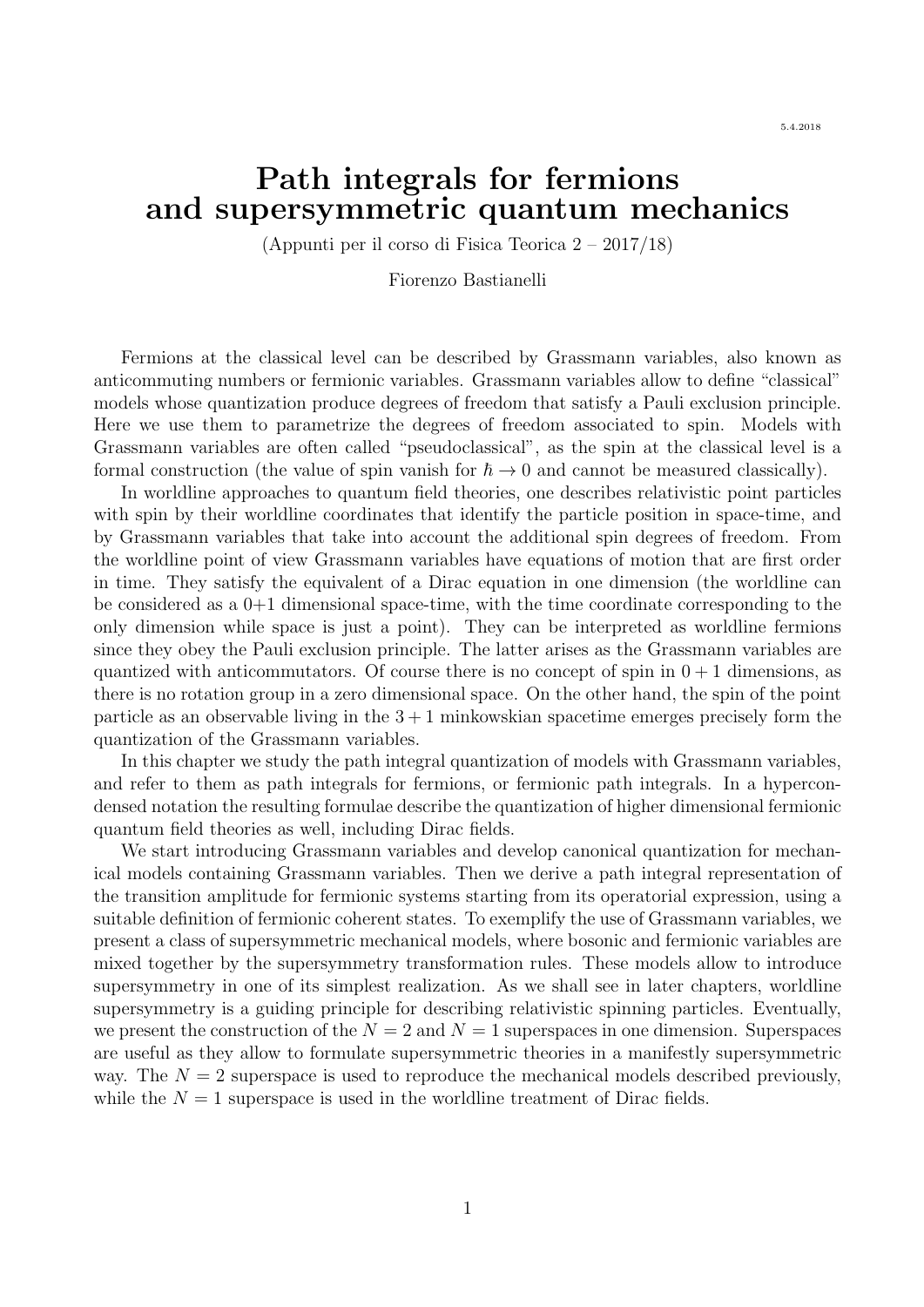## 1 Grassmann algebras

A *n*-dimensional Grassmann algebra  $\mathcal{G}_n$  is generated by a set of generators  $\theta_i$  with  $i = 1, ..., n$ that satisfy

$$
\theta_i \theta_j + \theta_j \theta_i = 0 \tag{1}
$$

or, equivalently, in terms of the anticommutator

$$
\{\theta_i, \theta_j\} = 0.
$$
\n<sup>(2)</sup>

In particular any fixed generator squares to zero

$$
\theta_i^2 = 0\tag{3}
$$

suggesting already at the classical level the essence of the Pauli exclusion principle, according to which one cannot put two identical fermions in the same quantum state. Physicists often call these generators anticommuting numbers.

One can multiply these generators and their products by real or complex numbers, and form polynomials that are used to define functions of the Grassmann variables (i.e. the elements of the Grassmann algebra). For example, for  $n = 1$  there is only one Grassmann variable  $\theta$  and an arbitrary function is given by

$$
f(\theta) = f_0 + f_1 \theta \tag{4}
$$

where  $f_0$  and  $f_1$  are taken to be either real or complex numbers. Similarly, for  $n = 2$  one has

$$
f(\theta_1, \theta_2) = f_0 + f_1 \theta_1 + f_2 \theta_2 + f_3 \theta_1 \theta_2.
$$
 (5)

A term with  $\theta_2\theta_1$  is not written as it is not independent of  $\theta_1\theta_2$ , as  $\theta_2\theta_1 = -\theta_1\theta_2$ . Terms with an even number of  $\theta$ 's are called Grassmann even (or equivalently even, commuting, bosonic). Terms with an odd number of  $\theta$ 's are called Grassmann odd (or equivalently odd, anticommuting, fermionic). Generic functions are always defined in terms of their Taylor expansions, which contain a finite number of terms because of the Grassmann property. For example, the exponential function  $e^{\theta}$  means just  $e^{\theta} = 1 + \theta$  because  $\theta^2 = 0$ .

Derivatives with respect to Grassmann variables are very simple. As any function can be at most linear with respect to a fixed Grassmann variable, its derivative is straightforward, and one has to keep track just of signs. Left derivatives are defined by removing the variable from the left of its Taylor expansion: for example for the function  $f(\theta_1, \theta_2)$  given above

$$
\frac{\partial_L f(\theta_1, \theta_2)}{\partial \theta_1} = f_1 + f_3 \theta_2 \,. \tag{6}
$$

Similarly, right derivatives are obtained by removing the variable from the right

$$
\frac{\partial_{\rm R} f(\theta_1, \theta_2)}{\partial \theta_1} = f_1 - f_3 \theta_2 \tag{7}
$$

where a minus sign emerges because one has first to commute  $\theta_1$  past  $\theta_2$ . Equivalently, using Grassmann increments  $\delta\theta$ , one may write

$$
\delta f = \delta \theta \frac{\partial_L f}{\partial \theta} = \frac{\partial_R f}{\partial \theta} \delta \theta \tag{8}
$$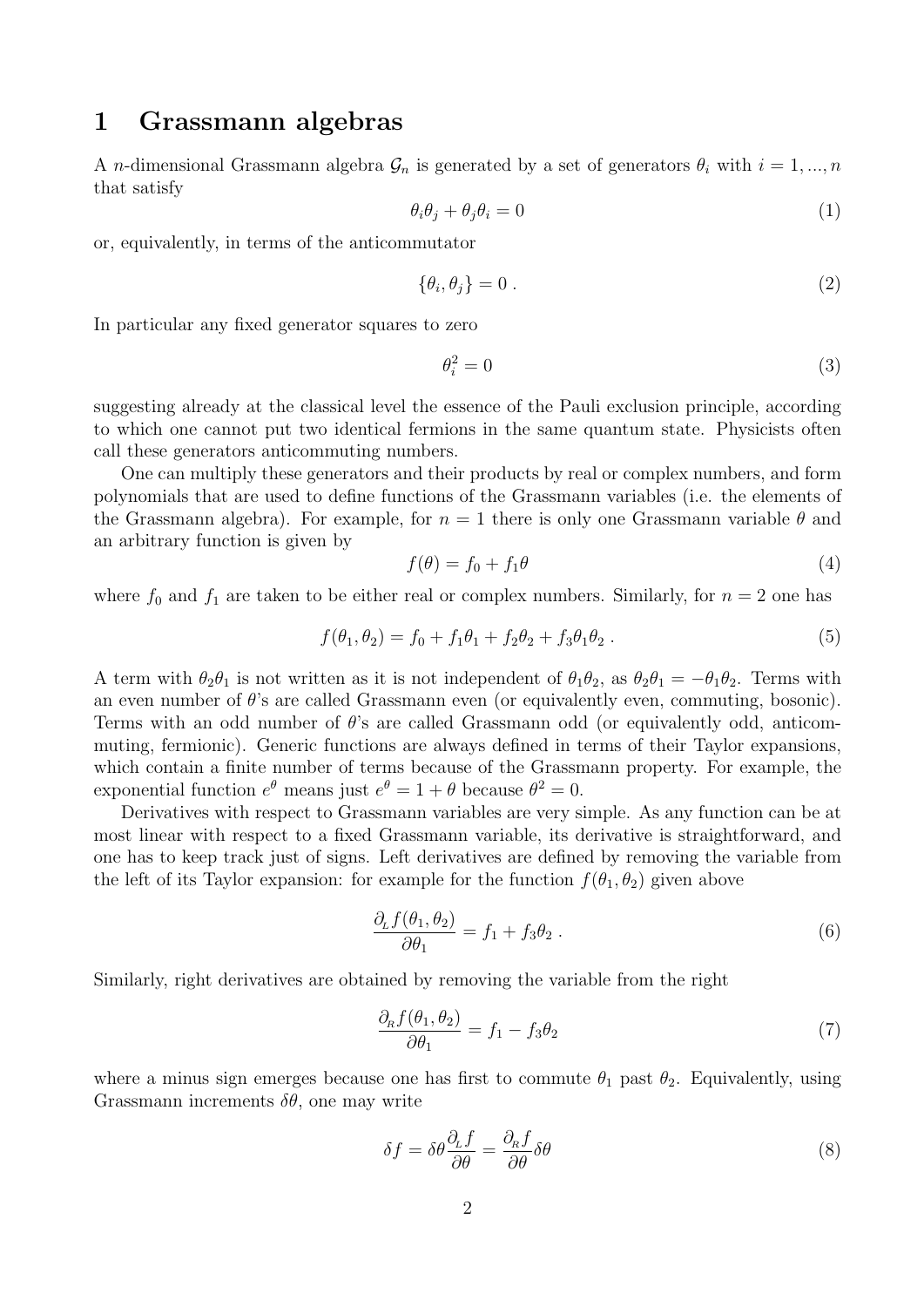which makes evident how to keep track of signs. If not specified otherwise, we use left derivatives and omit the corresponding subscript.

Integration can be defined, according to Berezin, to be identical with differentiation

$$
\int d\theta \equiv \frac{\partial_L}{\partial \theta} \,. \tag{9}
$$

This definition has the virtue of producing a translational invariant measure, that is

$$
\int d\theta f(\theta + \eta) = \int d\theta f(\theta).
$$
\n(10)

This statement is easily proven by a direct calculation

$$
\int d\theta f(\theta + \eta) = \int d\theta (f_0 + f_1 \theta + f_1 \eta) = f_1 = \int d\theta f(\theta).
$$
 (11)

Grassmann variables can be defined to be either real or complex. A real variable satisfies

$$
\bar{\theta} = \theta \tag{12}
$$

with the bar indicating complex conjugation. For products of Grassmann variables the complex conjugate is defined to include an exchange of their position

$$
\overline{\theta_1 \theta_2} = \overline{\theta}_2 \overline{\theta}_1 \tag{13}
$$

Thus the complex conjugate of the product of two real variables is purely imaginary

$$
\overline{\theta_1 \theta_2} = -\theta_1 \theta_2 \,. \tag{14}
$$

It is  $i\theta_1\theta_2$  that is real, as the complex conjugate of the imaginary unit carries the additional minus sign to obtain a formally real object

$$
\overline{i\theta_1\theta_2} = i\theta_1\theta_2 \tag{15}
$$

Complex Grassmann variables  $\eta$  and  $\bar{\eta}$  can always be decomposed in terms of two real Grassmann variables  $\theta_1$  and  $\theta_2$  by setting

$$
\eta = \frac{1}{\sqrt{2}}(\theta_1 + i\theta_2), \qquad \bar{\eta} = \frac{1}{\sqrt{2}}(\theta_1 - i\theta_2).
$$
 (16)

These are the definitions that are most useful for physical applications, and one requires that real variables become hermitian operators upon quantization.

Having defined integration over Grassmann variables, we consider in more details the gaussian integration, which is at the core of fermonic path integrals. For the case of a single real Grassmann variable  $\theta$  the gaussian function is trivial,  $e^{-a\theta^2} = 1$ , since  $\theta^2 = 0$  as  $\theta$  anticommutes with itself. One needs at least two real Grassmann variables  $\theta_1$  and  $\theta_2$  to have a nontrivial exponential function with an exponent quadratic in Grassmann variables

$$
e^{-a\theta_1\theta_2} = 1 - a\theta_1\theta_2\tag{17}
$$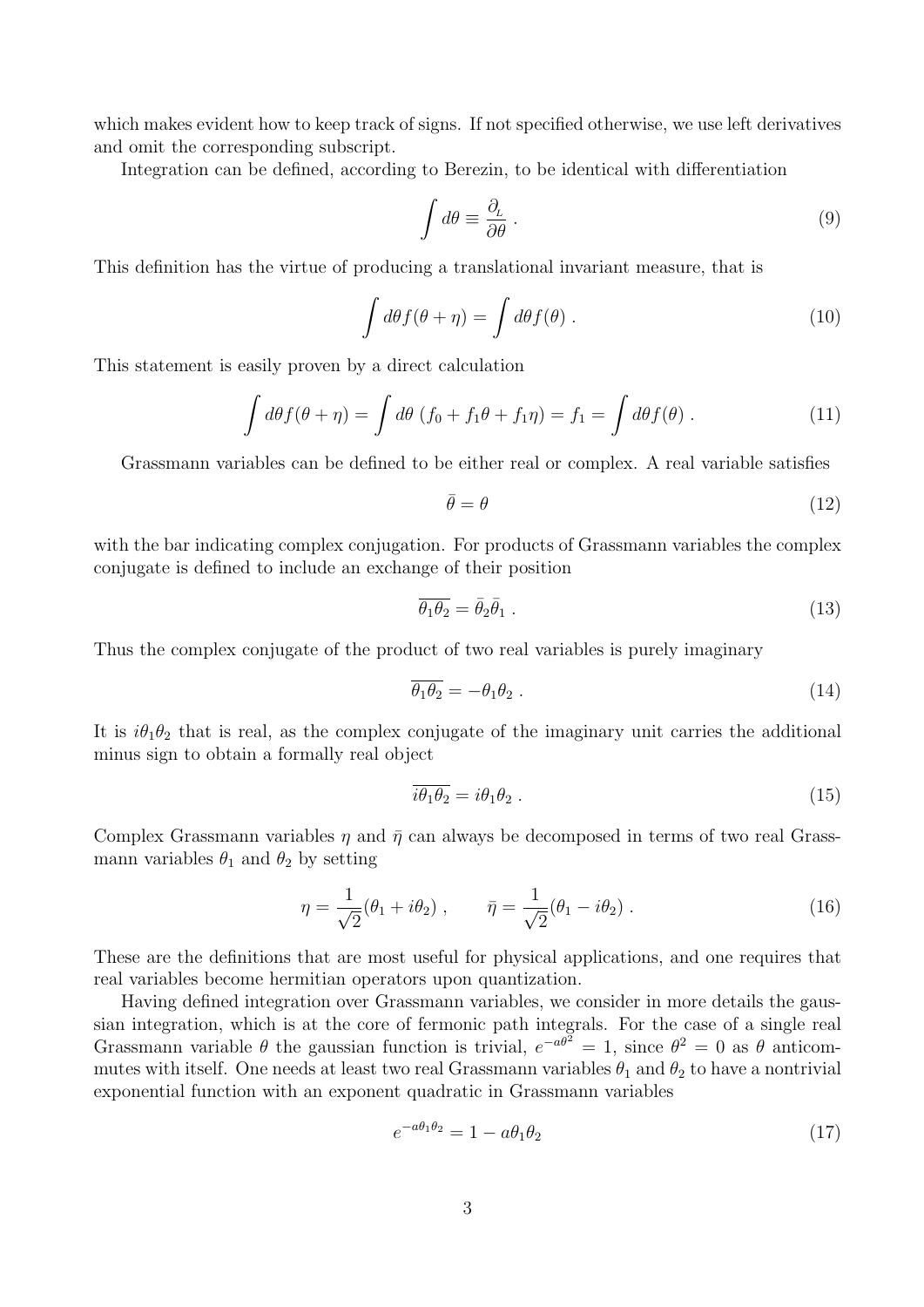where  $\alpha$  is either a real or complex number. With the above definitions the corresponding "gaussian integral" is computed straghtforwardly

$$
\int d\theta_1 d\theta_2 e^{-a\theta_1 \theta_2} = a . \tag{18}
$$

Defining the antisymmetric  $2 \times 2$  matrix  $A^{ij}$  by

$$
A = \left(\begin{array}{cc} 0 & a \\ -a & 0 \end{array}\right) \tag{19}
$$

one may rewrite the result of the Grassmann gaussian integration as

$$
\int d\theta_1 d\theta_2 e^{-\frac{1}{2}\theta_i A^{ij}\theta_j} = \det^{\frac{1}{2}} A.
$$
\n(20)

The square root of the determinant of an antisymmetric matrix  $A$  is called the pfaffian, and is often indicated by PfaffA. Note indeed that the determinant is always positive definite for real antisymmetric matrices, and its square root is well defined (by analytic extensions it is also well defined for antisymmetric matrices with complex entries). It is easy to see that the above formula extends to an even number  $n = 2m$  of real Grassmann variables, so that one may write in general

$$
\int d^n \theta \, e^{-\frac{1}{2}\theta_i A^{ij}\theta_j} = \det^{\frac{1}{2}} A \tag{21}
$$

with the measure normalized as  $d^n \theta \equiv d\theta_1 d\theta_2 \dots d\theta_n$ . Indeed with an orthogonal transformation one can skew-diagonalize the antisymmetric matrix  $A^{ij}$  and put it in the form

$$
\begin{pmatrix}\n0 & a_1 & & & & & \\
-a_1 & 0 & & & & & \\
& & 0 & a_2 & & & \\
& & & -a_2 & 0 & & \\
& & & & & \ddots & \\
& & & & & & 0 & a_m \\
& & & & & & -a_m & 0\n\end{pmatrix}.
$$
\n(22)

The orthogonal transformation leaves the integration measure invariant and one immediately gets the above result with  $\det^{\frac{1}{2}} A = a_1 a_2 \cdots a_m$ . As a cautionary note, to compute correctly the jacobian under a change of variables one should recall the definition of the integration in terms of derivatives (the Berezin integration).

In an analogous way, one finds that gaussian integration over complex Grassmann variables  $(\eta_i, \bar{\eta}_i)$  produce a determinant

$$
\int d^n \bar{\eta} d^n \eta \, e^{-\bar{\eta}_i A^{ij} \eta_j} = \det A \tag{23}
$$

where the measure is now defined by  $d^n \bar{\eta} d^n \eta \equiv d \bar{\eta}_1 d \eta_1 d \bar{\eta}_2 d \eta_2 \dots d \bar{\eta}_n d \eta_n$ .

For applications to dynamical models and subsequent path integral quantization, it is useful to consider infinite dimensional Grassmann algebras  $(n \to \infty)$ . Then one may use Grassmann valued functions of time, i.e.  $\theta_i \leadsto \theta(t)$ . For different values of t one has different generators of the algebra, so that properties such as  $\theta^2(t) = 0$  and  $\theta(t_1)\theta(t_2) = -\theta(t_2)\theta(t_1)$  hold. They are used to describe interesting mechanical systems.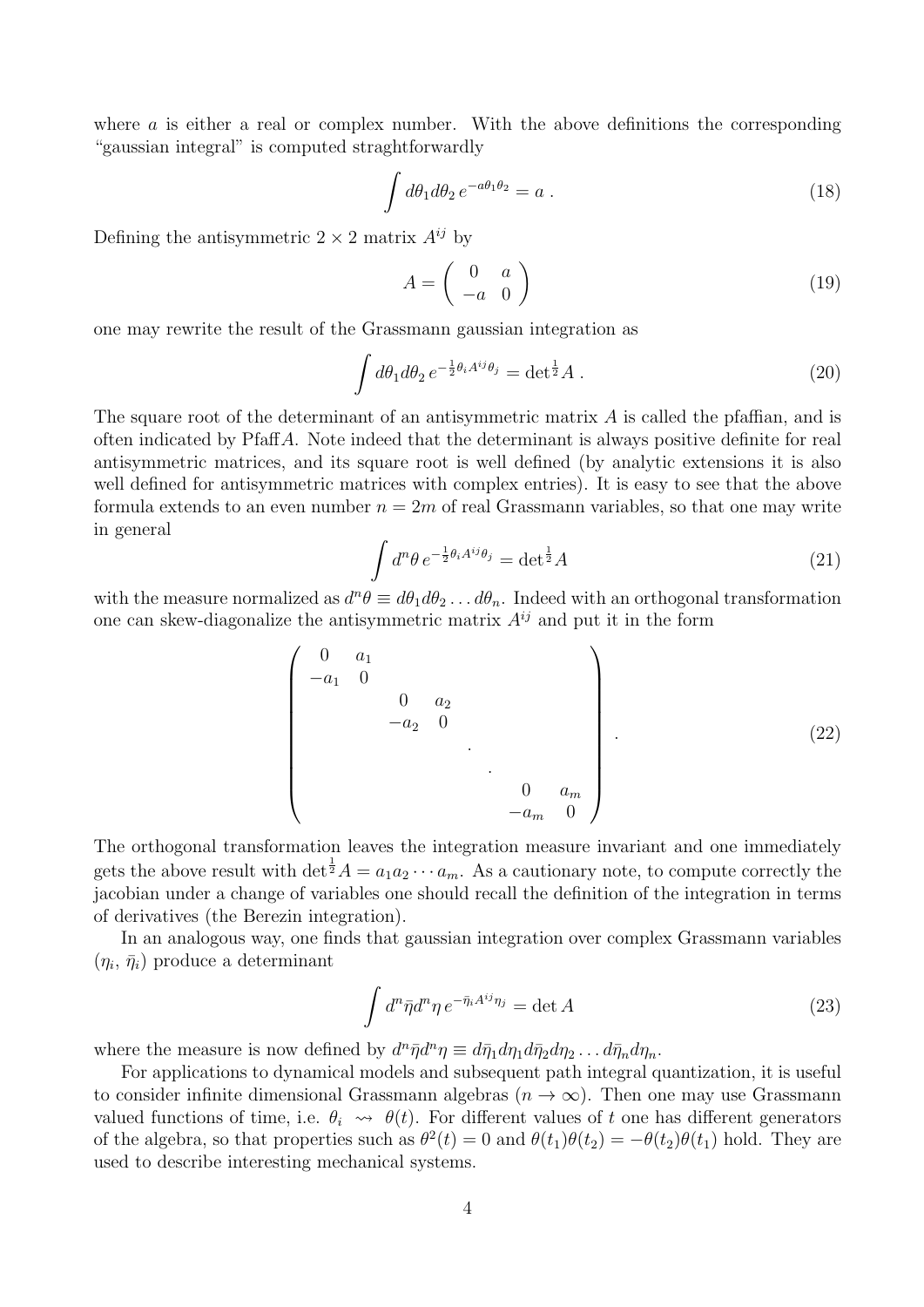## 2 Pseudoclassical models and canonical quantization

To gain some familiarity with the use of Grassmann numbers as dynamical variables we consider the fermionic harmonic oscillator, an example that by itself contains the essence of all fermionic systems.

Classically, it is described by the function  $\psi(t)$  and its complex conjugate  $\bar{\psi}(t)$  that take values in a Grassmann algebra (t denotes the time). The Grassmann property implies generic relations like  $\psi(t)\psi(t) = 0$ ,  $\psi(t)\psi(t') = -\psi(t')\psi(t)$ ,  $\dot{\psi}(t)\dot{\psi}(t) = 0$ ,  $\psi(t)\dot{\psi}(t) = -\dot{\psi}(t)\psi(t)$ , etc., where dots denote time derivatives,  $\dot{\psi} = \frac{d}{dt}\dot{\psi}$ . These relations can be used in extremizing the action, for testing the presence of symmetries, and so on.

Before introducing the action of the fermionic harmonic oscillator, and for gaining some intuition, let us rewrite the action of the usual bosonic harmonic oscillator in phase space by using complex combinations of the coordinate and momentum  $(x, p)$ , as defined by

$$
a = \frac{1}{\sqrt{2\omega}}(\omega x + ip) , \qquad \bar{a} = \frac{1}{\sqrt{2\omega}}(\omega x - ip) . \tag{24}
$$

Up to boundary terms, one finds

<span id="page-4-0"></span>
$$
S[x, p] = \int dt \left( p\dot{x} - \frac{1}{2} (p^2 + \omega^2 x^2) \right) \quad \to \quad S[a, \bar{a}] = \int dt \left( i\bar{a}\dot{a} - \omega \bar{a}a \right). \tag{25}
$$

Upon quantization the complex variables  $(a, \bar{a})$  give rise to the annhilation/creation operators  $(\hat{a}, \hat{a}^{\dagger})$  that satisfy the algebra  $[\hat{a}, \hat{a}^{\dagger}] = \hbar$ . They are used in the Fock construction of the Hilbert space of the harmonic oscillator. For convenience, it is reviewed later on in sec. [2.1.](#page-9-0)

The dynamics of the fermionic harmonic oscillator is similarly described by the complex Grassmann valued functions  $\psi(t)$  and  $\bar{\psi}(t)$  and is fixed by the action

<span id="page-4-2"></span>
$$
S[\psi, \bar{\psi}] = \int dt \left( i \bar{\psi} \dot{\psi} - \omega \bar{\psi} \psi \right).
$$
 (26)

The action is formally real (up to boundary terms), just like its bosonic cousin in [\(25\)](#page-4-0). The equation of motion is obtained by extremizing the action, and easily solved

$$
i\dot{\psi} - \omega\psi = 0 \qquad \Longrightarrow \qquad \psi(t) = \psi_0 \ e^{-i\omega t} \tag{27}
$$

where  $\psi_0$  a suitable initial datum. This equation of motion may be called the Dirac equation in a 0+1 dimensional space time. Indeed one may rewrite it as  $(\gamma^0 \partial_0 + \omega)\psi = 0$ , with  $\gamma^0 = -i$ ,  $x^0 = t$ , and with  $\omega$  playing the role of the Dirac mass.

Canonical quantization is achieved by considering the hamiltonian structure of the model. We sketch it now, postponing briefly a general discussion of the phase space structure associated to Grassmann variables. The momentum  $\pi$  conjugate to  $\psi$  is defined by

<span id="page-4-1"></span>
$$
\pi \equiv \frac{\partial_L L}{\partial \dot{\psi}} = -i\bar{\psi} \tag{28}
$$

which shows that the systems is already in a hamiltonian form, the conjugate momenta being  $\bar{\psi}$  up to a factor. The classical Poisson bracket  ${\{\pi,\psi\}}_{PB} = -1$  is rewritten as  ${\{\psi,\bar{\psi}\}}_{PB} = -i$ , and has the property of being symmetric for fermionic systems (this will be discussed in a short while).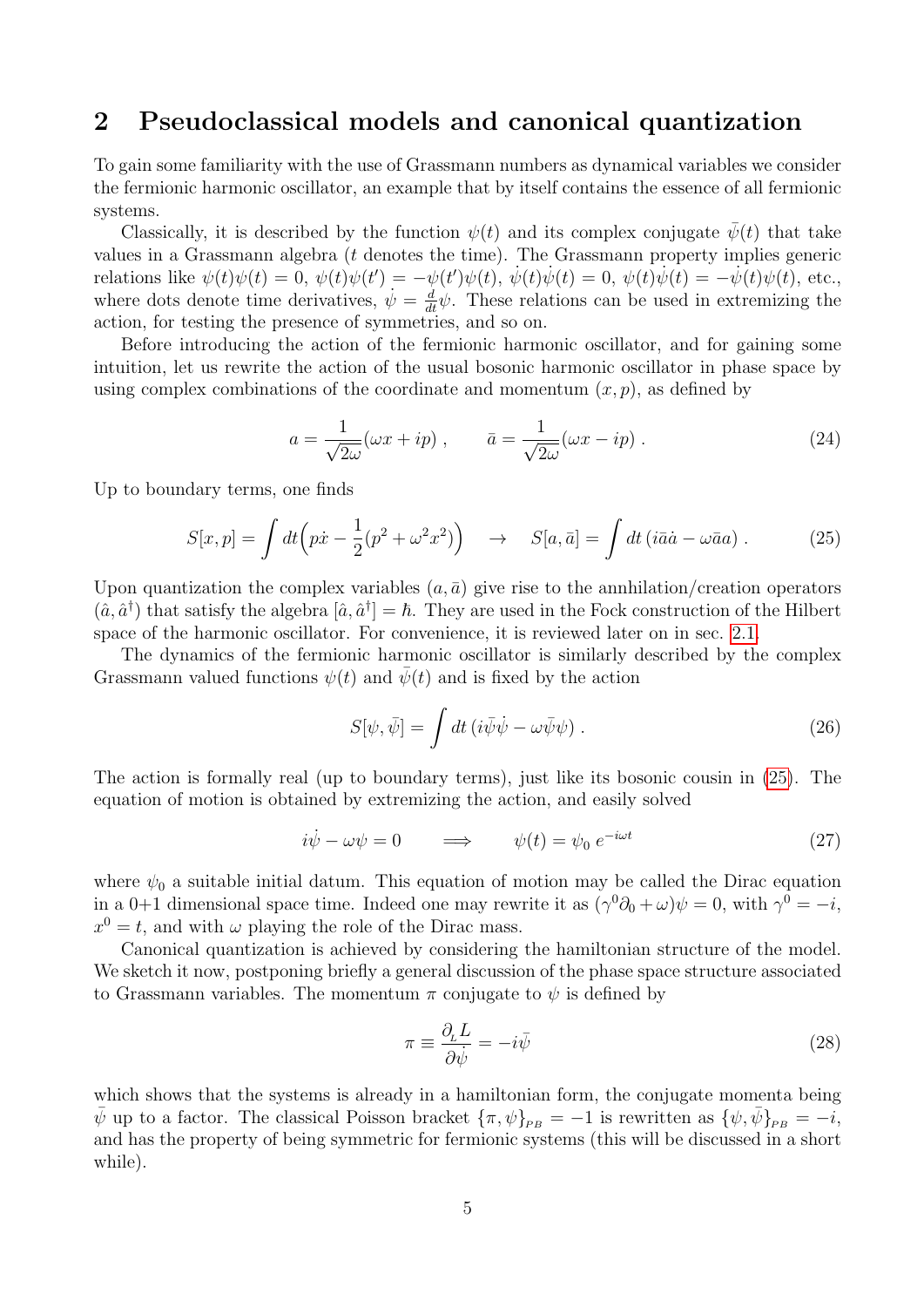Quantizing with anticommutators (fermionic system must be treated that way) one obtains

$$
\{\hat{\psi}, \hat{\psi}^{\dagger}\} = \hbar \ , \quad \{\hat{\psi}, \hat{\psi}\} = \{\hat{\psi}^{\dagger}, \hat{\psi}^{\dagger}\} = 0 \tag{29}
$$

that is, the classical variables  $\psi$  and  $\bar{\psi}$  are promoted to linear operators  $\hat{\psi}$  and  $\hat{\psi}^{\dagger}$  satisfying anticommutation relations that are set to be equal to  $i\hbar$  times the value of the classical Poisson brackets. Setting  $\hbar = 1$  for simplicity, one finds the fermionic creation/annihilation algebra

<span id="page-5-1"></span>
$$
\{\hat{\psi}, \hat{\psi}^{\dagger}\} = 1 \ , \quad \{\hat{\psi}, \hat{\psi}\} = \{\hat{\psi}^{\dagger}, \hat{\psi}^{\dagger}\} = 0 \tag{30}
$$

that can be realized in a two dimensional Hilbert space, and with the correct hermiticity properties. The Hilbert is explicitly constructed à la Fock, considering  $\psi$  as destruction operator and  $\hat{\psi}^{\dagger}$  as creation operator<sup>[1](#page-5-0)</sup>. One starts defining the Fock vacuum  $|0\rangle$ , fixed by the condition  $\hat{\psi}|0\rangle = 0$ . A second state is obtained acting with  $\hat{\psi}^{\dagger}$ 

$$
|1\rangle = \hat{\psi}^{\dagger}|0\rangle. \tag{31}
$$

No other states can be obtained acting again with the creation operator  $\hat{\psi}^{\dagger}$  as  $(\hat{\psi}^{\dagger})^2 = 0$ . Normalizing the Fock vacuum to unity,  $\langle 0|0\rangle = 1$ , with  $\langle 0| = |0\rangle^{\dagger}$ , one finds that these two states are orthonomal

$$
\langle m|n\rangle = \delta_{mn} \qquad m, n = 0, 1 \tag{32}
$$

and thus span a two-dimensional Hilbert space,  $\mathcal{F}_2 = \text{Span}\{|0\rangle, |1\rangle\}$ . In terms of matrices one finds the realization

<span id="page-5-2"></span>
$$
\hat{\psi} \longrightarrow \begin{pmatrix} \langle 0|\hat{\psi}|0\rangle & \langle 0|\hat{\psi}|1\rangle \\ \langle 1|\hat{\psi}|0\rangle & \langle 1|\hat{\psi}|1\rangle \end{pmatrix} = \begin{pmatrix} 0 & \langle 0|0\rangle \\ 0 & \langle 1|0\rangle \end{pmatrix} = \begin{pmatrix} 0 & 1 \\ 0 & 0 \end{pmatrix}
$$

$$
\hat{\psi}^{\dagger} \longrightarrow \begin{pmatrix} \langle 0|\hat{\psi}^{\dagger}|0\rangle & \langle 0|\hat{\psi}^{\dagger}|1\rangle \\ \langle 1|\hat{\psi}^{\dagger}|0\rangle & \langle 1|\hat{\psi}^{\dagger}|1\rangle \end{pmatrix} = \begin{pmatrix} \langle 0|1\rangle & 0 \\ \langle 1|1\rangle & 0 \end{pmatrix} = \begin{pmatrix} 0 & 0 \\ 1 & 0 \end{pmatrix} . \tag{33}
$$

The Fock vacuum is indeed the ground state of the fermionic oscillator, whose quantum Hamiltonian  $\hat{H} = \omega(\hat{\psi}^{\dagger}\hat{\psi} - \frac{1}{2})$  $\frac{1}{2}$ ) is obtained from the classical one by choosing a suitable ordering of the operators upon quantization. Indeed the classical hamiltonian is given by the Legendre transform

$$
H = \dot{\psi}\pi - L = \omega\bar{\psi}\psi = \frac{\omega}{2}(\bar{\psi}\psi - \psi\bar{\psi}).
$$
\n(34)

The last form is a classically equivalent way of writing it, and it is the one that is quantized to resolve the ordering ambiguities

$$
\hat{H} = \frac{\omega}{2} (\hat{\psi}^{\dagger} \hat{\psi} - \hat{\psi} \hat{\psi}^{\dagger}) = \omega \left( \hat{\psi}^{\dagger} \hat{\psi} - \frac{1}{2} \right). \tag{35}
$$

The last expression is obtained by using the first relation in [\(30\)](#page-5-1). Note also that in the Legendre transform the order of  $\dot{\psi}$  and  $\pi$  matters, and we have used the one that follows from having defined the conjugate momentum [\(28\)](#page-4-1) with left derivatives.

Hamiltonian structure and canonical quantization

Path integrals for fermions can be derived from the canonical formalism, just as in the

<span id="page-5-0"></span><sup>&</sup>lt;sup>1</sup>Their role could also be reversed for fermionic systems.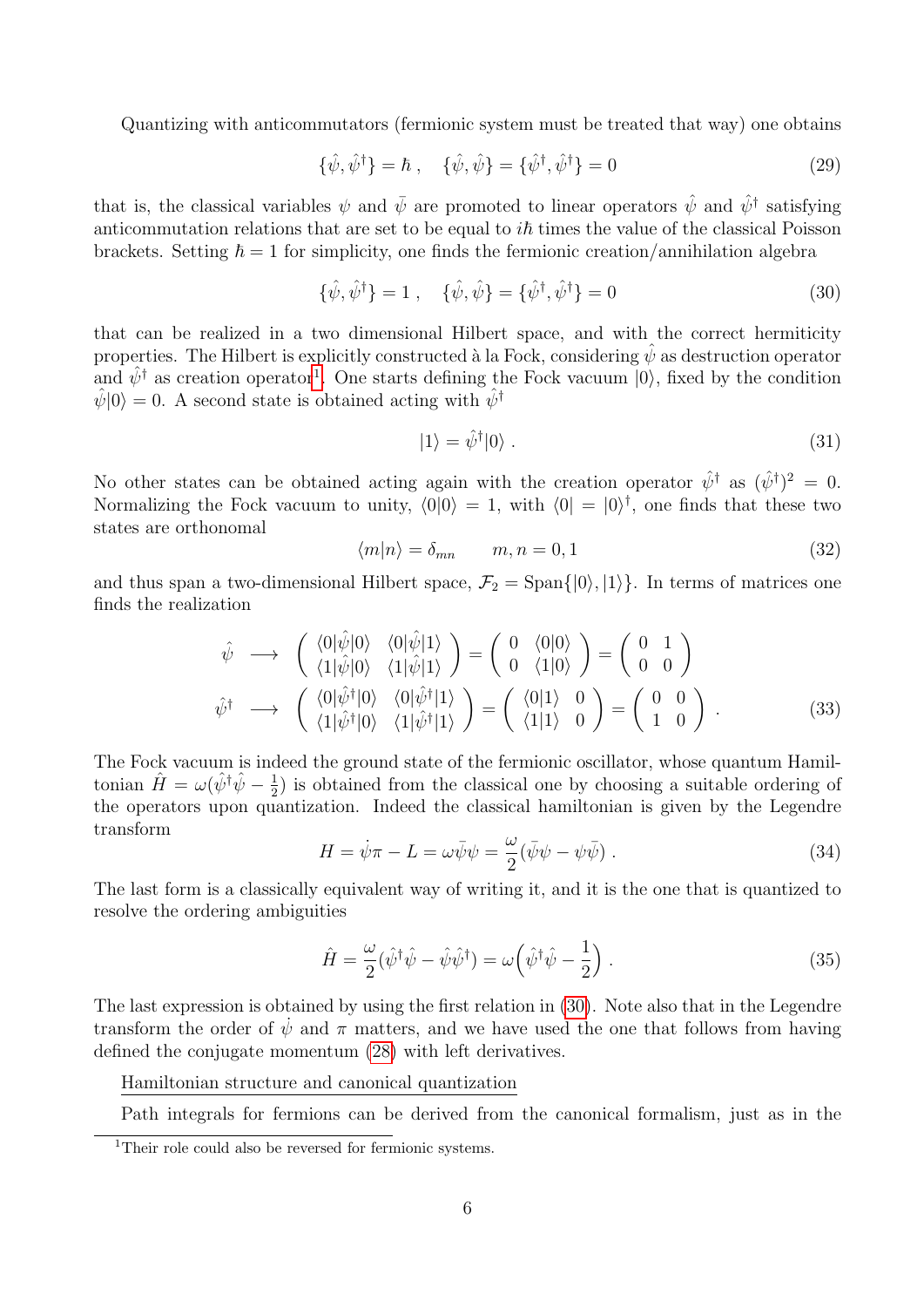bosonic case. For that we need first to review the hamiltonian formalism and the canonical quantization of mechanical systems with Grassmann variables.

The hamiltonian formalism aims at producing equations of motion that are first order differential equations in time. For a simple bosonic model with phase space coordinates  $(x, p)$ , the phase space action is usually written in the form

$$
S[x, p] = \int dt \left( p\dot{x} - H(x, p) \right). \tag{36}
$$

The first term with derivatives (the  $p\dot{x}$  term) is called the symplectic term, and fixes the Poisson bracket structure of phase space. Up to total derivatives it can be written in a more symmetrical form, with the time derivatives shared equally by  $x$  and  $p$ 

<span id="page-6-1"></span>
$$
S[x, p] = \int dt \left(\frac{1}{2}(p\dot{x} - x\dot{p}) - H(x, p)\right) = \int dt \left(\frac{1}{2}z^a (\Omega^{-1})_{ab}\dot{z}^b - H(z)\right) \tag{37}
$$

where we have denoted collectively the phase space coordinates by  $z^a = (z^1, z^2) = (x, p)$ . The symplectic term contains the constant invertible matrix

$$
(\Omega^{-1})_{ab} = \begin{pmatrix} 0 & -1 \\ 1 & 0 \end{pmatrix} \tag{38}
$$

with inverse

$$
\Omega^{ab} = \begin{pmatrix} 0 & 1 \\ -1 & 0 \end{pmatrix} . \tag{39}
$$

The latter is used to define the Poisson bracket between two generic phase space functions  $F$ and G

$$
\{F, G\}_{PB} = \frac{\partial F}{\partial z^a} \Omega^{ab} \frac{\partial G}{\partial z^b} . \tag{40}
$$

In particular, one finds that the Poisson bracket of the phase space coordinates themselves is given by

$$
\{z^a, z^b\}_{PB} = \Omega^{ab} . \tag{41}
$$

This coincides with standard definitions. The Poisson bracket satisfies the following properties:

<span id="page-6-0"></span>
$$
\{F, G\}_{PB} = -\{G, F\}_{PB} \qquad \text{(antisymmetry)}
$$
\n
$$
\{F, GH\}_{PB} = \{F, G\}_{PB}H + G\{F, H\}_{PB} \qquad \text{(Leibniz rule)}
$$
\n
$$
\{F, \{G, H\}_{PB}\}_{PB} + \{G, \{H, F\}_{PB}\}_{PB} + \{H, \{F, G\}_{PB}\}_{PB} = 0 \qquad \text{(Jacobi identity)}.
$$
\n(42)

These properties make it consistent to adopt the canonical quantization rules of substituting the fundamental variables  $z^a$  by linear operators  $\hat{z}^a$  acting on a Hilbert space of physical states, with commutation relations fixed to be  $i\hbar$  times the value of the classical Poisson brackets

$$
[\hat{z}^a, \hat{z}^b] = i\hbar\Omega^{ab} \,. \tag{43}
$$

This prescription is consistent as both sides satisfy the same algebraic properties, listed in [\(42\)](#page-6-0) for the Poisson brackets.

More generally, phase space functions  $F(z)$  are elevated to operators  $\hat{F}(\hat{z})$  (after fixing eventual ordering ambiguities) with commutation relations that take the form

$$
[\hat{F}(\hat{z}), \hat{G}(\hat{z})] = i\hbar \{F, G\}_{PB} + \text{ higher order terms in } \hbar. \tag{44}
$$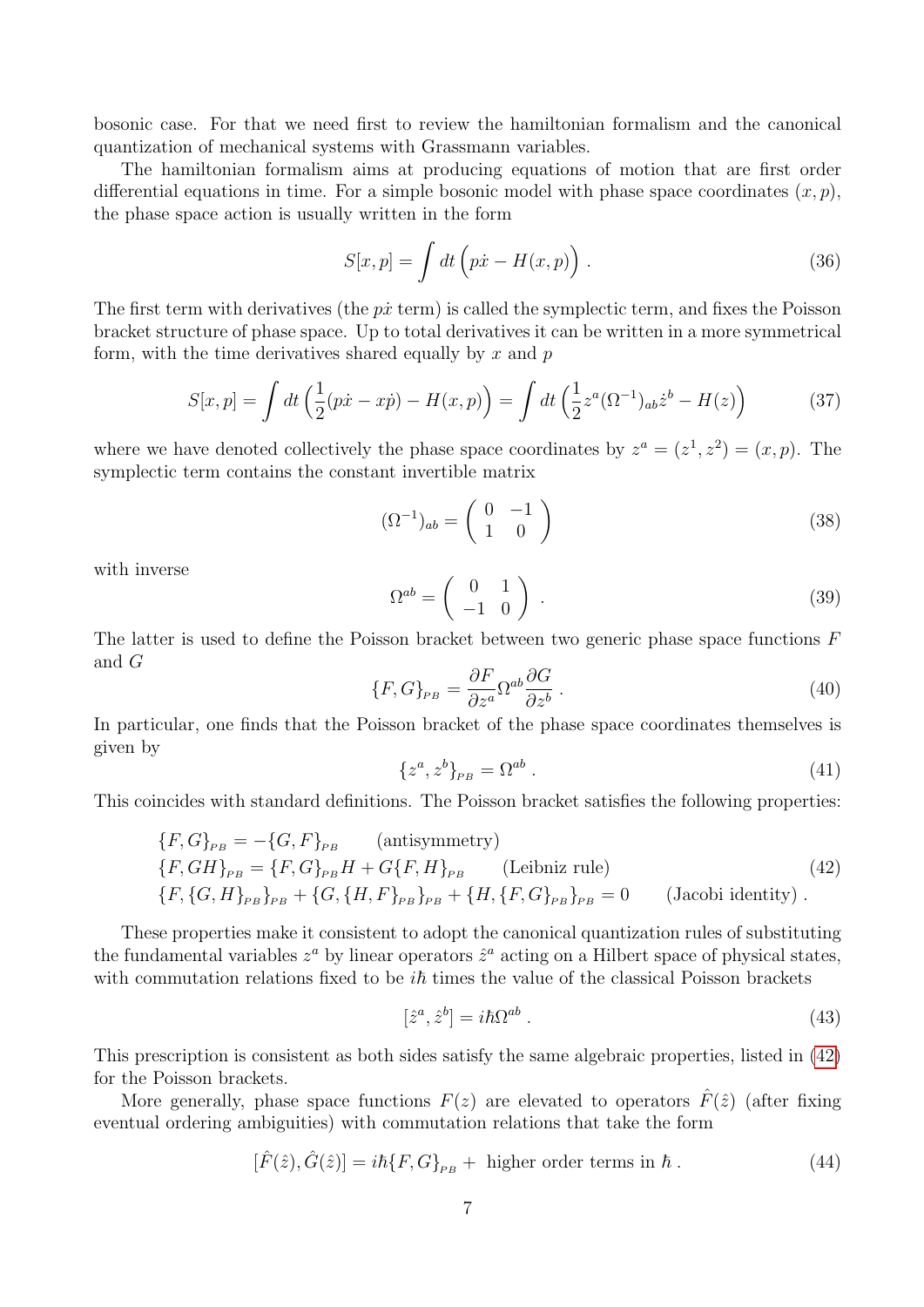This set up can be extended to models with Grassmann variables. The basic structure remains unaltered, and one must only take care of signs arising from the anticommuting sector. Let us show how this is done.

We denote collectively the phase space coordinates by  $Z^A = (x^i, p_i, \theta^{\alpha})$ , with  $(x^i, p_i)$  the usual Grassmann even phase space variables and  $\theta^{\alpha}$  the Grassmann odd variables. We consider a phase space action of the form

$$
S[Z^A] = \int dt \left(\frac{1}{2}Z^A (\Omega^{-1})_{AB}\dot{Z}^B - H(Z)\right)
$$
\n(45)

where the symplectic term depends on a constant invertible matrix  $(\Omega^{-1})_{AB}$  with inverse  $\Omega^{AB}$ . Again this term must be written splitting the time derivatives democratically between all variables, as in [\(37\)](#page-6-1). The symplectic term and the hamiltonian are taken to be Grassmann even (i.e. commuting objects). Then, it is seen that  $\Omega^{AB}$  is antisymmetric in the sector related to the bosonic coordinates, and symmetric in the sector belonging to the Grassmann variables (other off-diagonal entries vanish). That is, denoting the variables by  $Z^A = (z^a, \theta^{\alpha})$  with  $z^a$ bosonic and  $\theta^{\alpha}$  fermionic, the matrix  $\Omega^{AB}$  (as well as its inverse) has a block diagonal form

$$
\Omega^{AB} = \begin{pmatrix} \Omega^{ab} & 0\\ 0 & \Omega^{\alpha\beta} \end{pmatrix} \tag{46}
$$

with  $\Omega^{ab}$  antisymmetric and  $\Omega^{\alpha\beta}$  symmetric.

The matrix  $\Omega^{AB}$  is used to define the Poisson bracket by

<span id="page-7-0"></span>
$$
\{F, G\}_{PB} = \frac{\partial_{\kappa} F}{\partial Z^A} \Omega^{AB} \frac{\partial_{\kappa} G}{\partial Z^B}
$$
\n(47)

where both right and left derivatives are used. In particular one finds

$$
\{Z^A, Z^B\}_{PB} = \Omega^{AB} . \tag{48}
$$

Phase space functions can be restricted to have a definite Grassmann parity. Given any such function F, we denote its Grassmann parity by  $(-1)^{\epsilon_F}$ , where  $\epsilon_F = 0$  if F is Grassmann even (bosonic function) and  $\epsilon_F = 1$  if F is Grassmann odd (fermionic function). Then, one finds that the definition  $(47)$  satisfies a graded generalization of the properties in  $(42)$ , namely

<span id="page-7-1"></span>
$$
\{F,G\}_{PB} = (-1)^{\epsilon_F \epsilon_G+1} \{G,F\}_{PB}
$$
\n
$$
\{F,GH\}_{PB} = \{F,G\}_{PB}H + (-1)^{\epsilon_F \epsilon_G} G\{F,H\}_{PB}
$$
\n
$$
\{F,\{G,H\}_{PB}\}_{PB} + (-1)^{\epsilon_F(\epsilon_G+\epsilon_H)} \{G,\{H,F\}_{PB}\}_{PB} + (-1)^{\epsilon_H(\epsilon_F+\epsilon_G)} \{H,\{F,G\}_{PB}\}_{PB} = 0.
$$
\n
$$
(49)
$$

The equations of motion are first order in time. They can be derived minimizing the action and can be expressed in term of the Poisson brackets

$$
\dot{Z}^A = \Omega^{AB} \frac{\partial_L H}{\partial Z^B} \qquad \to \qquad \dot{Z}^A = \{Z^A, H\}_{PB} \ . \tag{50}
$$

These are the Hamilton's equations of motion.

The properties of the Poisson brackets make it consistent to adopt the canonical quantization rules, that consist in promoting the phase space coordinates  $Z^A$  to operators  $\hat{Z}^{\tilde{A}}$  with commutation/anticommutation relation fixed by their classical Poisson brackets

$$
\left[\hat{Z}^A, \hat{Z}^B\right] = i\hbar \{Z^A, Z^B\}_{PB} = i\hbar \Omega^{AB} \tag{51}
$$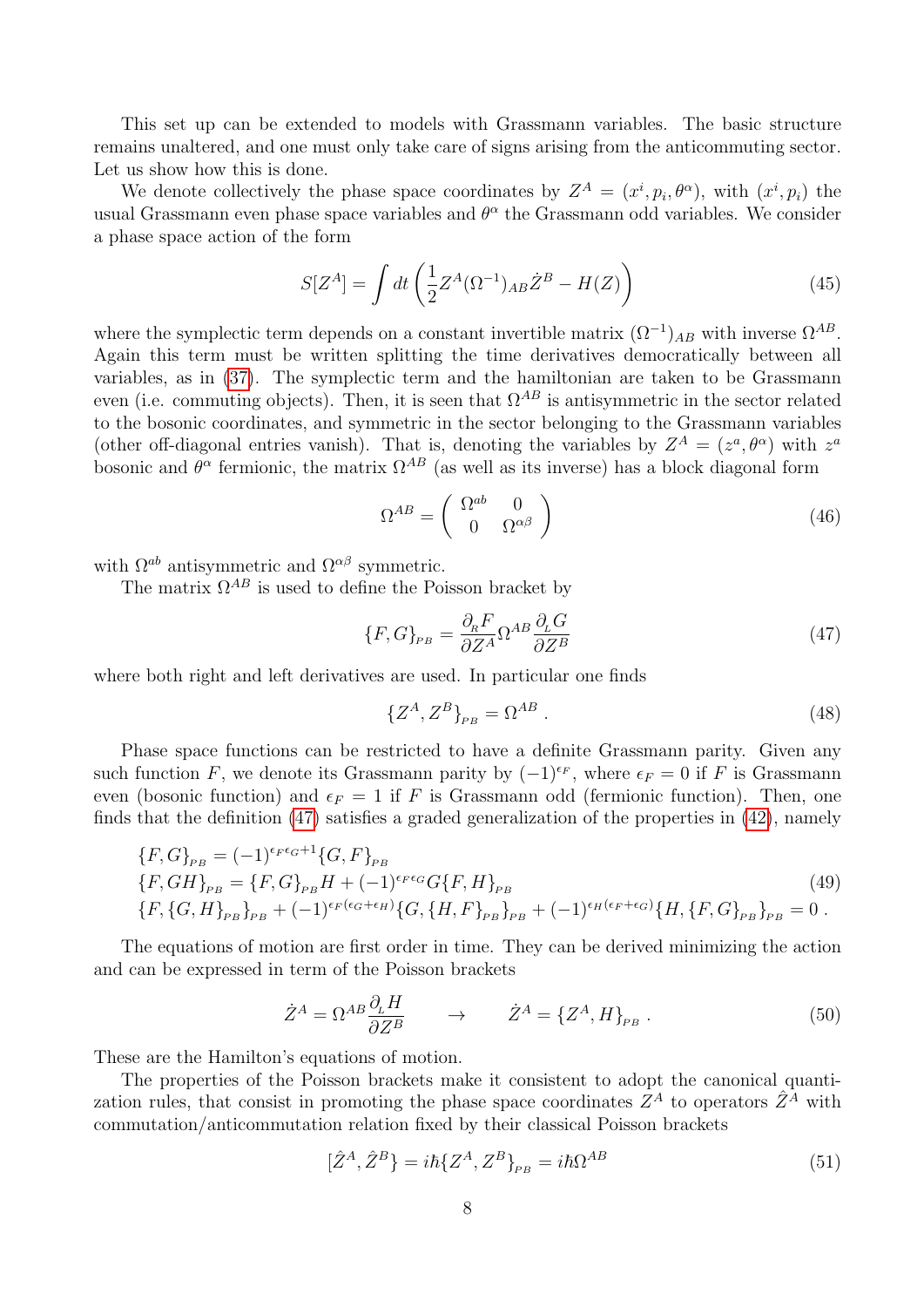where we have employed the compact notation

$$
[\cdot, \cdot] = \begin{cases} {\{\cdot, \cdot\}} & \text{anticommutator if both variables are fermionic} \\ {\{\cdot, \cdot\}} & \text{commutator otherwise} \end{cases}
$$
(52)

which is often called "graded commutator". Indeed, the graded commutator satisfies identities similar to those for the Poisson brackets in [\(49\)](#page-7-1), and makes it consistent to adopt the given quantization rules.

Our quick exposition becomes clearer by working through some simple examples.

### Examples

(i) Single real Grassmann variable  $\psi$  ("single Majorana fermion in one dimension"). Taking as phase space lagrangian

$$
L = \frac{i}{2}\psi\dot{\psi} - H(\psi) \tag{53}
$$

which is formally real and produces equation of motion of the first order in time, one finds  $\Omega^{-1} = i$ ,  $\Omega = -i$ , and Poisson bracket at equal times  $\{\psi, \psi\}_{PB} = -i$ . The dynamical variable  $\psi(t)$  is often called a Majorana fermion in one dimension, as it satisfies the Dirac equation in one dimension plus a reality condition (akin to the Majorana condition used in four dimensions). One notices that the only possible Grassmann even hamiltonian is a constant, so that the model is rather trivial. One verifies in this example that the phase space can be odd dimensional if Grassmann variables are present. The model is quantized by introducing the hermitian operator  $\hat{\psi}$  with anticommutator

$$
\{\hat{\psi}, \hat{\psi}\} = \hbar \tag{54}
$$

The quantum theory is also trivial, as one represents irreducibly this algebra in a one dimensional Hilbert space, with the operator  $\hat{\psi}$  acting as multiplication by the constant  $\sqrt{\hbar/2}$ . This Hilbert space has no room for any nontrivial dynamics, as there is only the vacuum state.

(ii) Several real Grassmann variables  $\psi^i$  ("Majorana fermions in one dimension"). For the case of several real Grassmann variables one may take as phase space lagrangian

$$
L = \frac{i}{2} \psi^i \dot{\psi}^i - H(\psi^i) \qquad i = 1, ..., n
$$
\n(55)

and one finds  $(\Omega^{-1})_{ij} = i\delta_{ij}, \ \Omega^{ij} = -i\delta^{ij}$ . The Poisson brackets at equal times read as  $\{\psi^i, \psi^j\}_{PB} = -i\delta^{ij}$ . Quantization is obtained by considering the anticommutation relations

$$
\{\hat{\psi}^i, \hat{\psi}^j\} = \hbar \delta^{ij} \tag{56}
$$

which is recognized to be proportional to the Clifford algebra of the gamma matrices, appearing in the Dirac equation in n euclidean dimensions. Indeed setting  $\hat{\psi}^i = \sqrt{\hbar/2} \gamma^i$  turns the above anticommutation relations into the Clifford algebra

<span id="page-8-0"></span>
$$
\{\gamma^i, \gamma^j\} = 2\delta^{ij} \tag{57}
$$

which is the defining properties of the gamma matrices of the Dirac equation

$$
(\gamma^i \partial_i + m)\Psi(x) = 0.
$$
\n(58)

It is known that the algebra [\(57\)](#page-8-0) is realized in a complex vector space of dimension  $2^{\lceil \frac{n}{2} \rceil}$ , where  $\left[\frac{n}{2}\right]$  $\frac{n}{2}$  indicates the integer part of  $\frac{n}{2}$ . For example, for  $n = 2$  and  $n = 3$  the gamma matrices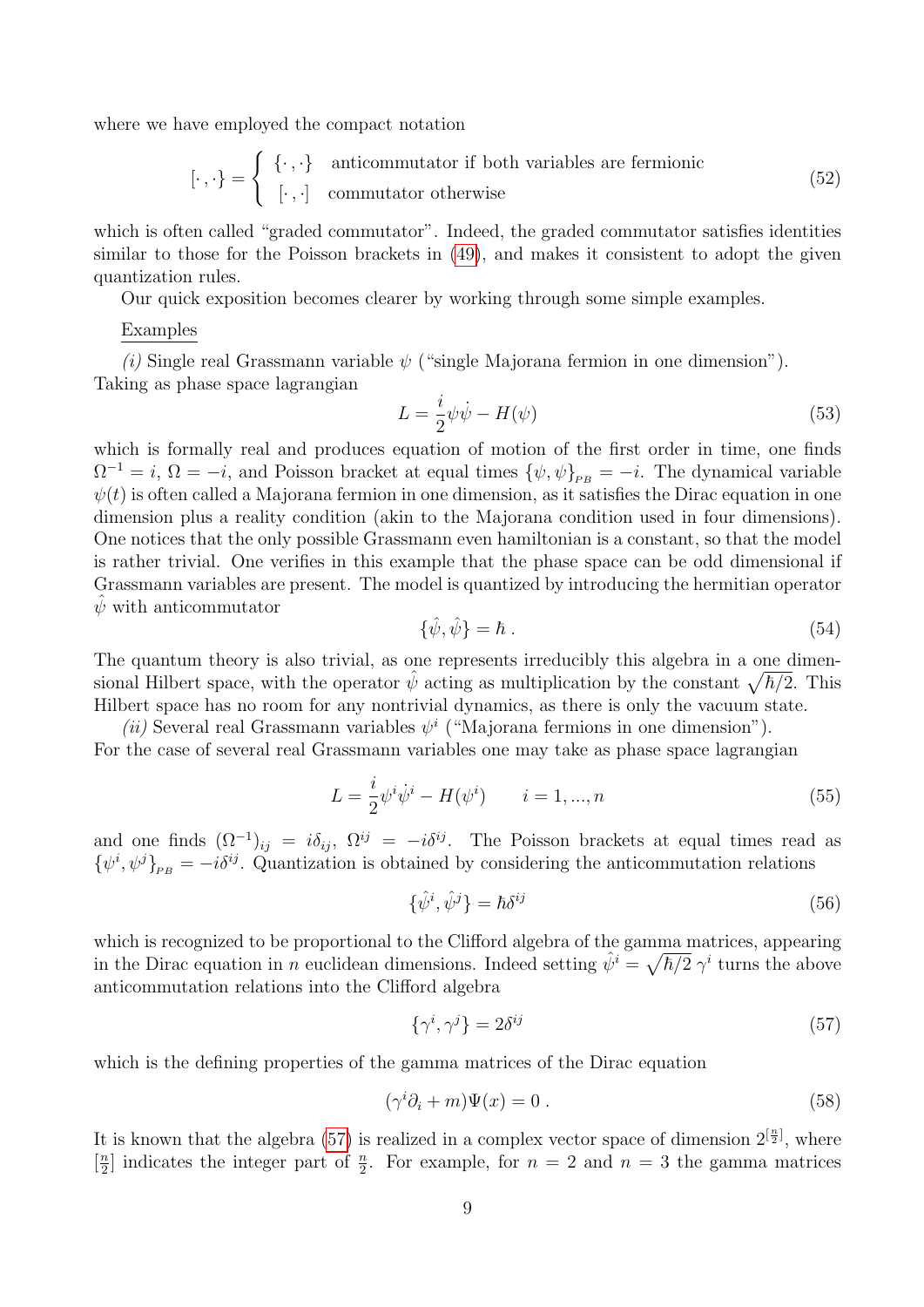are 2 by 2, for  $n = 4$  and  $n = 5$  the gamma matrices are 4 by 4, for  $n = 6$  and  $n = 7$  the gamma matrices are 8 by 8, etc.. One concludes that the operators  $\hat{\psi}^i$  are realised as hermitian operators in a Hilbert space of dimensions  $2^{\left[\frac{n}{2}\right]}$ .

(iii) Complex Grassmann variables  $\psi$  and  $\psi$  ("single Dirac fermion in one dimension"). Taking as phase space lagrangian

$$
L = i\bar{\psi}\dot{\psi} - H(\psi, \bar{\psi})\tag{59}
$$

one finds  $\{\psi,\bar{\psi}\}_{PB} = -i$  as the only nontrivial Poisson bracket between the phase space coordinates  $(\psi, \bar{\psi})$ . It is quantized by the anticommutator  $\{\hat{\psi}, \hat{\psi}^{\dagger}\} = \hbar$ , producing a fermionic annihilation/creation algebra. It is realized in a two dimensional Fock space, as anticipated earlier while discussing the fermionic harmonic oscillator. This model is equivalent to that with two real (Majorana) fermions, seen as the real and the imaginary part of the Dirac fermion. Also, one may straightforwardly consider the theory of a set of several Dirac fermions in one dimension.

These basic examples can be used to construct explicitly the irreducible representations of the gamma matrices in arbitrary dimensions, and check their dimensionality as anticipated above. One proceeds as follows. In even dimensions  $n = 2m$  one combines the 2m Majorana worldline fermions, corresponding to the gamma matrices, into  $m$  pairs of worldline Dirac fermions, that generate a set of  $m$  copies of independent, anticommuting creation/annihilation operators. The latter act on the tensor products of  $m$  two-dimensional fermionic Fock spaces, each one realizing an independent set of fermionic creation/annihilation operators. This gives a total Hilbert space of  $2<sup>m</sup>$  dimensions: indeed for each set of creation/annihilation operators a state can only be empty or filled with the corresponding fermionic excitation. This is in accord with the assertion given above about the dimensionality of the gamma matrices. Adding an extra Majorana fermion corresponds to a Clifford algebra in odd dimensions (i.e.  $2m + 1$ dimensions): the related dimension of the Hilbert space does not change as the last Majorana fermion can be realized as proportional to the chirality matrix of the  $2m$  dimensional case, which always exists.

### <span id="page-9-0"></span>2.1 Coherent states

It is useful to introduce coherent states, an overcomplete basis of vectors for the fermionic Fock space described previously, for deriving a path integral for fermionic systems. They provide ket eigenstates of the fermionic operator  $\psi$  with Grassmann valued eigenvalues. Together with a suitable resolution of the identity, they allow to convert the matrix elements of the quantum evolution operator (transition amplitudes) into a path integral where one sums over Grassmann valued functions. We first review the construction of bosonic coherent states, used in the theory of the harmonic oscillator, to have a guide on the construction for the fermionic case.

In the theory of the harmonic oscillator one introduces coherent states defined as eigenstates of the annihilation operator  $\hat{a}$ . Let us recall the algebra of the creation and annihilation operators  $\hat{a}^\dagger$  and  $\hat{a}$ 

<span id="page-9-1"></span>
$$
[\hat{a}, \hat{a}^{\dagger}] = 1 \ , \quad [\hat{a}, \hat{a}] = 0 \ , \quad [\hat{a}^{\dagger}, \hat{a}^{\dagger}] = 0 \ . \tag{60}
$$

It is realized by operators acting on an infinite dimensional Hilbert space, identified with a Fock space which is constructed as follows. A complete orthonormal basis is obtained by starting from the Fock vacuum  $|0\rangle$ , defined by the condition  $\hat{a}|0\rangle = 0$ . The other states of the basis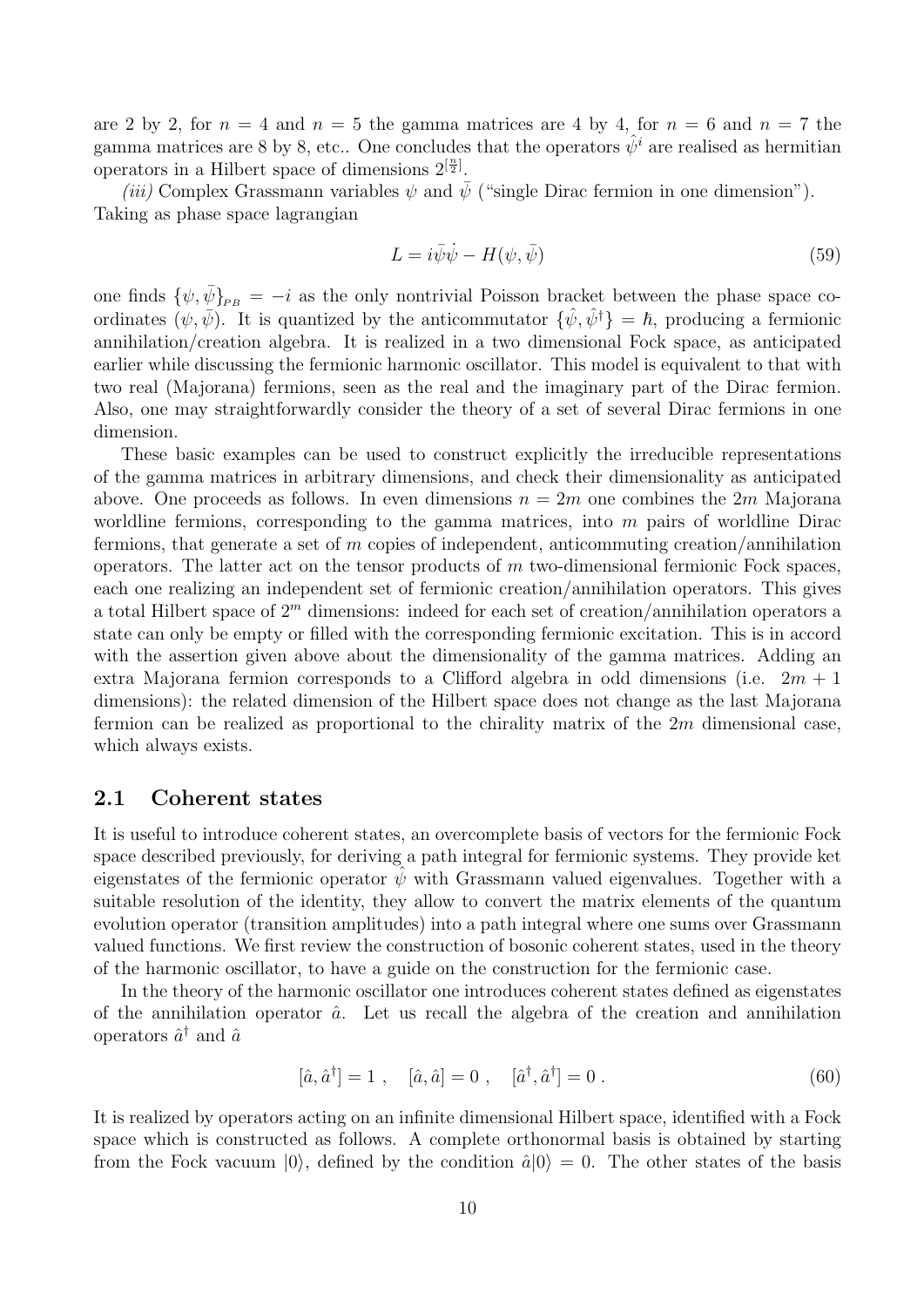are obtained by acting with the creation operator  $\hat{a}^{\dagger}$  an arbitrary number of times on the Fock vacuum  $|0\rangle$ 

$$
|0\rangle \quad \text{such that} \quad \hat{a}|0\rangle = 0
$$
  
\n
$$
|1\rangle = \hat{a}^{\dagger}|0\rangle
$$
  
\n
$$
|2\rangle = \frac{\hat{a}^{\dagger}}{\sqrt{2}}|1\rangle = \frac{(\hat{a}^{\dagger})^2}{\sqrt{2!}}|0\rangle
$$
  
\n
$$
|3\rangle = \frac{\hat{a}^{\dagger}}{\sqrt{3}}|2\rangle = \frac{(\hat{a}^{\dagger})^3}{\sqrt{3!}}|0\rangle
$$
  
\n...  
\n
$$
|n\rangle = \frac{\hat{a}^{\dagger}}{\sqrt{n}}|n-1\rangle = \frac{(\hat{a}^{\dagger})^n}{\sqrt{n!}}|0\rangle
$$
  
\n... (61)

Normalizing the Fock vacuum to unit norm,  $\langle 0|0\rangle = 1$ , where  $\langle 0| = |0\rangle^{\dagger}$ , one finds that these states are orthonomal

$$
\langle m|n\rangle = \delta_{mn} \qquad m, n = 0, 1, 2, \dots \,. \tag{62}
$$

Now, choosing a complex number a, one builds the coherent states  $|a\rangle$  defined by

$$
|a\rangle = e^{a\hat{a}^{\dagger}}|0\rangle. \tag{63}
$$

They are eigenstates of the annihilation operator  $\hat{a}$ 

$$
\hat{a}|a\rangle = a|a\rangle . \tag{64}
$$

A way of proving this is by expanding the exponential and viewing  $|a\rangle$  as an infinite sum with suitable coefficients of the basis vectors of the Fock space

$$
|a\rangle = e^{a\hat{a}^{\dagger}}|0\rangle
$$
  
=  $\left(1 + a\hat{a}^{\dagger} + \frac{1}{2!}(a\hat{a}^{\dagger})^2 + \frac{1}{3!}(a\hat{a}^{\dagger})^3 + \dots + \frac{1}{n!}(a\hat{a}^{\dagger})^n + \dots\right)|0\rangle$   
=  $|0\rangle + a|1\rangle + \frac{a^2}{\sqrt{2!}}|2\rangle + \frac{a^3}{\sqrt{3!}}|3\rangle + \dots + \frac{a^n}{\sqrt{n!}}|n\rangle + \dots$  (65)

In this form it is easy to calculate (using  $\hat{a}|n\rangle =$ √  $\overline{n}|n-1\rangle)$ 

$$
\hat{a}|a\rangle = \hat{a}(|0\rangle + a|1\rangle + \frac{a^2}{\sqrt{2!}}|2\rangle + \frac{a^3}{\sqrt{3!}}|3\rangle + \dots + \frac{a^n}{\sqrt{n!}}|n\rangle + \dots)
$$
  
\n
$$
= 0 + a|0\rangle + a^2|1\rangle + \frac{a^3}{\sqrt{2!}}|2\rangle + \dots + \frac{a^n}{\sqrt{(n-1)!}}|n-1\rangle + \dots
$$
  
\n
$$
= a(|0\rangle + a|1\rangle + \frac{a^2}{\sqrt{2!}}|2\rangle + \dots + \frac{a^{n-1}}{\sqrt{(n-1)!}}|n-1\rangle + \dots)
$$
  
\n
$$
= a|a\rangle . \qquad (66)
$$

A faster way of proving the same result is to recognize that the algebra [\(60\)](#page-9-1) can be realized by

$$
\hat{a}^{\dagger} \to \bar{a} \,, \qquad \hat{a} \to \frac{\partial}{\partial \bar{a}} \tag{67}
$$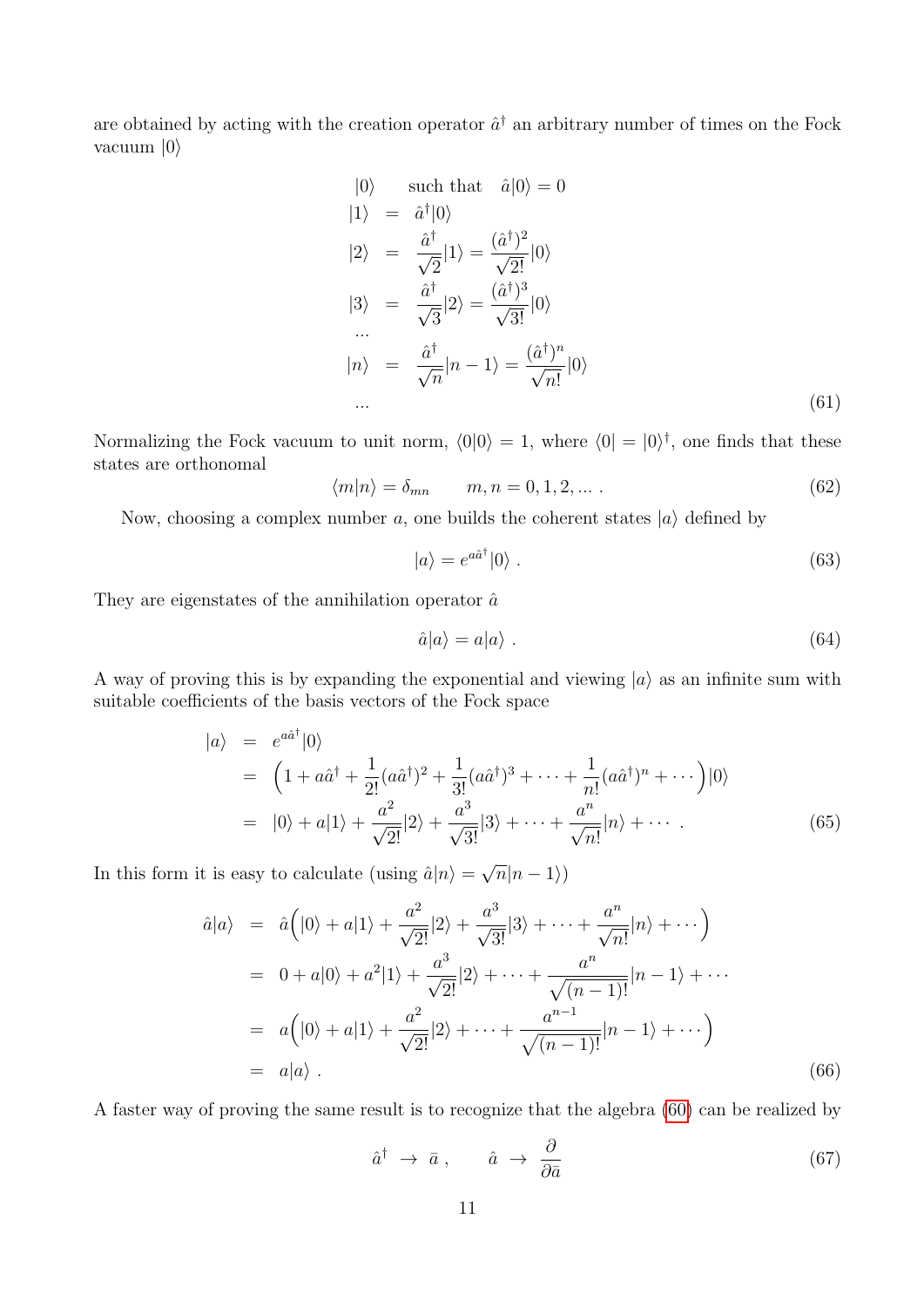acting on functions of  $\bar{a} \in \mathbb{C}$ , and the result follows straighfowardly<sup>[2](#page-11-0)</sup>.

A list of properties that can be proven with similar calculations are

$$
\begin{array}{ll}\n(i) & \langle \bar{a} | = |a \rangle^{\dagger} = \langle 0 | e^{\bar{a}\hat{a}} & \implies & \langle \bar{a} | \hat{a}^{\dagger} = \langle \bar{a} | \bar{a} \\
(ii) & \langle \bar{a} | a \rangle = e^{\bar{a}a} & \text{(scalar product)} \\
(iii) & \mathbb{1} = \int \frac{d\bar{a}da}{2\pi i} \, e^{-\bar{a}a} \, |a \rangle \langle \bar{a}| & \text{(resolution of the identity)}\n\end{array}
$$

(iv) Tr Aˆ = Z dada ¯ 2πi e −aa¯ ha¯|Aˆ|ai (trace of the operator Aˆ) . (68)

One should note that the set of coherent states form an over-complete basis, in particular they are not orthonormal, in fact  $\langle \bar{b} | a \rangle = e^{\bar{b}a} \neq 0$ . However, it is useful to keep this redundancy. Coherent states may be used to rederive a form of the path integral in phase space in terms of the so-called holomorphic trajectories, corresponding to paths for the  $a$  and  $\bar{a}$  complex variables. We will not present it here, but consider only the corresponding fermionic construction which is, mutatis mutandis, analogous.

A similar definition of coherent states can be introduced for fermionic systems. As we have seen the algebra of the anticommutators of the fermionic creation/annihilation operators  $\psi^{\dagger}$ and  $\psi$ 

<span id="page-11-1"></span>
$$
\{\hat{\psi}, \hat{\psi}^{\dagger}\} = 1 \ , \quad \{\hat{\psi}, \hat{\psi}\} = 0 \ , \quad \{\hat{\psi}^{\dagger}, \hat{\psi}^{\dagger}\} = 0 \tag{69}
$$

can be realized by  $2 \times 2$  matrices acting in the two-dimensional fermionic Fock space generated by the vectors  $|0\rangle$  and  $|1\rangle$ , defined by

$$
\hat{\psi}|0\rangle = 0 \;, \quad |1\rangle = \hat{\psi}^{\dagger}|0\rangle \;.
$$
\n<sup>(70)</sup>

One defines fermionic coherent states as eigenstates  $|\psi\rangle$  of the annihilation operator  $\psi$ , having the complex Grassmann number  $\psi$  as eigenvalue

$$
\hat{\psi}|\psi\rangle = \psi|\psi\rangle \tag{71}
$$

The Grassmann numbers, such as  $\psi$  and its complex conjugate  $\bar{\psi}$ , anticommute between themselves, and we define them to anticommute also with the fermionic operators  $\hat{\psi}^{\dagger}$  and  $\hat{\psi}$ . No confusion should arise between the operators  $\hat{\psi}$  and  $\hat{\psi}^{\dagger}$  that have a hat, and the complex Grassmann variables  $\psi$  and  $\bar{\psi}$ , eigenvalues of the eigenstates  $|\psi\rangle$  and  $\langle \bar{\psi}|$  respectively, that carry no hat (similarly, in the previous chapter, we indicated position operator, eigenstates and eigenvalues so that  $\hat{x}|x\rangle = x|x\rangle$ ).

 $\hat{z}$ +

One can prove the following statements

(i) 
$$
|\psi\rangle = e^{\psi \cdot \psi} |0\rangle
$$
  
\n(ii)  $\langle \bar{\psi} | = \langle 0 | e^{\bar{\psi}\hat{\psi}} \rangle \implies \langle \bar{\psi} | \hat{\psi}^{\dagger} = \langle \bar{\psi} | \bar{\psi} \rangle$   
\n(iii)  $\langle \bar{\psi} | \psi \rangle = e^{\bar{\psi}\psi}$   
\n(iv)  $\mathbb{1} = \int d\bar{\psi} d\psi \, e^{-\bar{\psi}\psi} | \psi \rangle \langle \bar{\psi} |$   
\n(v)  $\text{Tr} \hat{A} = \int d\bar{\psi} d\psi \, e^{-\bar{\psi}\psi} \langle -\bar{\psi} | \hat{A} | \psi \rangle$   
\n(vi)  $\text{Str} \hat{A} \equiv \text{Tr}[(-1)^{\hat{F}} \hat{A}] = \int d\bar{\psi} d\psi \, e^{-\bar{\psi}\psi} \langle \bar{\psi} | \hat{A} | \psi \rangle$  (72)

<span id="page-11-0"></span><sup>2</sup> One can represent  $|a\rangle$  by  $|a\rangle = e^{a\bar{a}}$  and compute  $\hat{a}|a\rangle = \frac{\partial}{\partial \bar{a}}e^{a\bar{a}} = ae^{a\bar{a}} = a|a\rangle$ .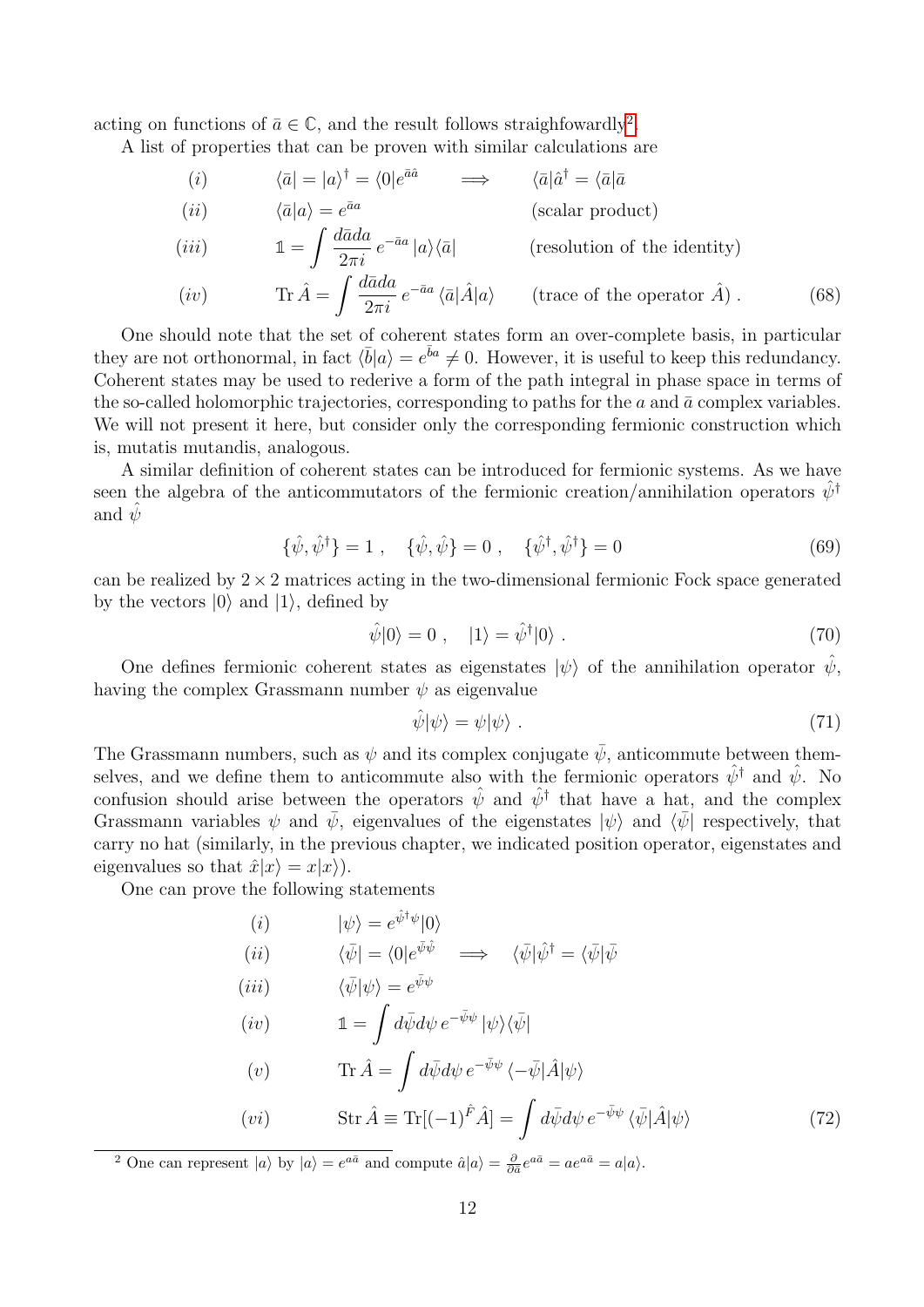where  $\hat{A}$  is an arbitrary bosonic operator.

The proofs can be obtained by explicit calculation. Let us proceed systematically.

(i) One expands the exponential and write the coherent state as

$$
\begin{aligned}\n|\psi\rangle &= e^{\hat{\psi}^\dagger \psi} |0\rangle \\
&= (1 + \hat{\psi}^\dagger \psi) |0\rangle = |0\rangle - \psi \hat{\psi}^\dagger |0\rangle \\
&= |0\rangle - \psi |1\rangle\n\end{aligned} \tag{73}
$$

and computes

$$
\begin{aligned}\n\hat{\psi}|\psi\rangle &= \hat{\psi}e^{\hat{\psi}^\dagger\psi}|0\rangle \\
&= \hat{\psi}\Big(|0\rangle - \psi|1\rangle\Big) = -\hat{\psi}\psi|1\rangle = \psi\hat{\psi}|1\rangle = \psi|0\rangle = \psi\Big(|0\rangle - \psi|1\rangle\Big) \\
&= \psi|\psi\rangle\n\end{aligned} \tag{74}
$$

which proves that  $|\psi\rangle$  is a coherent state. Note that terms proportional to  $\psi^2$  can be inserted or eliminated at wish, as they vanish due to Grassmann property  $\psi^2 = 0$ .

 $(ii)$  "Bra" coherent state. To prove this relation for a bra coherent state it is sufficient to take the hermitian conjugate of the ket coherent state  $|\psi\rangle$ . One must remember that the definition of hermitian conjugate reduces to complex conjugation for Grassmann variables and reverses the positions of both variables and operators. For example

$$
(\hat{\psi}^{\dagger}\psi)^{\dagger} = \bar{\psi}\hat{\psi} \tag{75}
$$

(*iii*) Scalar product. A direct computation (recalling that  $\psi^2 = 0$ ,  $\bar{\psi}^2 = 0$  and  $\psi \bar{\psi} = -\bar{\psi}\psi$ ) gives

$$
\langle \bar{\psi} | \psi \rangle = \left( \langle 0 | - \langle 1 | \bar{\psi} \rangle \left( | 0 \rangle - \psi | 1 \rangle \right) \right)
$$
  
= 
$$
\langle 0 | 0 \rangle + \bar{\psi} \psi \langle 1 | 1 \rangle = 1 + \bar{\psi} \psi
$$
  
= 
$$
e^{\bar{\psi} \psi} .
$$
 (76)

We point out that the Grassmann variables are here defined to commute with the Fock vacuum  $|0\rangle$ , so that they commute with the coherent states, but anticommute with  $|1\rangle = \hat{\psi}^{\dagger} |0\rangle$  (as they anticommute with  $\hat{\psi}^{\dagger}$ ).

 $(iv)$  Resolution of the identity. First of all one must recall that the definition of integration over Grassmann variables makes it identical with differentiation. In particular we use left differentiation, that removes the variable from the left (one must pay attention to signs arising from this operation)

$$
\int d\psi \equiv \frac{\partial_L}{\partial \psi} , \qquad \int d\bar{\psi} \equiv \frac{\partial_L}{\partial \bar{\psi}} . \tag{77}
$$

Now a direct calculation shows that

$$
\int d\bar{\psi} d\psi \, e^{-\bar{\psi}\psi} \, |\psi\rangle\langle\bar{\psi}| = \int d\bar{\psi} d\psi \, (1 - \bar{\psi}\psi) \Big( |0\rangle - \psi |1\rangle \Big) \Big( \langle 0| - \langle 1|\bar{\psi} \rangle \Big) \n= |0\rangle\langle 0| + |1\rangle\langle 1| .
$$
\n(78)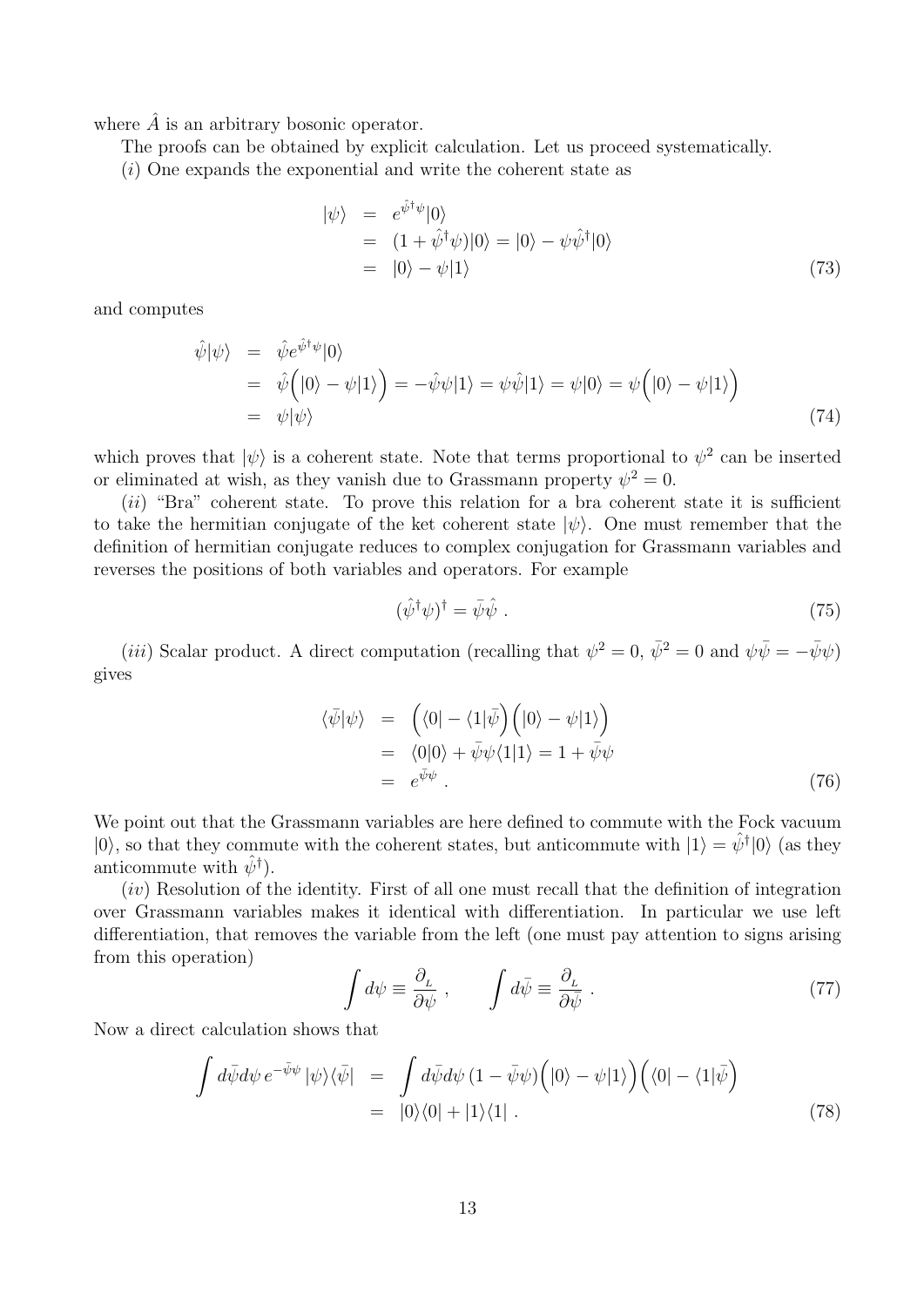(v) Trace. Given a bosonic operator  $\hat{A}$ , that commutes with  $\psi$  and  $\bar{\psi}$ , one can verify that

$$
\int d\bar{\psi} d\psi e^{-\bar{\psi}\psi} \langle -\bar{\psi} | \hat{A} | \psi \rangle = \int d\bar{\psi} d\psi (1 - \bar{\psi}\psi) \Big( \langle 0 | + \langle 1 | \bar{\psi} \rangle \hat{A} \Big( | 0 \rangle - \psi | 1 \rangle \Big)
$$
  
\n
$$
= \int d\bar{\psi} d\psi (1 - \bar{\psi}\psi) \Big( \langle 0 | \hat{A} | 0 \rangle - \bar{\psi}\psi \langle 1 | \hat{A} | 1 \rangle + \cdots \Big)
$$
  
\n
$$
= \langle 0 | \hat{A} | 0 \rangle + \langle 1 | \hat{A} | 1 \rangle
$$
  
\n
$$
= \text{Tr} \,\hat{A} . \tag{79}
$$

(vi) Supertrace. An analogous calculation gives

$$
\int d\bar{\psi} d\psi e^{-\bar{\psi}\psi} \langle \bar{\psi} | \hat{A} | \psi \rangle = \int d\bar{\psi} d\psi (1 - \bar{\psi}\psi) \Big( \langle 0 | - \langle 1 | \bar{\psi} \rangle \Big) \hat{A} \Big( |0 \rangle - \psi | 1 \rangle \Big)
$$
  
\n
$$
= \int d\bar{\psi} d\psi (1 - \bar{\psi}\psi) \Big( \langle 0 | \hat{A} | 0 \rangle + \bar{\psi}\psi \langle 1 | \hat{A} | 1 \rangle + \cdots \Big)
$$
  
\n
$$
= \langle 0 | \hat{A} | 0 \rangle - \langle 1 | \hat{A} | 1 \rangle = \text{Tr} [(-1)^{\hat{F}} \hat{A}]
$$
  
\n
$$
= \text{Str } \hat{A} .
$$
 (80)

Here  $\hat{F} = \hat{\psi}^{\dagger} \hat{\psi}$  is the fermion number operator (with eigenvalues  $F = 0$  for  $|0\rangle$  and  $F = 1$  for  $|1\rangle$ ). The last line gives the definition of the supertrace.

Generalization to more fermionic degrees of freedom is straightofrward.

## 3 Fermionic path integrals

We now have all the tools to find a path integral representation of the transition amplitude between coherent states  $\langle \bar{\psi}_f | e^{-i\hat{H}T} | \psi_i \rangle$ , where we have set  $\hbar = 1$  for notational simplicity. We consider an hamiltonian  $\hat{H} = \hat{H}(\hat{\psi}^{\dagger}, \hat{\psi})$  written in such a way that all creation operators are on the left of the annihilation operators, something that is always possible to achieve using the fundamental anticommutation relations in [\(69\)](#page-11-1). Note also that for a single pair of fermionic creation/annihilation operators the most general (bosonic) hamiltonian takes the simple form  $\hat{H} = \omega \hat{\psi}^{\dagger} \hat{\psi} + h_0.$ 

To turn the transition amplitude into a path integral, one divides the total propagation time T into N steps of duration  $\epsilon = \frac{T}{\lambda}$  $\frac{T}{N}$ , so that  $T = N\epsilon$ . Using  $N - 1$  times the decomposition of the identity in terms of coherent states, one gets the following equalites

<span id="page-13-0"></span>
$$
\langle \bar{\psi}_f | e^{-i\hat{H}T} | \psi_i \rangle = \langle \bar{\psi}_f | \underbrace{e^{-i\hat{H}\epsilon} e^{-i\hat{H}\epsilon} \cdots e^{-i\hat{H}\epsilon}}_{N \text{ times}} | \psi_i \rangle
$$
  
\n
$$
= \langle \bar{\psi}_f | e^{-i\hat{H}\epsilon} \mathbb{1} e^{-i\hat{H}\epsilon} \mathbb{1} \cdots \mathbb{1} e^{-i\hat{H}\epsilon} | \psi_i \rangle
$$
  
\n
$$
= \int \left( \prod_{k=1}^{N-1} d\bar{\psi}_k d\psi_k e^{-\bar{\psi}_k \psi_k} \right) \prod_{k=1}^{N} \langle \bar{\psi}_k | e^{-i\hat{H}\epsilon} | \psi_{k-1} \rangle
$$
 (81)

where we have defined  $\psi_0 \equiv \psi_i$  and  $\bar{\psi}_N \equiv \bar{\psi}_f$ . For  $\epsilon \to 0$  one can approximate the elementary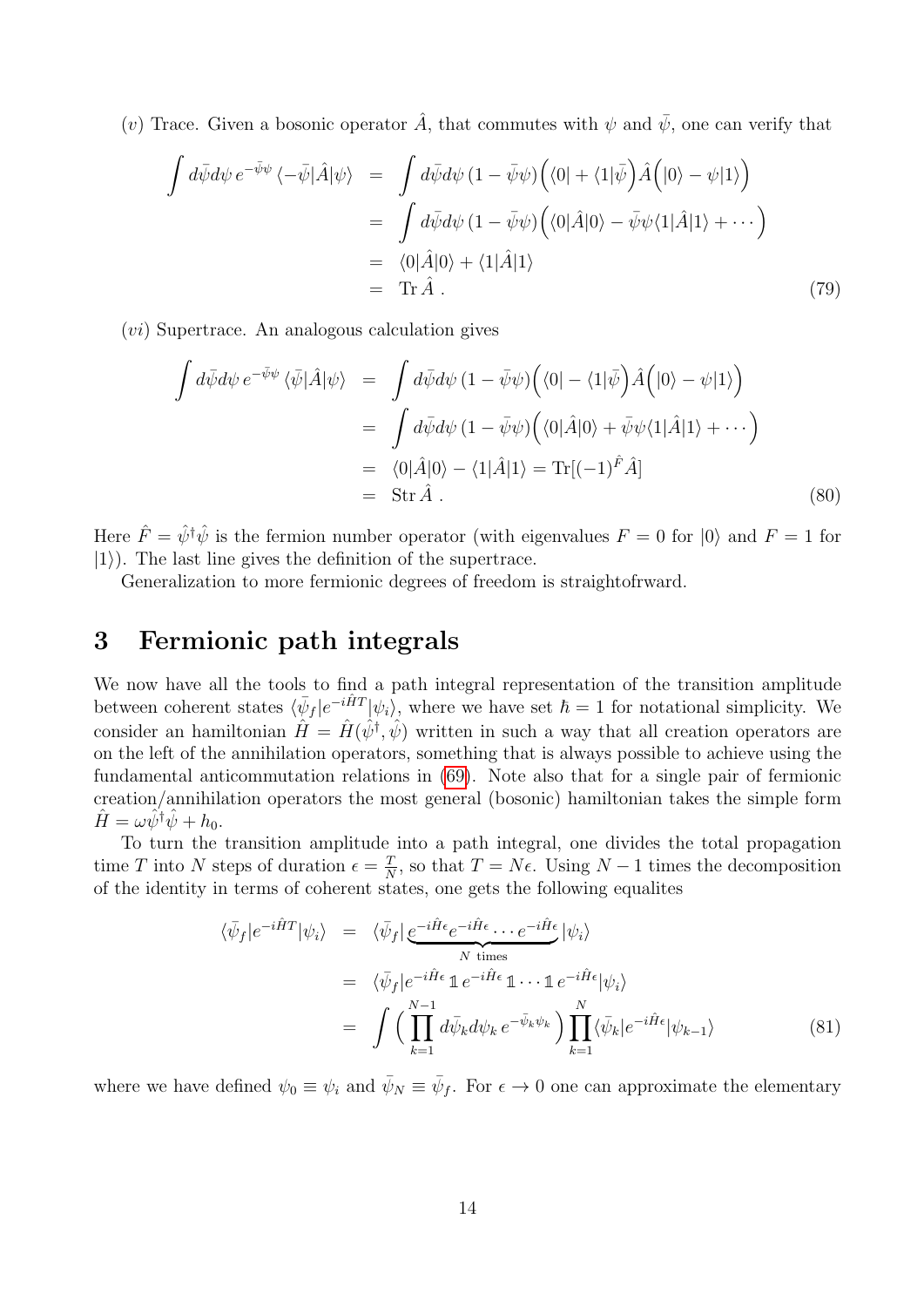transition amplitudes as

<span id="page-14-0"></span>
$$
\langle \bar{\psi}_k | e^{-i\hat{H}(\hat{\psi}^\dagger, \hat{\psi})\epsilon} | \psi_{k-1} \rangle = \langle \bar{\psi}_k | \left( 1 - i\hat{H}(\hat{\psi}^\dagger, \hat{\psi})\epsilon + \cdots \right) | \psi_{k-1} \rangle \n= \langle \bar{\psi}_k | \psi_{k-1} \rangle - i\epsilon \langle \bar{\psi}_k | \hat{H}(\hat{\psi}^\dagger, \hat{\psi}) | \psi_{k-1} \rangle + \cdots \n= \left( 1 - i\epsilon H(\bar{\psi}_k, \psi_{k-1}) + \cdots \right) \langle \bar{\psi}_k | \psi_{k-1} \rangle \n= e^{-i\epsilon H(\bar{\psi}_k, \psi_{k-1})} e^{\bar{\psi}_k \psi_{k-1}}.
$$
\n(82)

The substitution  $\hat{H}(\hat{\psi}^{\dagger}, \hat{\psi}) \to H(\bar{\psi}_k, \psi_{k-1})$  follows from the ordering of the hamiltonian specified previously  $(\hat{\psi}^{\dagger})$  on the left and  $\hat{\psi}$  on the right). This allows one to act with the creation operator on a bra eigenstate, and with the annihilation operator on a ket eigenstate, so that all operators in the hamitonian gets substituted by the respective eigenvalues, producing a function of these Grassmann numbers. This way the hamiltonian operator  $\hat{H}(\hat{\psi}^{\dagger}, \hat{\psi})$  gets substituted by the hamiltonian function  $H(\bar{\psi}_k, \psi_{k-1})$ . These approximations are valid for  $N \to \infty$ , i.e.  $\epsilon \to 0$ . Substituting [\(82\)](#page-14-0) in [\(81\)](#page-13-0) one finds

<span id="page-14-1"></span>
$$
\langle \bar{\psi}_f | e^{-i\hat{H}T} | \psi_i \rangle = \lim_{N \to \infty} \int \Big( \prod_{k=1}^{N-1} d\bar{\psi}_k d\psi_k \, e^{-\bar{\psi}_k \psi_k} \Big) e^{i \sum_{k=1}^N [-i\bar{\psi}_k \psi_{k-1} - H(\bar{\psi}_k, \psi_{k-1})\epsilon]} \n= \lim_{N \to \infty} \int \Big( \prod_{k=1}^{N-1} d\bar{\psi}_k d\psi_k \Big) e^{i \sum_{k=1}^N [i\bar{\psi}_k \frac{(\psi_k - \psi_{k-1})}{\epsilon} - H(\bar{\psi}_k, \psi_{k-1})]\epsilon + \bar{\psi}_N \psi_N} \n= \int D\bar{\psi} D\psi \, e^{i \int_0^T dt [i\bar{\psi}\dot{\psi} - H(\bar{\psi}, \psi)] + \bar{\psi}(T)\psi(T)} = \int D\bar{\psi} D\psi \, e^{i S[\bar{\psi}, \psi]} .
$$
\n(83)

This is the path integral for one complex fermionic degree of freedom. We recognize in the exponent a discretization of the classical action

$$
S[\bar{\psi}, \psi] = \int_0^T dt \left[ i\bar{\psi}\dot{\psi} - H(\bar{\psi}, \psi) \right] - i\bar{\psi}(T)\psi(T)
$$
  

$$
\rightarrow \sum_{k=1}^N \epsilon \left[ i\bar{\psi}_k \frac{(\psi_k - \psi_{k-1})}{\epsilon} - H(\bar{\psi}_k, \psi_{k-1}) \right] - i\bar{\psi}_N \psi_N
$$
(84)

where  $T = N\epsilon$  is the total propagation time. The discrete values  $\psi_k$  and  $\bar{\psi}_k$  are those corresponding to the values of the continuous functions evaluated at times  $t = k\epsilon$ , i.e.  $\psi_k = \psi(k\epsilon)$ and  $\bar{\psi}_k = \bar{\psi}(k\epsilon)$ . The last way of writing the amplitude in [\(83\)](#page-14-1) is symbolic and indicates the formal sum over all paths  $\bar{\psi}(t), \psi(t)$  such that  $\psi(0) = \psi_0 \equiv \psi_i$  and  $\bar{\psi}(T) = \bar{\psi}_N \equiv \bar{\psi}_f$ , weighed by the exponential of i times the classical action  $S[\bar{\psi}, \psi]$ . Note that the action contains the boundary term  $-i\bar{\psi}(T)\psi(T)$ , which is essential for formulating a variational principle where one fixes the initial value of the function  $\psi(t)$  and the final value of the function  $\bar{\psi}(t)$  as boundary data (i.e.  $\psi(0) = \psi_i$  and  $\bar{\psi}(T) = \bar{\psi}_f$ ).

Trace

One can now produce a path integral expression for the trace of the transition amplitude  $e^{-i\hat{H}T}$ . Using the expression of the trace in the coherent state basis, and the path integral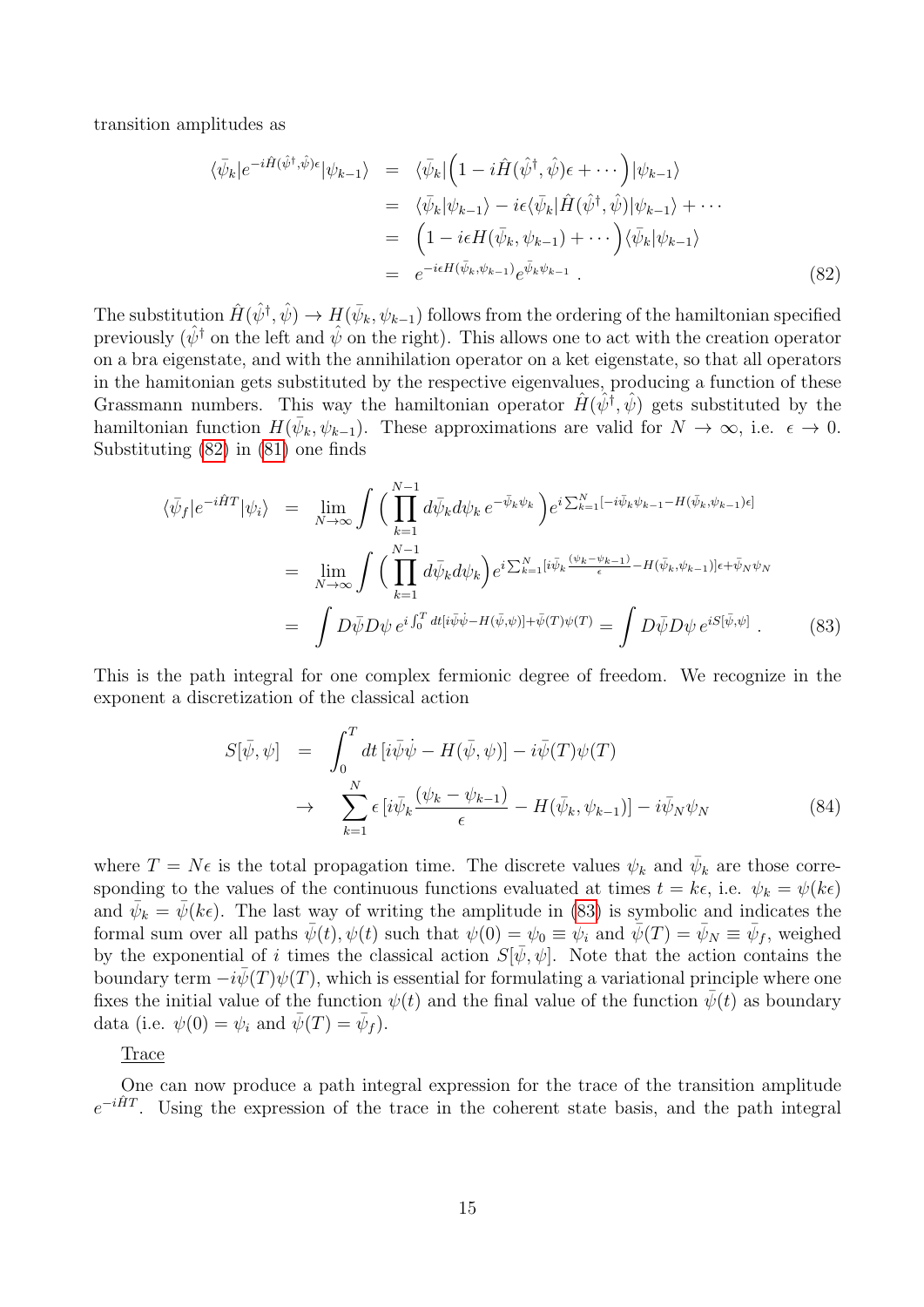representation of the transition amplitude found previously, one finds

$$
\begin{split} \text{Tr}[e^{-i\hat{H}T}] &= \int d\bar{\psi}_0 d\psi_0 \, e^{-\bar{\psi}_0\psi_0} \, \langle -\bar{\psi}_0 | e^{-i\hat{H}T} | \psi_0 \rangle \\ &= \lim_{N \to \infty} \int \Big( \prod_{k=0}^{N-1} d\bar{\psi}_k d\psi_k \Big) e^{i \sum_{k=1}^N [i\bar{\psi}_k \frac{(\psi_k - \psi_{k-1})}{\epsilon} - H(\bar{\psi}_k, \psi_{k-1})] \epsilon} \\ &= \int_A D\bar{\psi} D\psi \, e^{iS[\bar{\psi}, \psi]} \end{split} \tag{85}
$$

where we have identified  $\bar{\psi}_N = -\bar{\psi}_0$  and  $\psi_N = -\psi_0$ , and used that the exponential  $e^{-\bar{\psi}_0\psi_0}$  due to taking the trace cancels the boundary term  $e^{\bar{\psi}_N \psi_N}$ . Note that with this identification the path integral measure can also be written as  $\prod_{k=1}^{N} d\bar{\psi}_k d\psi_k$ . In the continuum limit one finds a sum on all antiperiodic paths i.e. such that  $\psi(T) = -\psi(0)$  and  $\bar{\psi}(T) = -\bar{\psi}(0)$  (A stands for antiperiodic boundary conditions). This representation finds obvious applications in statistical mechanical problems involving fermions.

#### Supertrace

Similarly, the supertrace is calculated by

$$
\text{Str}[e^{-i\hat{H}T}] = \int d\bar{\psi}_0 d\psi_0 \, e^{-\bar{\psi}_0\psi_0} \, \langle \bar{\psi}_0 | e^{-i\hat{H}T} | \psi_0 \rangle
$$
\n
$$
= \lim_{N \to \infty} \int \Big( \prod_{k=0}^{N-1} d\bar{\psi}_k d\psi_k \Big) e^{i \sum_{k=1}^N [i\bar{\psi}_k \frac{(\psi_k - \psi_{k-1})}{\epsilon} - H(\bar{\psi}_k, \psi_{k-1})] \epsilon}
$$
\n
$$
= \int_P D\bar{\psi} D\psi \, e^{iS[\bar{\psi}, \psi]} \tag{86}
$$

where we have now identified  $\bar{\psi}_N = \bar{\psi}_0$  and  $\psi_N = \psi_0$ . Again the term  $e^{-\bar{\psi}_0 \psi_0}$  due to taking the supertrace cancels the boundary term  $e^{\bar{\psi}_N \psi_N}$ . In the continuum limit the sum is over all periodic trajectories defined by the boundary conditions  $\psi(T) = \psi(0)$  and  $\bar{\psi}(T) = \bar{\psi}(0)$  (P stands for periodic boundary conditions).

We have derived the path integral for fermionic systems from the operatorial formulation using a time slicing of the total propagation time. This produces a discretization of the classical action and defines concretely the meaning of the path integral once written in the continuum notation (i.e. it provides a regularization). We have discussed just a simple model with one complex degree of freedom,  $\psi(t)$  and its complex conjugate  $\bar{\psi}(t)$ , that may be called a Dirac fermion in one dimension. The extension to several complex degrees of freedom is immediate.

#### The case of Majorana fermions

A subtle situation arises if one imposes a reality condition on the fermionic variable  $\psi(t)$ . In a sense this is the minimal possible model for fermions. Since  $\psi(t) = \psi(t)$ , one may call it a Majorana fermion in one dimension, because of similar definitions for fermionic fields in four dimensions. Its action takes the simple form

$$
S[\psi] = \int dt \, \frac{i}{2} \psi \dot{\psi} \,. \tag{87}
$$

It is formally real and non vanishing because of the Grassmann character of the variable, but there exists no nontrivial, local and even term that can be written down as hamiltonian. Also,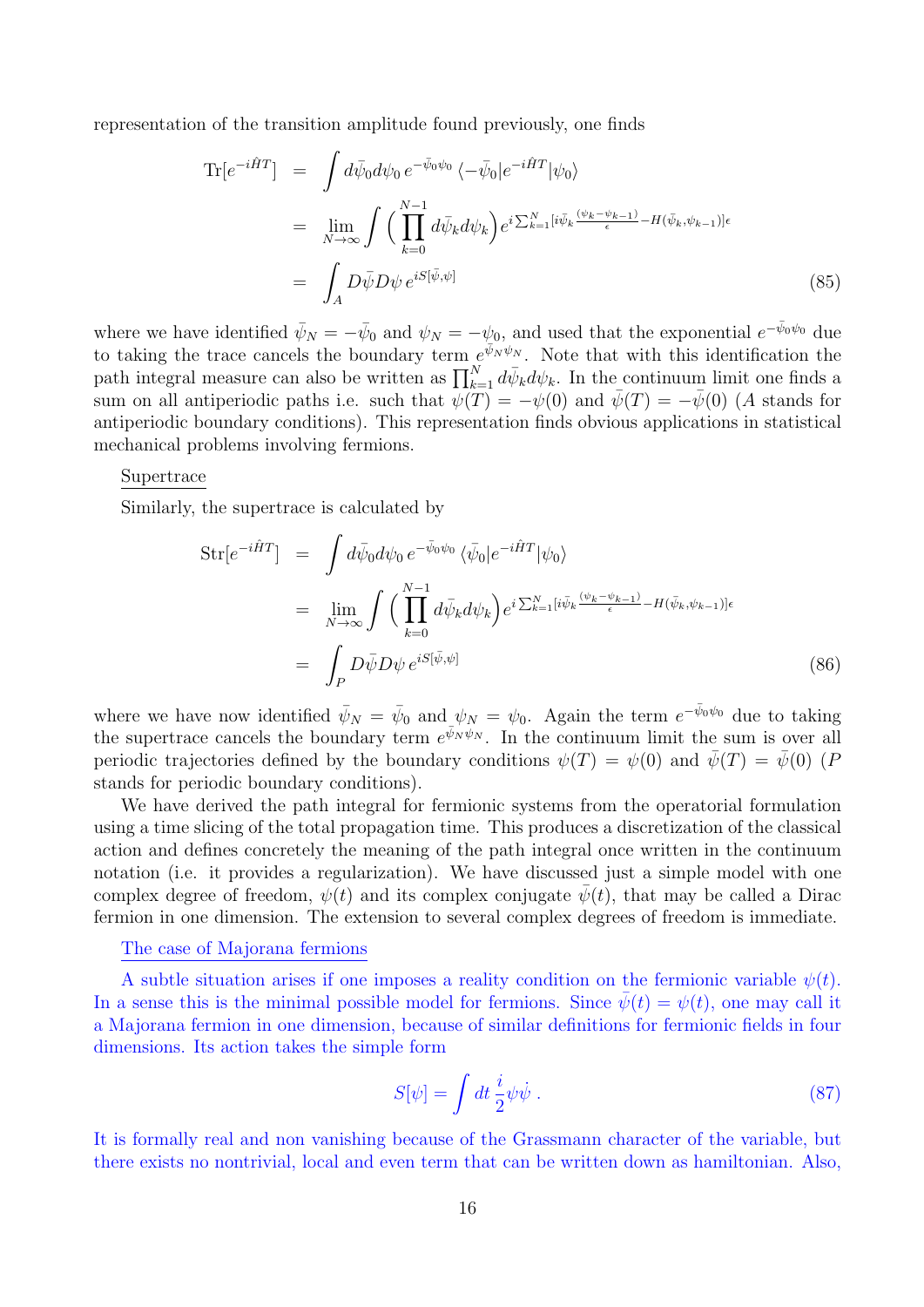local boundary terms cannot be introduced, as the obvious one would vanish for a single anticommuting variable. Non local boundary terms, consistent with the necessity of imposing boundary conditions equal in number to the number of degrees of freedom (one in our case), are however possible. As already mentioned, canonical quantization gives rise to the anticommutation relation

$$
\{\hat{\psi}, \hat{\psi}\} = 1\tag{88}
$$

which may be realized as multiplication by a number,  $\hat{\psi} = \frac{1}{\sqrt{2}}$  $\overline{2}$ , acting on a one dimensional Hlibert space. There is no room for any dynamics and the model is empty.

For a number  $n > 1$  of Majorana fermions  $\psi^i$ ,  $i = 1, ..., n$ , one can write down an action containing a nontrivial hamiltonian

$$
S[\psi^i] = \int dt \left(\frac{i}{2}\psi^i\dot{\psi}^i - H(\psi^i)\right) \tag{89}
$$

Its canonical quantization gives rise to the algebra

$$
\{\hat{\psi}^i, \hat{\psi}^j\} = \delta^{ij} \tag{90}
$$

For an even number of Majorana fermions, say  $n = 2m$ , one can realize it by pairing together the Majorana fermions to obtain m complex Dirac fermions, rewrite the anticommutator algebra in the new basis, and obtain a set of independent fermionic creation/annihilation operators acting on a fermionic Fock space. Then one may proceed in constructing the path integral as described previously. This procedure is sometimes called "fermion halving", as one halves the number of fermions at the price of making them complex. Local boundary terms in the action can be introduced in this basis and are related to the external coherent states used in the derivation of the path integral expression for the transition amplitude. However, this procedure may hide symmetries manifest in the Majorana basis.

To avoid this last problem, one may instead add a second set of (free) Majorana fermions  $\chi^i$ to be able to make *n* complex combinations  $\Psi^i = \frac{1}{\sqrt{2}}$  $\frac{1}{2}(\psi^i + i\chi^i)$ , and with these Dirac fermions proceed again as before in the construction of the path integral. The fermions  $\chi^{i}$  are just free spectators as the hamiltonian does not contain them. However, one must discuss carefully how to fix the external boundary condition to describe the original physical degrees of freedom only. On the circle (trace or supertrace) it is easy to fix this problem: one fixes appropriately the overall normalization of the path integral to correspond to the correct dimensions of the physical Hilbert space. Indeed the  $\psi^i$  have their Hilbert space of dimensions  $2^{\frac{n}{2}}$ , which differs from the dimensions of the full unphysical Hilbert space of the  $\Psi^i$  that is  $2^n$ . In this sense this procedure is sometimes called "fermion doubling", as the number of Majorana fermions is doubled.

Finally, if the number of Majorana fermions is odd, say  $n = 2m + 1$ , one can treat the first 2m fermions in either one of the two ways, but for the last one one must necessarily use the fermion doubling procedure. An important application of Majorana fermions is in worldline descriptions of spin  $1/2$  particles in spacetimes of dimensions  $D > 1$ , and in particular in  $D = 4$ . Another method of treating this case make use of more sophisticated procedures, and use the symbol map qunatization, akin to the Weyl quantization scheme. It will not be described at this point, but we use it later on in the treatement of the fermion propagator in  $D = 4$  dimensions.

To summarize, we have discussed the path integral quantization of fermionic theories with one-dimensional Majorana fermions  $\psi^i$ 

$$
S[\psi] = \int dt \left( \frac{i}{2} \psi^i \dot{\psi}^i - H(\psi^i) \right) \quad \to \quad \int D\psi \ e^{iS[\psi]} \tag{91}
$$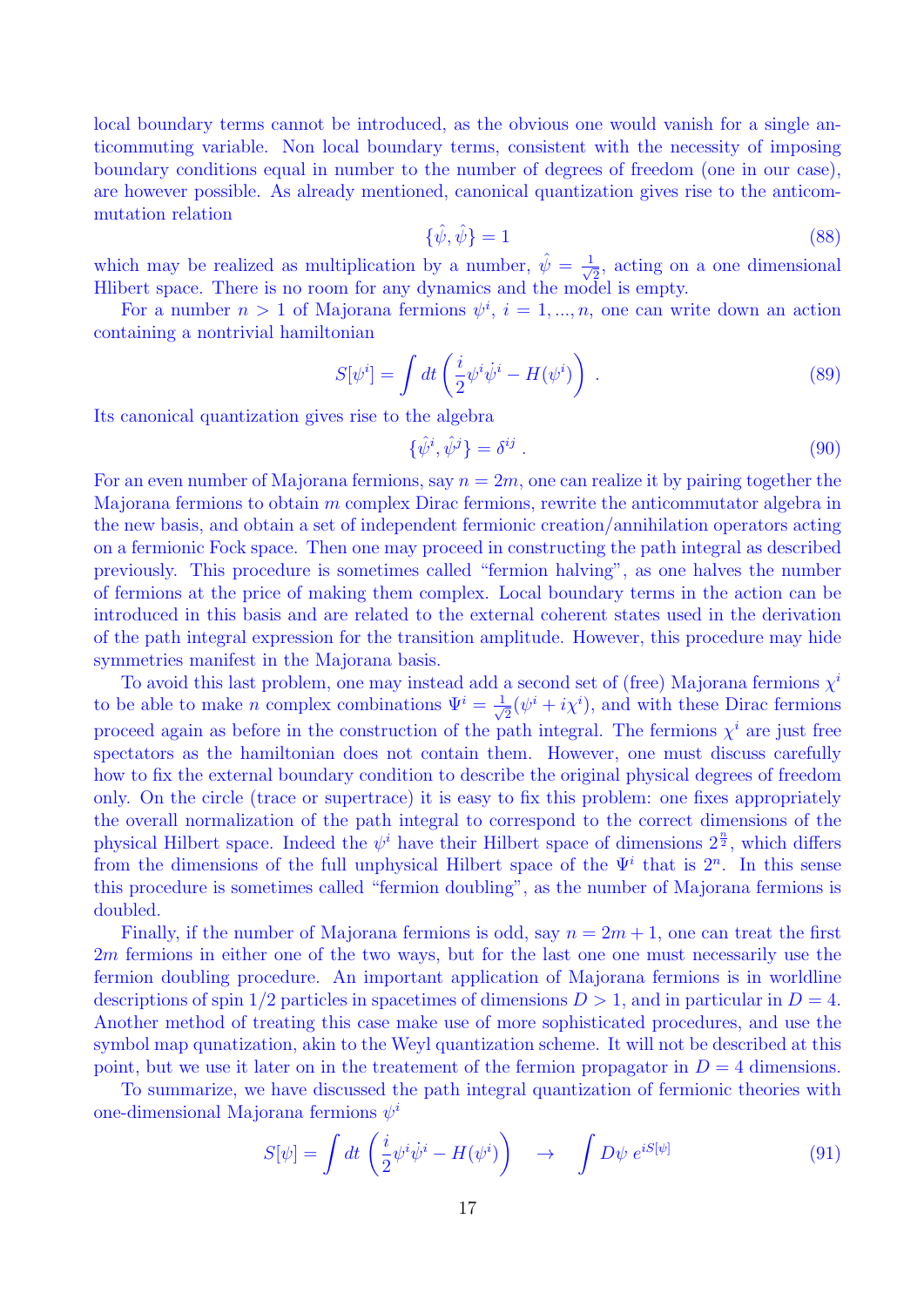and one-dimensional Dirac fermions  $\psi^i$ ,  $\bar{\psi}_i$ 

$$
S[\psi, \bar{\psi}] = \int dt \, \left( i \bar{\psi}_i \dot{\psi}^i - H(\psi^i, \bar{\psi}_i) \right) \quad \rightarrow \quad \int D\bar{\psi} D\psi \, e^{iS[\psi, \bar{\psi}]} \tag{92}
$$

whose path integrals are concretely made sense of by using the time slicing discretization. Other regularizations may be developed as well. They are useful for working directly in the continuum limit and will be discussed in later chapters.

Finally, one can perform a Wick rotation to an euclidean time  $\tau$  by  $t \to -i\tau$ , and derive euclidean path integrals of the forms

$$
\int D\psi \ e^{-S_E[\psi]} \qquad \text{and} \qquad \int D\bar{\psi}D\psi \ e^{-S_E[\psi,\bar{\psi}]} \tag{93}
$$

where now

$$
S_E[\psi] = \int dt \left(\frac{1}{2}\psi^i\dot{\psi}^i + H(\psi^i)\right) \quad \text{and} \quad S_E[\psi,\bar{\psi}] = \int dt \left(\bar{\psi}_i\dot{\psi}^i + H(\psi^i,\bar{\psi}_i)\right). \tag{94}
$$

In this form they will be used in subsequent parts of the book.

## 3.1 Determinants

Let us now compute some simple functional determinants for fermionic and bosonic path integrals. They reproduce the infinite product representation of sine and cosine, as found by Euler

$$
\cos x = \prod_{n=1}^{\infty} \left( 1 - \frac{x^2}{\pi^2 \left( n - \frac{1}{2} \right)^2} \right) , \qquad \sin x = x \prod_{n=1}^{\infty} \left( 1 - \frac{x^2}{\pi^2 n^2} \right) . \tag{95}
$$

Let us start with the fermionic harmonic oscillator with action  $(26)$  and quantum hamiltonian

$$
\hat{H} = \omega \left( \hat{\psi}^{\dagger} \hat{\psi} - \frac{1}{2} \right). \tag{96}
$$

We start by computing the trace of  $e^{-\beta \hat{H}}$ , the partition function. The path integral computing the trace has antiperiodic boundary conditions on the Grassmann variables  $\psi$  and  $\bar{\psi}$  (with period  $\beta$ )

$$
\text{Tr} \, e^{-\beta \hat{H}} = \int_A D\bar{\psi} D\psi \, e^{-S[\psi, \bar{\psi}]} \tag{97}
$$

and euclidean action

$$
S[\psi, \bar{\psi}] = \int_0^\beta d\tau \left( \bar{\psi}\dot{\psi} + \omega \bar{\psi}\psi \right). \tag{98}
$$

The trace is easily computed in the two-dimensional Fock space

$$
\operatorname{Tr} e^{-\beta \hat{H}} = \sum_{n=0}^{1} \langle n | e^{-\beta \hat{H}} | n \rangle = e^{\frac{\beta \omega}{2}} + e^{-\frac{\beta \omega}{2}} = 2 \cosh \frac{\beta \omega}{2}
$$
(99)

while the fermionic path integral produces a functional determinant over antiperiodic functions

$$
\int_{A} D\bar{\psi}D\psi \, e^{-S[\psi,\bar{\psi}]} = \text{Det}_{A} \left( \partial_{\tau} + \omega \right) = \text{Det}_{A} \left( \partial_{\tau} \right) \frac{\text{Det}_{A} \left( \partial_{\tau} + \omega \right)}{\text{Det}_{A} \left( \partial_{\tau} \right)} \, . \tag{100}
$$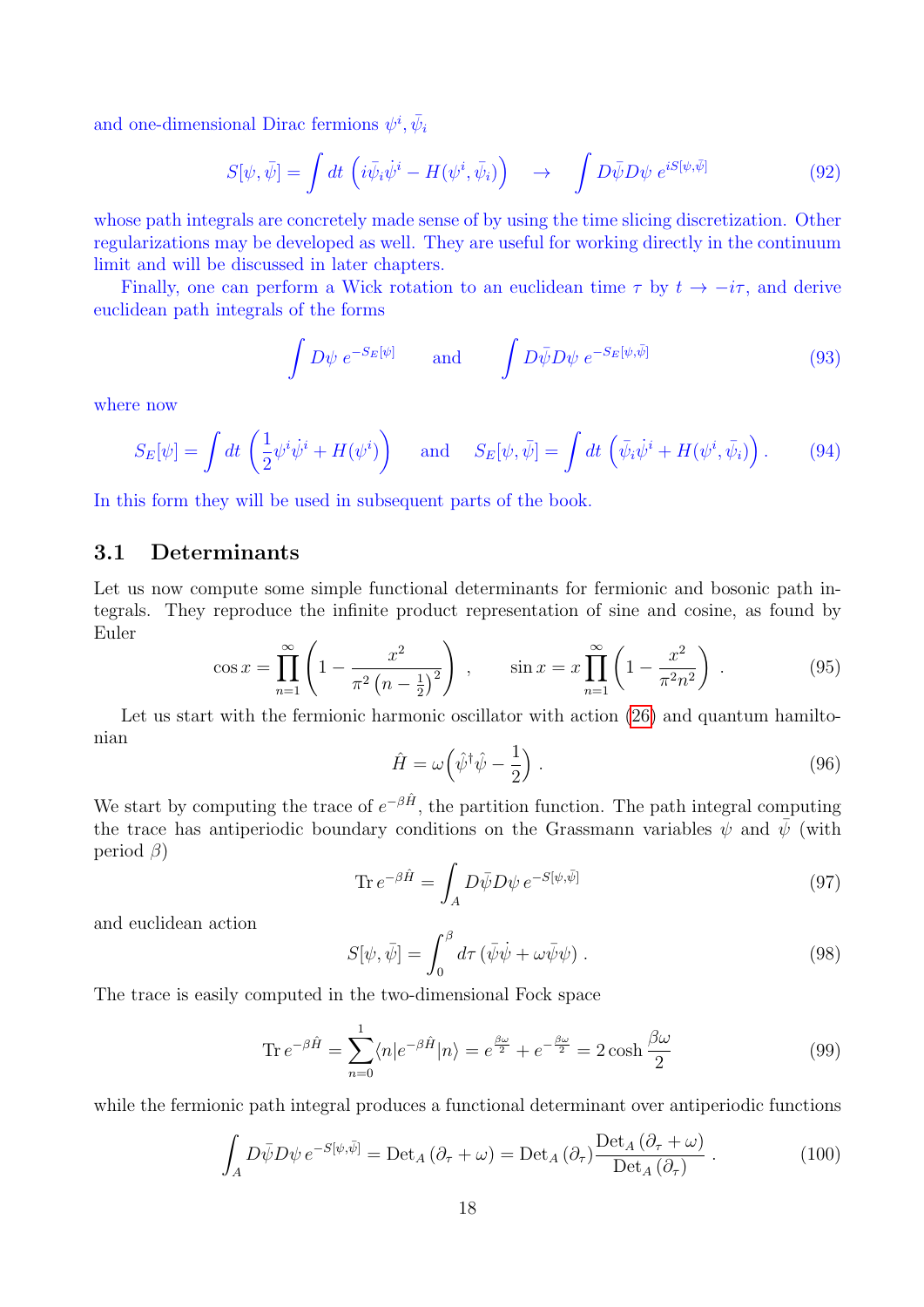The absolute normalization is usually difficult to obtain with a path integrals, while a ratio of determinants is more easily computed. The normalization is nevertheless fixed to be  $Det_A(\partial_\tau) = 2$  (the dimension of the fermionic Hilbert space, Tr 1), while the ratio of determinants is computed by expressing them as an infinite products of eigenvalues. A basis of antiperiodic functions with period  $\beta$  is given by

$$
f_r(\tau) = e^{2\pi i r \frac{\tau}{\beta}} \qquad r \in \mathbb{Z} + \frac{1}{2} \,. \tag{101}
$$

which are also eigenfunctions of  $\partial_{\tau} + \omega$ 

$$
(\partial_{\tau} + \omega) f_r(\tau) = \left(\frac{2\pi i r}{\beta} + \omega\right) f_r(\tau) . \tag{102}
$$

Thus we compute

$$
\frac{\text{Det}_{A}(\partial_{\tau} + \omega)}{\text{Det}_{A}(\partial_{\tau})} = \frac{\prod_{r \in \mathbb{Z} + \frac{1}{2}} \left( \frac{2\pi ir}{\beta} + \omega \right)}{\prod_{r \in \mathbb{Z} + \frac{1}{2}} \left( \frac{2\pi ir}{\beta} \right)} = \prod_{r \in \mathbb{Z} + \frac{1}{2}} \left( 1 + \frac{\beta \omega}{2\pi ir} \right)
$$

$$
= \prod_{n=0}^{\infty} \left( 1 + \frac{\beta \omega}{2\pi i \left( n + \frac{1}{2} \right)} \right) \left( 1 - \frac{\beta \omega}{2\pi i \left( n + \frac{1}{2} \right)} \right)
$$

$$
= \prod_{n=0}^{\infty} \left( 1 + \frac{(\beta \omega)^{2}}{4\pi^{2} \left( n + \frac{1}{2} \right)^{2}} \right) = \cosh \frac{\beta \omega}{2}
$$
(103)

which indeed produces

$$
\int_{A} D\bar{\psi}D\psi \, e^{-S[\psi,\bar{\psi}]} = \text{Det}_{A} \left(\partial_{\tau} + \omega\right) = 2\cosh\frac{\beta\omega}{2} \tag{104}
$$

as expected from the operatorial trace calculation.

We now turn to the more sublte case of the bosonic harmonic oscillator with action in eq. [\(25\)](#page-4-0) and quantum hamiltonian

$$
\hat{H} = \omega \left(\hat{a}^\dagger \hat{a} + \frac{1}{2}\right) \,. \tag{105}
$$

The path integral computing the partition function has periodic boundary conditions

<span id="page-18-0"></span>
$$
\operatorname{Tr} e^{-\beta \hat{H}} = \int_{P} D\bar{a} D a \, e^{-S[a,\bar{a}]} \tag{106}
$$

and euclidean action

$$
S[a,\bar{a}] = \int_0^\beta d\tau \left(\bar{a}\dot{a} + \omega \bar{a}a\right). \tag{107}
$$

The left hand side of [\(106\)](#page-18-0) is directly computed in the bosonic Fock space

$$
\operatorname{Tr} e^{-\beta \hat{H}} = \sum_{n=0}^{\infty} \langle n | e^{-\beta \hat{H}} | n \rangle = e^{-\frac{\beta \omega}{2}} \sum_{n=0}^{\infty} e^{-\beta \omega n} = \frac{e^{-\frac{\beta \omega}{2}}}{1 - e^{-\beta \omega}}
$$

$$
= \frac{1}{e^{\frac{\beta \omega}{2}} - e^{-\frac{\beta \omega}{2}}} = \frac{1}{2 \sinh \frac{\beta \omega}{2}}
$$
(108)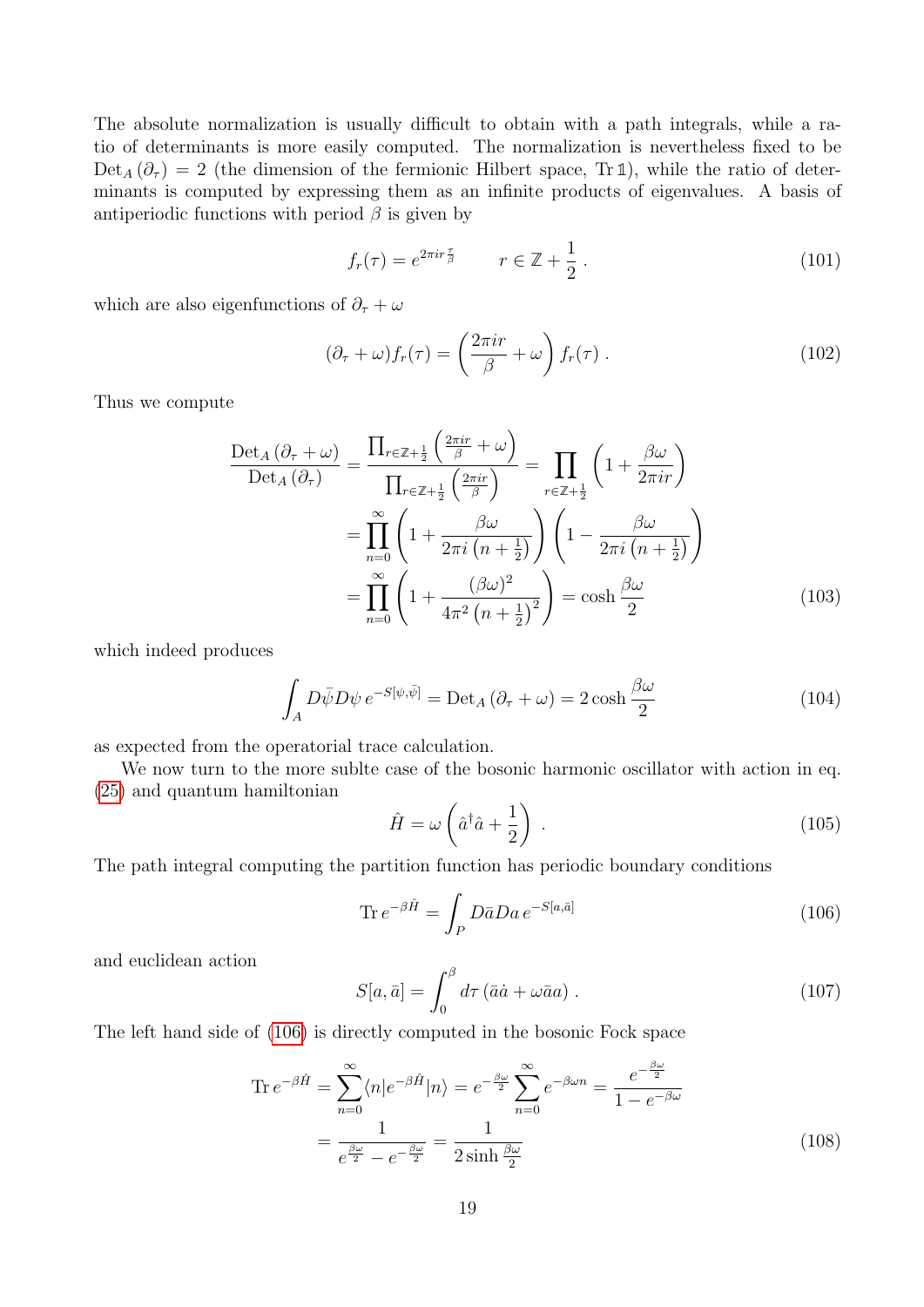while the right hand side of  $(106)$  produces (the inverse of) a functional determinant over periodic functions

$$
\int_{P} D\bar{a}D a e^{-S[a,\bar{a}]} = \text{Det}_{P}^{-1} (\partial_{\tau} + \omega)
$$
\n(109)

Now fixing the normalization is a bit more subtle, as there are zero modes. Comparison with the calculation on the Hilbert space is the safest way to fix it. The determinant needed is on periodic functions of period  $\beta$ 

$$
f_n(\tau) = e^{2\pi i n \frac{\tau}{\beta}} \qquad n \in \mathbb{Z}
$$
\n(110)

which are also eigenfunctions of  $\partial_{\tau} + \omega$ 

$$
(\partial_{\tau} + \omega) f_n(\tau) = \left(\frac{2\pi i n}{\beta} + \omega\right) f_r(\tau) \tag{111}
$$

and we regulate the determinant as

$$
\text{Det}_P\left(\partial_{\tau} + \omega\right) = \frac{\text{Det}_P\left(\partial_{\tau} + \omega\right)}{\text{Det}'_P\left(\partial_{\tau}\right)} \text{Det}'_P\left(\partial_{\tau}\right) N \tag{112}
$$

where the prime means exclusion of the zero mode (the eigenfunction with zero eigenvalue), and N a normalization for the zero mode that should be fixed appropriately. We thus compute

$$
\frac{\text{Det}_P\left(\partial_{\tau} + \omega\right)}{\text{Det}'_P\left(\partial_{\tau}\right)} = \frac{\prod_{n \in \mathbb{Z}} \left(\frac{2\pi in}{\beta} + \omega\right)}{\prod_{n \in \mathbb{Z}, n \neq 0} \left(\frac{2\pi in}{\beta}\right)} = \omega \prod_{n \in \mathbb{Z}, n \neq 0} \left(1 + \frac{\beta \omega}{2\pi in}\right)
$$

$$
= \omega \prod_{n=1}^{\infty} \left(1 + \frac{\beta^2 \omega^2}{4\pi^2 n^2}\right) = \omega \frac{\sinh \frac{\beta \omega}{2}}{\frac{\beta \omega}{2}} \tag{113}
$$

and fixing the nomalization such that  $N \text{Det}'_P(\partial_\tau) = \beta$  produces the expected partition function

<span id="page-19-0"></span>
$$
\int_{P} D\bar{a}D a e^{-S[a,\bar{a}]} = \text{Det}_{P}^{-1} (\partial_{\tau} + \omega) = \frac{1}{2\sinh\frac{\beta\omega}{2}}.
$$
\n(114)

For the fermionic oscillator, the calculation of the supertrace is also of interest

$$
\operatorname{Tr}\left[(-1)^{\hat{F}}e^{-\beta\hat{H}}\right] = \int_{P} D\bar{\psi}D\psi \, e^{-S[\psi,\bar{\psi}]}\tag{115}
$$

where  $\hat{F} = \hat{\psi}^{\dagger} \hat{\psi}$ , and the boundary conditions are now periodic. On the Hilbert spaces we directly compute

$$
\operatorname{Tr}\left[(-1)^{\hat{F}}e^{-\beta\hat{H}}\right] = e^{\frac{\beta\omega}{2}} - e^{-\frac{\beta\omega}{2}} = 2\sinh\frac{\beta\omega}{2}
$$
\n(116)

while the fermionic path integral gives just the inverse of the bosonic one in  $(114)$ , that is a determinant rather then an inverse determinant,

$$
\int_{P} D\bar{\psi}D\psi \, e^{-S[\psi,\bar{\psi}]} = \text{Det}_{P} \left( \partial_{\tau} + \omega \right) = 2\sinh\frac{\beta\omega}{2} \,. \tag{117}
$$

Note that in normalizing the fermionic determinant with the corresponding one with  $\omega = 0$  one finds again zero modes but of fermionic nature that could be treated as before. The final result shows these would be zero modes: it vanishes for  $\omega \to 0$  as the integration over the Grassmann coordinates of the zero modes are not saturated by any Grassmann number (similarly, its bosonic cousin [\(114\)](#page-19-0) would diverge for  $\omega \to 0$ , this is interpreted as an integration over the zero modes that do not carry any action, there is no gaussian damping and the divergence is interpreted as the volume of **R**).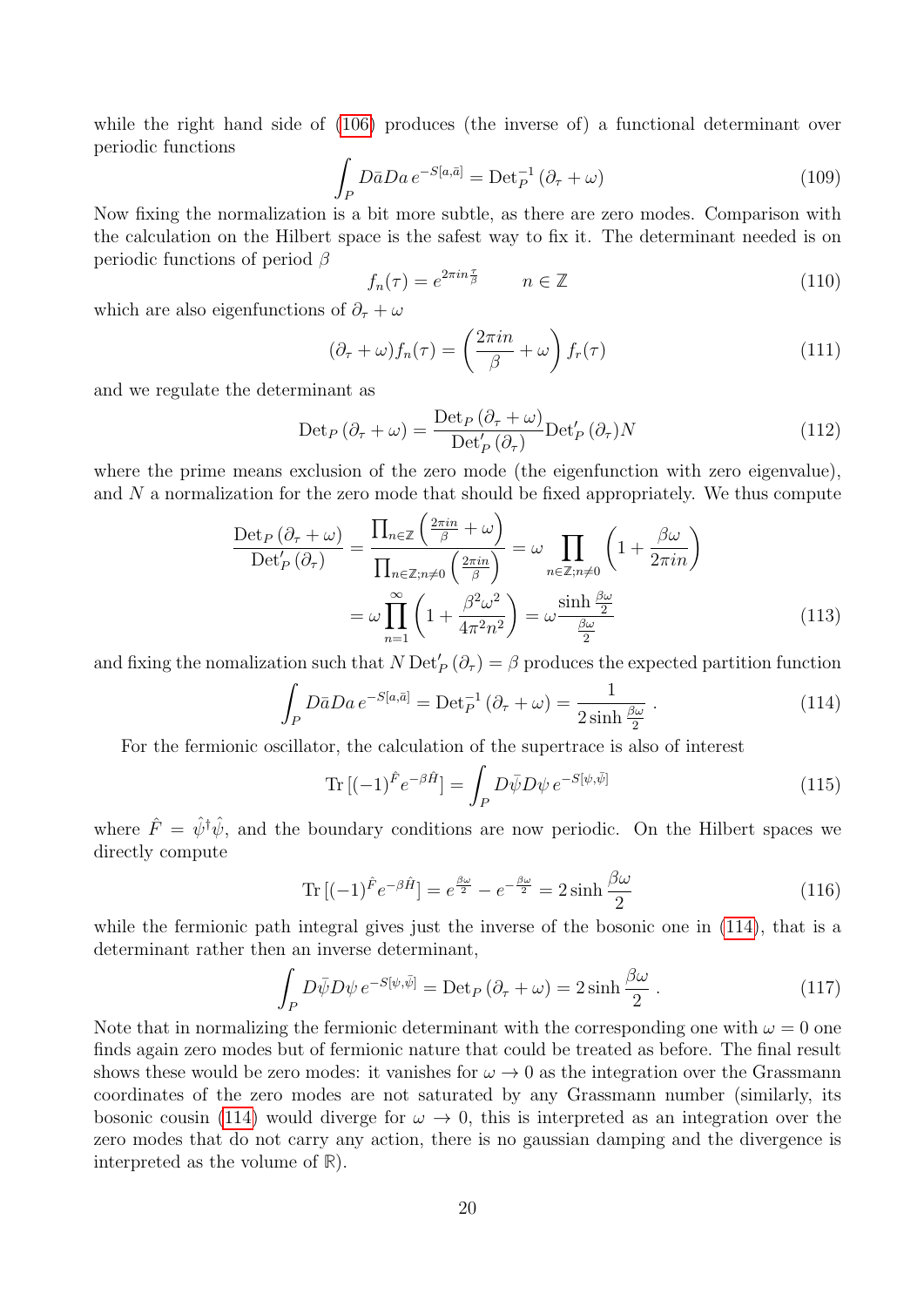## 3.2 Correlation functions

Correlation functions are defined as normalized averages of the dynamical variables. Again, one may introduce a generating functional by adding sources to the path integral. Using an hypercondensed notation, and denoting all fermionic functions by  $\psi^i$  and corresponding sources by  $\eta_i$  (taking values in a Grassmann algebra), one may write down the generating functional of correlation functions

$$
Z[\eta] = \int D\psi \; e^{iS[\psi] + i\eta_i \psi^i} \; . \tag{118}
$$

As an example, the two point function is given by

$$
\langle \psi^i \psi^j \rangle = \frac{\int D\psi \ \psi^i \psi^j \ e^{iS[\psi]}}{\int D\psi \ e^{iS[\psi]}} = \frac{1}{Z[0]} \left(\frac{1}{i}\right)^2 \frac{\delta^2 Z[\eta]}{\delta \eta_i \delta \eta_j}\Big|_{\eta=0} \ . \tag{119}
$$

In a free theory, identified by a quadratic action of the form  $S[\psi] = -\frac{1}{2}$  $\frac{1}{2}\psi^i K_{ij}\psi^j$  with  $K_{ij}$  an antisymmetric matrix, one may formally compute the path integral with sources by gaussian integration (after completing squares in terms of  $\psi^i + G^{ij}\eta_j$ , and making use of the transitional invariance of the measure), thus obtaining an answer of the form

$$
Z[\eta] = \det^{\frac{1}{2}}(K_{ij}) e^{-\frac{i}{2}\eta_i G^{ij}\eta_j}
$$
\n(120)

where  $G^{ij}$  is the inverse of  $K_{ij}$ , also an antisymmetric matrix. One finds

$$
\langle \psi^i \psi^j \rangle = -i G^{ij} \tag{121}
$$

where  $G^{ij}$  is interpreted as a Green function in quantum mechanical applications. To check the overall normalization one must be careful with signs arising from the anticommuting character of the Grassmann variables and from the antisymmetric properties of  $K_{ij}$  and  $G^{ij}$ .

Similar formulae may be written down for complex fermions (though they are contained in the above formula as well) and in the euclidean time obtained after a Wick rotation. Let us just write down as an example the essential formulae for last case

$$
Z_E[\eta, \bar{\eta}] = \int D\bar{\psi}D\psi \ e^{-S_E[\psi, \bar{\psi}]+\bar{\eta}_i\psi^i+\bar{\psi}_i\eta^i}
$$

$$
\langle \psi^i \bar{\psi}_j \rangle = -\frac{1}{Z_E} \frac{\delta}{\delta \bar{\eta}_i} \frac{\delta}{\delta \eta^j} Z_E[\eta, \bar{\eta}] \Big|_{\eta=\bar{\eta}=0}
$$
(122)

and for a free action

$$
S_E[\psi, \bar{\psi}] = \bar{\psi}_i K^i{}_j \psi^j
$$
  
\n
$$
Z_E[\eta, \bar{\eta}] = \int D\bar{\psi} D\psi \ e^{-S_E[\psi] + \bar{\eta}_i \psi^i + \bar{\psi}_i \eta^i} = \det(K^i{}_j) \ e^{\bar{\eta}_i G^i{}_j \eta^j}
$$
  
\n
$$
\langle \psi^i \bar{\psi}_j \rangle = G^i{}_j
$$
\n(123)

where the second one has been computed by completing squares (using the inverse  $G^i_j$  of  $K^i_j$ ). Eventually one must take into account the chosen boundary conditions on the path integral, and use the corresponding Green functions  $G^i_j$ . The whole set of generating functions described already for the bosonic case may be introduced here as well. We leave their derivation as an exercize for the reader.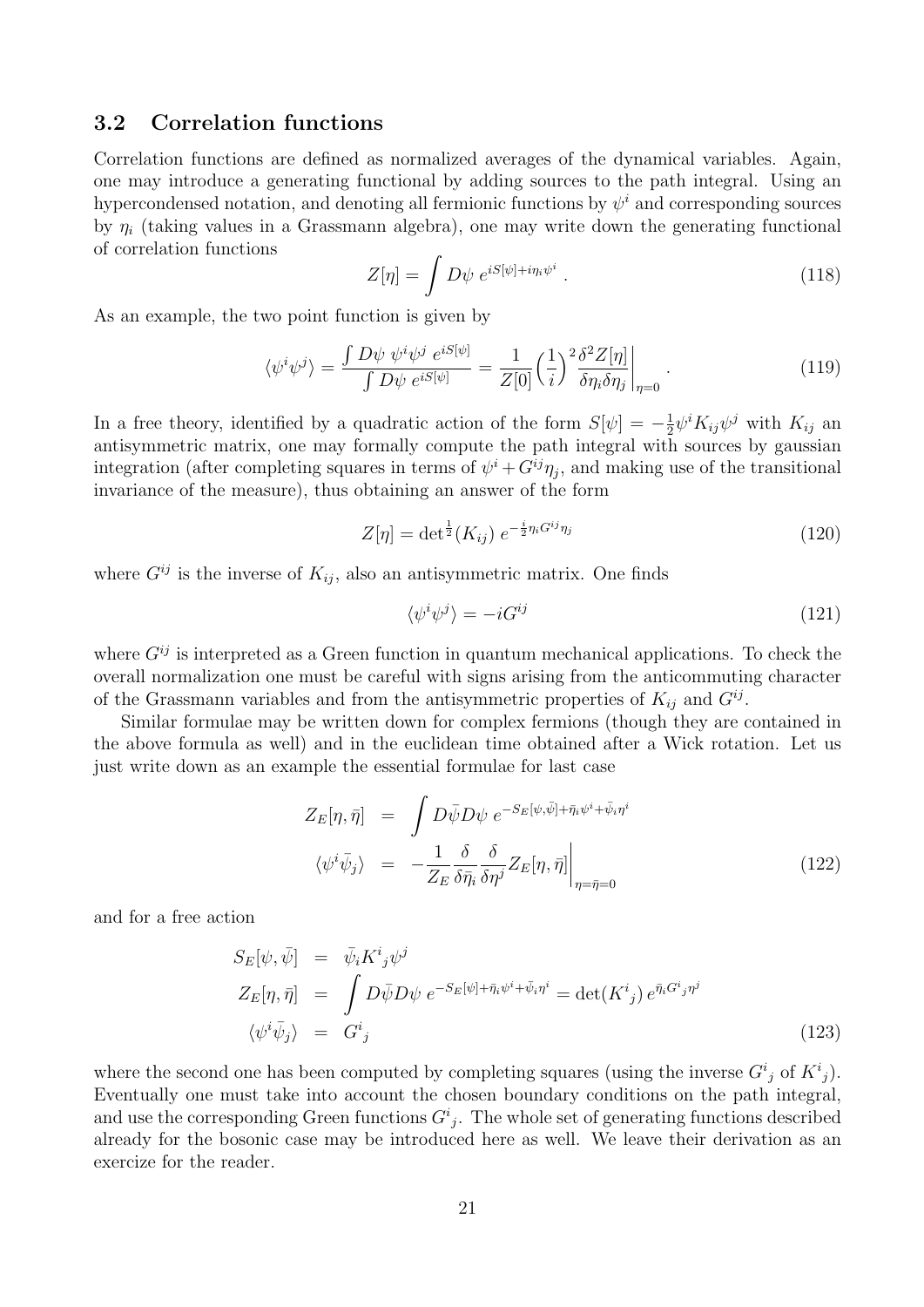## 4 Supersymmetric quantum mechanics

Very special quantum mechanical models containing bosons and fermions may exhibit the property of supersymmetry, a particular symmetry that finds various applications in theoretical physics. In quantum field theories supersymmetry relates particles with integer spins (bosons) to particles with half-integer spins (fermions). It is used to find extensions of the standard model of elementary particles that softens hierarchical problems related to the mass of the Higgs boson. More generally, it helps improving the ultraviolet behavior of quantum field theories and gravitational theories (supergravities). It is also a fundamental ingredient of string theory.

At the quantum mechanical level, supersymmetry appears in worldline models for particles with spin. It finds beautiful applications in mathematical physics, as for example in producing a simple and elegant proof of index theorems, that relate topological properties of differential manifolds to local properties.

In the following section we present a class of quantum mechanical models, including the supersymmetric harmonic oscillator, that exemplifies various aspects of supersymmetry in one of its simplest contexts, that of quantum mechanics. After the introduction of the model, we analyze and verify some important consequences of supersymmetry. Then, we identify its classical action and use it in the path integral quantization to calculate a topological invariant associated to families of supersymmetric theories, the so-called Witten index.

A cautionary note: once should observe that in the first quantized description of particles two different spaces are present: (i) the worldline, that for pedagogical reasons may be considered as a  $0+1$  dimensional space-time, and (ii) the target  $3+1$  dimensional space-time, on which the particle propagates and which is the embedding space of the worldline. One may have supersymmetries on both spaces: (i) supersymmetry on the worldline, which is the case we are going to analyze in detail, useful for describing spinning particles. The states called bosonic and fermionic are not related to the spin of the particle in target space (which is fixed), but find a precise definition in the full Hilbert space. (ii) Supersymmetry in target space. Quantum mechanical models carrying this symmetry are often called superparticles, and describe a multiplet of particles containing bosons and fermions in equal numbers, where the bosons are particle with integer spin and fermions particles with half-integer spin. Superparticles are not discussed in this book.

#### N=2 supersymmetric model

We introduce here a class of supersymmetric models that describe the motion of a nonrelativistic particle of unit mass on the line **R**. The particle carries an intrinsic spin that gives it two possible polarizations, and thus one may think of a non-relativistic electron moving on a line. It is described by hermitian bosonic operators, the position  $\hat{x}$  and the momentum  $\hat{p}$ , satisfying the usual commutation relation

$$
[\hat{x}, \hat{p}] = i \tag{124}
$$

augmented by fermionic annhilation/creation operators  $\hat{\psi}$  and  $\hat{\psi}^{\dagger}$  that satisfy anticommutation relations

$$
\{\hat{\psi}, \hat{\psi}^{\dagger}\} = 1\tag{125}
$$

Other independent graded commutators vanish.

The dynamics is specified by an hamiltonian that depends on a function  $W(x)$ , called the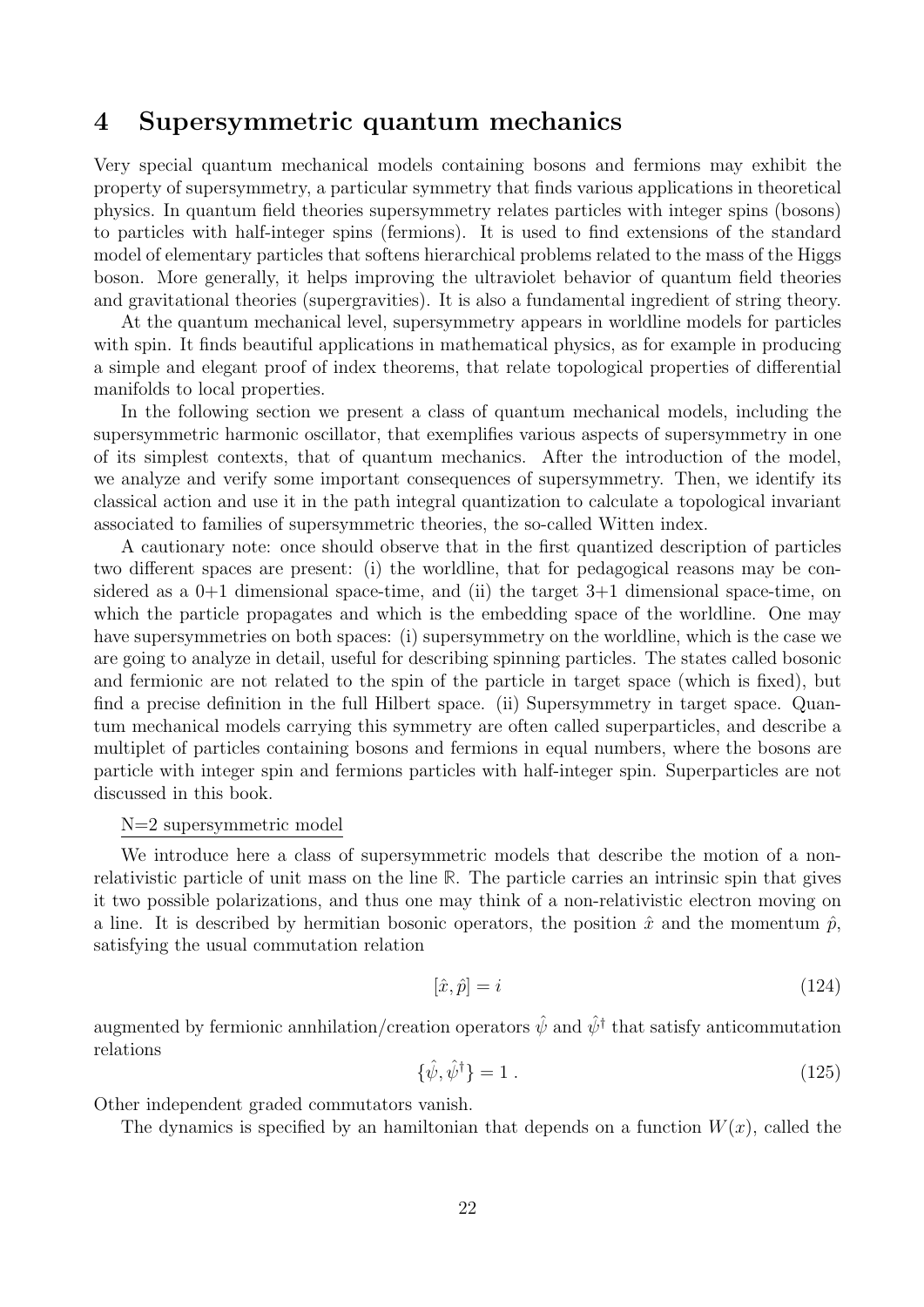prepotential, through its first and second derivatives  $W'(x)$  and  $W''(x)$ 

$$
\hat{H} = \frac{1}{2}\hat{p}^2 + \frac{1}{2}\left(W'(\hat{x})\right)^2 + \frac{1}{2}W''(\hat{x})(\hat{\psi}^{\dagger}\hat{\psi} - \hat{\psi}\hat{\psi}^{\dagger}).
$$
\n(126)

In addition the model has conserved charges

$$
\begin{array}{rcl}\n\hat{Q} & = & (\hat{p} + iW'(\hat{x}))\hat{\psi} \\
\hat{Q}^\dagger & = & (\hat{p} - iW'(\hat{x}))\hat{\psi}^\dagger \\
\hat{F} & = & \hat{\psi}^\dagger\hat{\psi}\n\end{array} \tag{127}
$$

that indeed commute with the hamiltonian, as may be verified by an explicit calculation

$$
[\hat{Q}, \hat{H}] = [\hat{Q}^{\dagger}, \hat{H}] = [\hat{F}, \hat{H}] = 0.
$$
\n(128)

The charges  $\hat{Q}$  and  $\hat{Q}^{\dagger}$  are the supercharges that generate supersymmetry transformations. They are fermionic operators. There are two of them,  $\hat{Q}$  and  $\hat{Q}^{\dagger}$ , or equivalently the real and the imaginary part of  $\hat{Q}$ . This means that there are two supersymmetries, thus the name  $N = 2$ supersymmetry. The hamiltonian may look complicated, but in supersymmetric models it is related to the anticommutator of the supercharges, which are more basic objects. In the present case one has

<span id="page-22-0"></span>
$$
\{\hat{Q}, \hat{Q}^{\dagger}\} = 2\hat{H} , \qquad \{\hat{Q}, \hat{Q}\} = \{\hat{Q}^{\dagger}, \hat{Q}^{\dagger}\} = 0 , \qquad [\hat{H}, \hat{Q}] = 0 .
$$
 (129)

These relations contain the hallmark of supersymmetry: the hamiltonian, which is the generator of time translations, is related to the anticommutator of the supersymmetry charges, i.e. a time translation is obtained by the composition of two supersymmetry transformations.

In the present case there is also a conserved fermion number operator  $\hat{F}$ , that is seen to satisfy

$$
[\hat{Q}, \hat{F}] = \hat{Q}, \quad [\hat{Q}^{\dagger}, \hat{F}] = -\hat{Q}^{\dagger}.
$$
\n(130)

To summarize, the  $N = 2$  supersymmetric model is characterized by a  $N = 2$  supersymmetry algebra, a superalgebra with bosonic  $(\hat{H}, \hat{F})$  and fermionic  $(\hat{Q}, \hat{Q}^{\dagger})$  charges with the following non vanishing independent graded commutation relations

$$
\{\hat{Q}, \hat{Q}^{\dagger}\} = 2\hat{H} , \quad [\hat{Q}, \hat{F}] = \hat{Q} , \quad [\hat{Q}^{\dagger}, \hat{F}] = -\hat{Q}^{\dagger} . \tag{131}
$$

The operators of the model are realized explicitly in a Hilbert space constructed as follows. The operators  $\hat{x}$  and  $\hat{p}$  are realized in the usual way on the Hilbert space of square integrable functions  $L_2(\mathbb{R})$  by multiplication  $\hat{x} \to x$  and differentiation  $\hat{p} \to -i\frac{\partial}{\partial x}$ . As for the fermionic operators  $\hat{\psi}$  e  $\hat{\psi}^{\dagger}$ , their algebra identifies them as fermionic annihilation/creation operators realized on a two dimensional Fock space  $\mathcal{F}_2$ , with basis  $|0\rangle$  and  $|1\rangle$ , defined by

$$
\hat{\psi}|0\rangle = 0, \qquad \langle 0|0\rangle = 1 \qquad \text{(Fock vacuum)}
$$
  

$$
|1\rangle = \hat{\psi}^{\dagger}|0\rangle \qquad \text{(state with one fermionic extinction)} \tag{132}
$$

as described earlier. We recall that one cannot add additional excitations, as the creation operator satisfies  $\{\psi^{\dagger}, \psi^{\dagger}\}=0$ , i.e.  $(\psi^{\dagger})^2=0$ , so that  $|2\rangle=\hat{\psi}^{\dagger}|1\rangle=(\hat{\psi}^{\dagger})^2|0\rangle=0$ . Thus, one has a Pauli exclusion principle. The two states obtained, with  $|0\rangle$  considered bosonic and  $|1\rangle$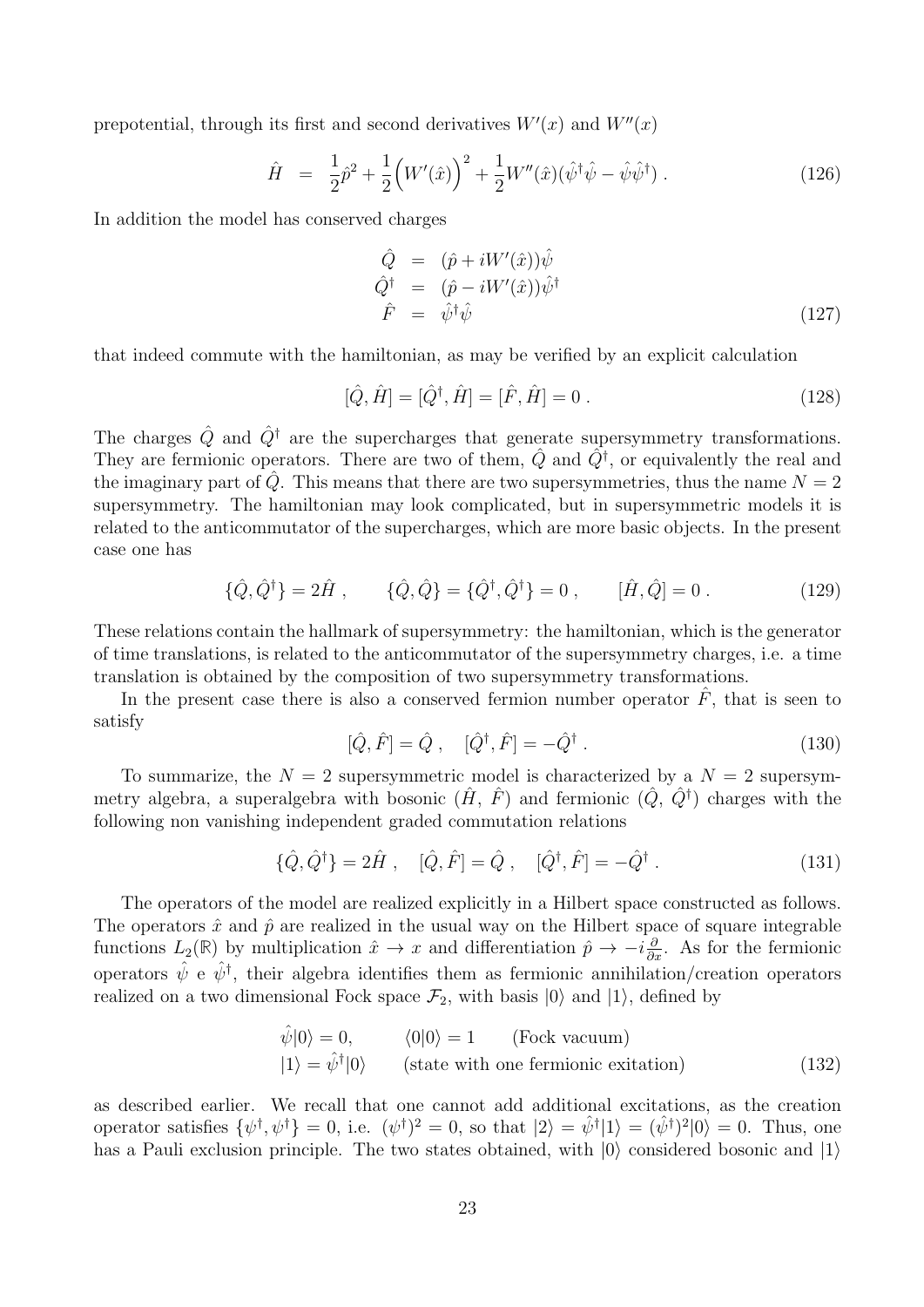considered fermionic, may be interpreted as describing the two possibile polarizations of the particle mentioned above.

The full Hilbert space is the direct product of the two Hilbert spaces described above, that is  $\mathcal{H} = L_2(\mathbb{R}) \otimes \mathcal{F}_2 = L_2(\mathbb{R}) \oplus L_2(\mathbb{R})$ , and one may realize the states by wave functions with two components

$$
\Psi(x) = \begin{pmatrix} \varphi_1(x) \\ \varphi_2(x) \end{pmatrix} \tag{133}
$$

on which the basic operators act as follows

$$
\begin{aligned}\n\hat{x} &\longrightarrow x \\
\hat{p} &\longrightarrow -i\frac{\partial}{\partial x} \\
\hat{\psi} &\longrightarrow \begin{pmatrix} 0 & 1 \\ 0 & 0 \end{pmatrix} \\
\hat{\psi}^{\dagger} &\longrightarrow \begin{pmatrix} 0 & 0 \\ 1 & 0 \end{pmatrix}.\n\end{aligned}
$$
\n(134)

Then, one finds the following explicit realization of the conserved charges

$$
\hat{Q} = \begin{pmatrix} 0 & -i\partial_x + iW'(x) \\ 0 & 0 \end{pmatrix}
$$
  
\n
$$
\hat{Q}^{\dagger} = \begin{pmatrix} 0 & 0 \\ -i\partial_x - iW'(x) & 0 \end{pmatrix}
$$
  
\n
$$
\hat{H} = \begin{pmatrix} H_{-} & 0 \\ 0 & H_{+} \end{pmatrix} = \begin{pmatrix} -\frac{1}{2}\partial_x^2 + \frac{1}{2}(W'(x))^2 - \frac{1}{2}W''(x) & 0 \\ 0 & -\frac{1}{2}\partial_x^2 + \frac{1}{2}(W'(x))^2 + \frac{1}{2}W''(x) \end{pmatrix}
$$
  
\n
$$
\hat{F} = \begin{pmatrix} 0 & 0 \\ 0 & 1 \end{pmatrix}.
$$
\n(135)

The hamiltonian is diagonal in the Fock space basis, and contains the two hamiltonians  $H_{\mp}$ with potentials  $V_{\mp} = \frac{1}{2}$  $\frac{1}{2}(W'(x))^2 \mp \frac{1}{2}W''(x)$ . We assume them to have a suitable asymptotic behavior that confines the particle, so that the energy eigenstates are bound and have normalized wave functions.

Having defined  $\hat{F}$  as the fermion number, we see that the states of the form

$$
\Psi_b(x) = \left(\begin{array}{c} \varphi_1(x) \\ 0 \end{array}\right)
$$

are bosonic as they have fermion number  $F = 0$ , while states of the form

$$
\Psi_f(x) = \left(\begin{array}{c} 0\\ \varphi_2(x) \end{array}\right)
$$

are fermionic as they have fermion number  $F = 1$ . These are consistent worldline assignments of the adjectives bosonic and fermionic. Note that there is no concept of rotations, and thus of spin, on the 0+1 dimensional spacetime given by the worldline: the 0-dimensional space is just a point. From the target space perspective there is no supersymmetry: the model is describing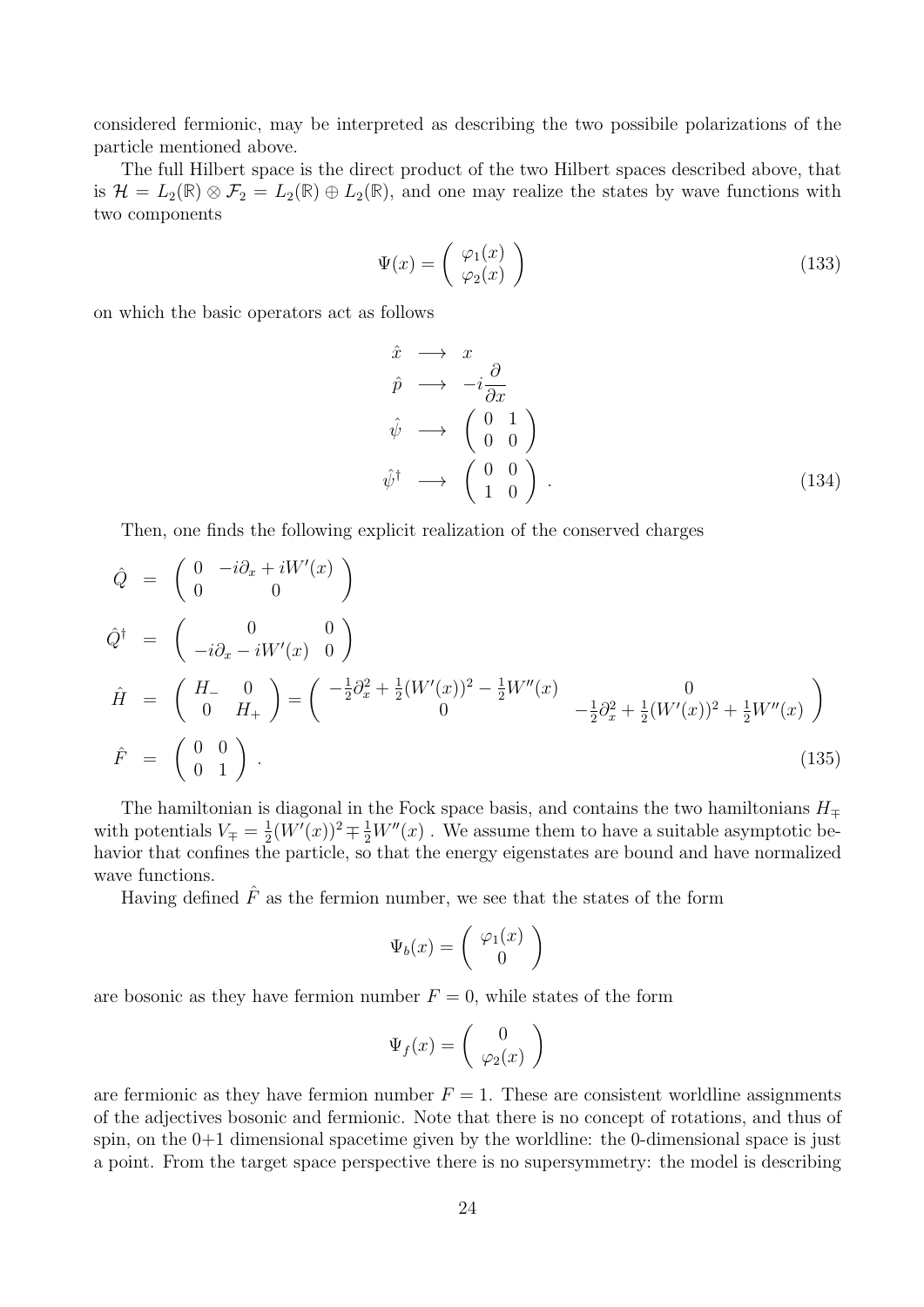a non relativistic particle of unit mass that moves on a line and has two possible polarizations of its intrinsic spin. The explicit representation of the various operators can be used to verify again the supersymmetric algebra.

The Schrödinger equation takes the standard form

$$
i\frac{\partial}{\partial t}\Psi = \hat{H}\Psi\tag{136}
$$

and one may solve it to study the model. However many properties can be deduced without finding the explicit solution by using the symmetries .

In the following we analyze some general properties of the energy eigenstates that follows from suspersymmetry, and then verify those properties directly in our model.

### General properties of supersymmetry

Let us discuss general properties of supersymmetry that follows form its algebraic structure. We assume that the supersymmetric model has an hamiltonian  $H$ , one hermitian supersymmetry charge  $\hat{Q}$ , and the parity operator  $(-1)^{\hat{F}}$  satisfying the following algebra

$$
\{\hat{Q}, \hat{Q}\} = 2\hat{H}, \qquad \{(-1)^{\hat{F}}, \hat{Q}\} = 0, \qquad [(-1)^{\hat{F}}, \hat{H}] = 0. \tag{137}
$$

This algebra is general enough to derive properties of supersymmetric systems in any dimension.

Our explicit quantum mechanical model has a  $N = 2$  susy algebra with hamiltonian  $\hat{H}$ , two supersymmetry charges  $\hat{Q}$  and  $\hat{Q}^{\dagger}$ , and fermion number operator  $\hat{F}$ . It certainly satisfies the requirements stated above. One may equivalently use any one of its two hermitian supercharges  $\hat{Q}_1$  and  $\hat{Q}_2$ , defined by setting  $Q = \frac{1}{\sqrt{2}}$  $\overline{z}(\tilde{Q}_1+i\hat{Q}_2)$ . We satisy the above requirements by choosing for example  $Q_1$ . Also, one may exponentiate the fermion number operator to obtain the unitary operator  $e^{i\alpha \hat{F}}$  that performs phase rotations belonging to the group  $U(1)$ . For  $\alpha = \pi$  one has the parity operator  $(-1)^{\hat{F}}$  needed to meet the above requirements. In the representation of eq. [\(33\)](#page-5-2) one finds

$$
e^{i\alpha \hat{F}} = \begin{pmatrix} 1 & 0 \\ 0 & e^{i\alpha} \end{pmatrix}, \qquad (-1)^{\hat{F}} = \begin{pmatrix} 1 & 0 \\ 0 & -1 \end{pmatrix}.
$$
 (138)

We also assume a discrete energy spectrum to guarantee that the energy eigenstes are normalizable, and of course the existence of an Hilbert space  $\mathcal H$  with a positive definite inner product. One can prove the following properties:

## **Property 1:** The hamiltonian  $\hat{H}$  is positive definite.

It means that for any vector  $|\Psi\rangle$  of the Hilbert space  $\mathcal H$ 

$$
\langle \Psi | \hat{H} | \Psi \rangle \ge 0 \tag{139}
$$

In fact, using  $\hat{H} = \frac{1}{2}$  $\frac{1}{2}\{\hat{Q},\hat{Q}\} = \hat{Q}^2$  with a hermitian  $\hat{Q}$  one calculates

<span id="page-24-0"></span>
$$
\langle \Psi | \hat{H} | \Psi \rangle = \langle \Psi | \hat{Q} \hat{Q} | \Psi \rangle = | \hat{Q} | \Psi \rangle |^2 \ge 0 \tag{140}
$$

as the norm is positive definite on the Hilbert space. In particular, one deduces that any energy eigenstate with energy E must have  $E \geq 0$ .

**Proprerty 2:** Any state  $|\Psi_0\rangle$  with  $E = 0$  is necessarily a ground state and supersymmetric. Indeed, from the previous calculation one finds that the value  $E = 0$  is the lowest energy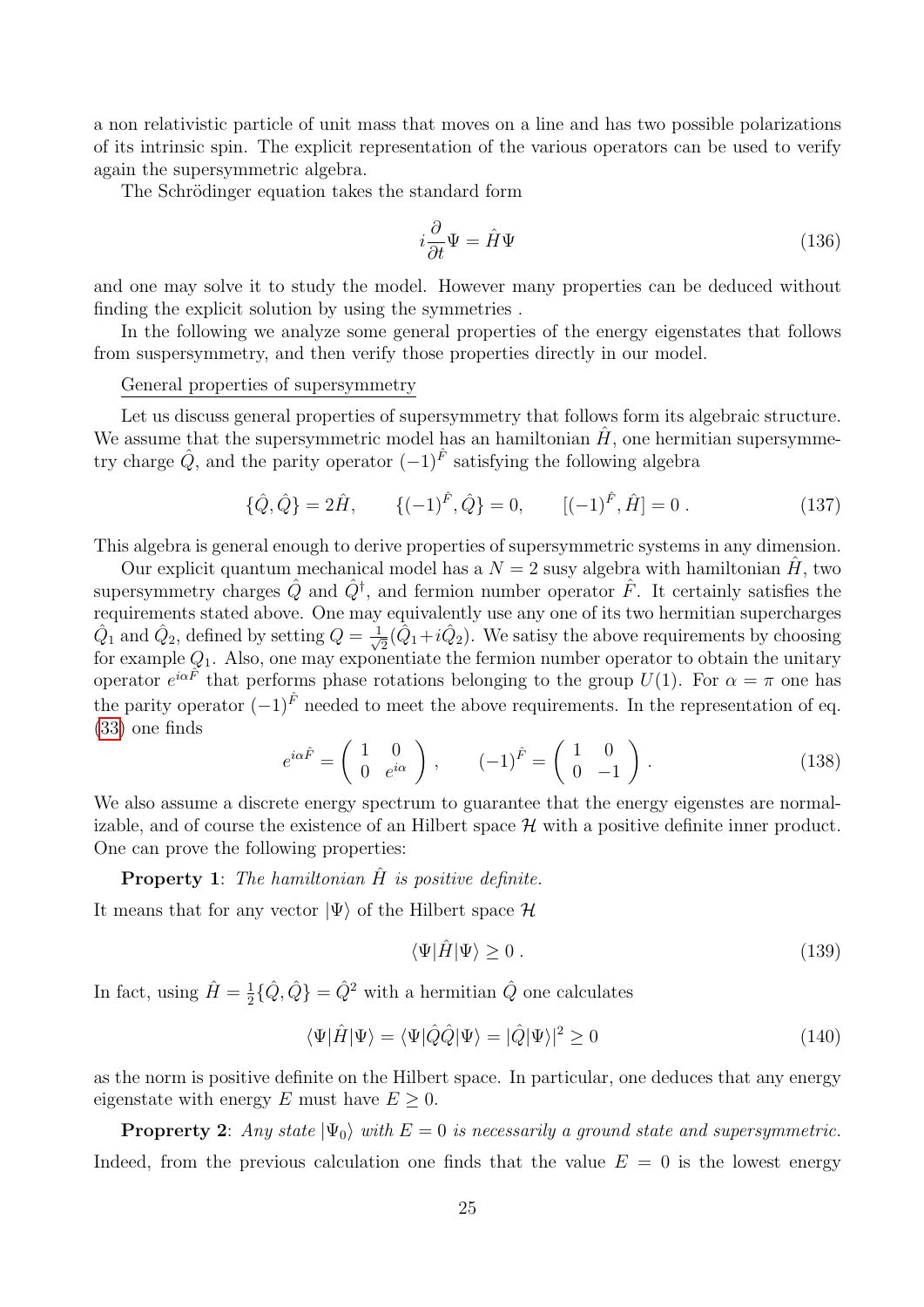admissible, so that if a state with such an energy exists, it must be a ground state. In addition, from  $\langle \Psi_0 | \hat{H} | \Psi_0 \rangle = 0$ , and using eq. [\(140\)](#page-24-0), one finds that

$$
\hat{Q}|\Psi_0\rangle = 0\tag{141}
$$

as the Hilbert space has a positive definite norm, and the only zero norm state is the null vector. Thus  $|\Psi_0\rangle$  is a supersymmetric state, a state invariant under supersymmetry transformations generated by  $\ddot{Q}$ .

## **Property 3:** Energy levels with  $E \neq 0$  are degenerate.

This is proved by showing that for any "bosonic" state  $((-1)^{F} = 1)$  with  $E \neq 0$  there must exists a "fermionic" state  $((-1)^F = -1)$  with the same energy, and viceversa. Let us consider a bosonic state  $|b\rangle$  (assumed to be normalizable) with energy  $E \neq 0$ 

$$
\hat{H}|b\rangle = E|b\rangle, \qquad E \neq 0, \qquad \langle b|b\rangle = ||b\rangle|^2 = 1
$$
\n
$$
(-1)^{\hat{F}}|b\rangle = |b\rangle. \tag{142}
$$

Then one can construct

$$
|f'\rangle = \hat{Q}|b\rangle\tag{143}
$$

and show that this is an energy eigenstate of opposite fermionic number

$$
\hat{H}|f'\rangle = E|f'\rangle , \qquad (-1)^{\hat{F}}|f'\rangle = -|f'\rangle . \qquad (144)
$$

Indeed, using  $[\hat{H}, \hat{Q}] = 0$  one finds

$$
\hat{H}|f'\rangle = \hat{H}\hat{Q}|b\rangle = \hat{Q}\hat{H}|b\rangle = \hat{Q}E|b\rangle = E|f'\rangle
$$
\n(145)

and similarly, using  $\{(-1)^{\hat{F}}, \hat{Q}\}=0$ , one finds

$$
(-1)^{\hat{F}}|f'\rangle = (-1)^{\hat{F}}\hat{Q}|b\rangle = -\hat{Q}(-1)^{\hat{F}}|b\rangle = -\hat{Q}|b\rangle = -|f'\rangle.
$$
 (146)

The state is properly normalized by  $|f\rangle = \frac{1}{f}$  $\frac{1}{\sqrt{E}}|f'\rangle$ , which is well-defined since  $E\neq 0$ , so that  $\langle f|f \rangle = 1$ . Thus, the states  $|b\rangle$  and  $|f\rangle$  are degenerate in energy and have opposite fermionic parity: they form a two-dimensional representation of the supersymmetry algebra.

The same procedure can be repeated starting from a fermionic eigenstes with  $E \neq 0$  to construct the bosonic energy eigenstate partner. One deduces that all energy levels with  $E \neq 0$ are degenerate and with an equal number of bosonic and fermionic states, while states with  $E = 0$  are supersymmetric (singlets under supersymmetry) and, if they exists, are possible ground states of the model.

## The Witten index Tr( $-1$ )<sup> $\hat{F}$ </sup>

It is useful to define the Witten index as the number of bosonic minus the number of fermionic ground states of vanishing energy

$$
n_b^{(E=0)} - n_f^{(E=0)} = \text{Tr}_{(E=0)} (-1)^{\hat{F}} \tag{147}
$$

here written also as the trace of  $(-1)^{\hat{F}}$  on the subspace of the Hilbert space formed by the states with  $E = 0$ .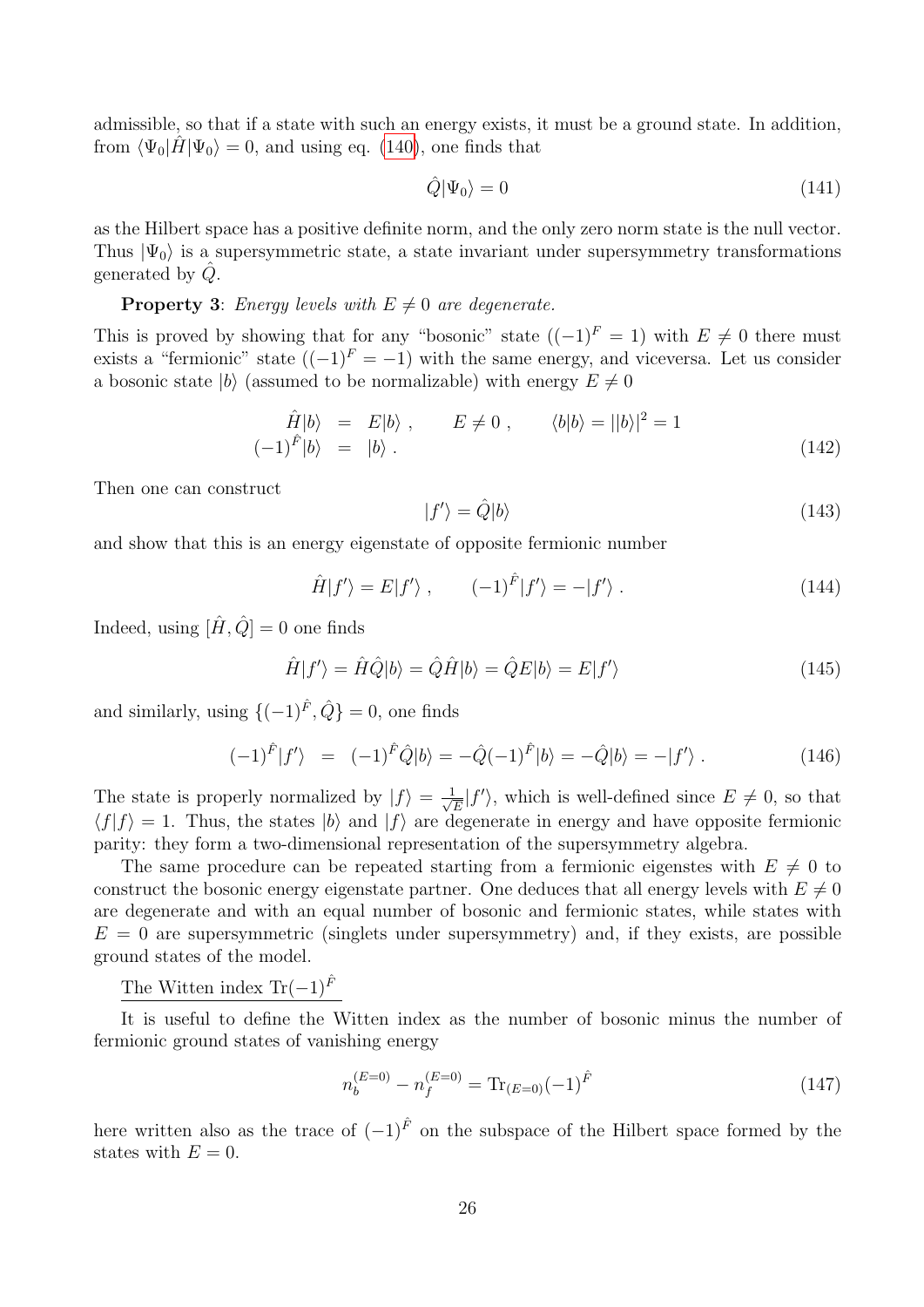Typically, one rewrite this as  $\text{Tr}(-1)^{\hat{F}}$ , with the trace extended over the full Hilbert space, as positive energy states cancels pairwise in the sum and do not contribute

$$
\text{Tr}(-1)^{\hat{F}} = n_b^{(E=0)} - n_f^{(E=0)}.
$$
\n(148)

However, this rewriting is formal as the infinite sum does not converge absolutely. To make sure that the cancellation of positive energy states is achieved orderly, one should regulate the Witten index, as for example by defining it as

$$
\operatorname{Tr}[(-1)^F e^{-\beta \hat{H}}] \tag{149}
$$

that is found to be independent of the regulating parameter  $\beta$ : indeed, using the complete basis of energy eigenstates one calculates

$$
\begin{split} \text{Tr}[(-1)^{\hat{F}}e^{-\beta \hat{H}}] &= \sum_{k} \langle k|(-1)^{\hat{F}}e^{-\beta E_{k}}|k\rangle \\ &= n_{b}^{(E=0)} - n_{f}^{(E=0)} + e^{-\beta E_{1}} - e^{-\beta E_{1}} + e^{-\beta E_{2}} - e^{-\beta E_{2}} + \dots \\ &= n_{b}^{(E=0)} - n_{f}^{(E=0)} \,. \end{split} \tag{150}
$$

The limit  $\beta \to 0$  defines Tr(-1)<sup> $\hat{F}$ </sup> properly, though the limit is not really necessary, as the sum is independent of  $\beta$ .

The Witten index has topological properties in the sense that it is invariant under reasonable deformations of the parameters of the theory (e.g. one may vary the coupling constants without modifying the asymptotic behavior of the potential): in fact a single state cannot leave the sector  $E = 0$  as it must have a partner to form a doublet degenerate in energy. Only pairs of states can leave the zero energy level by acquiring a small value of the energy, so that they can form a supersymmetry doublet containing one bosonic and one fermionic state. Viceversa, states with  $E \neq 0$  are paired and the pair contains one boson and one fermion: if by varying the parameters of the theory they acquire the exact value  $E = 0$  they do not modify the value of the Witten index.

#### Calculation of the Witten index

Let us calculate the Witten index in the class of models with  $N = 2$  supersymmetries presented above. Vacuum states  $|\Psi_0\rangle$  with  $E = 0$  satisfy  $H|\Psi_0\rangle = 0$  so that

$$
\langle \Psi_0 | \hat{H} | \Psi_0 \rangle = \frac{1}{2} \langle \Psi_0 | (\hat{Q}\hat{Q}^\dagger + \hat{Q}^\dagger \hat{Q}) | \Psi_0 \rangle = \frac{1}{2} |\hat{Q}^\dagger | \Psi_0 \rangle|^2 + \frac{1}{2} |\hat{Q} | \Psi_0 \rangle|^2 = 0 \tag{151}
$$

and they must be supersymmetric

$$
\hat{Q}|\Psi_0\rangle = 0 \;, \qquad \hat{Q}^\dagger|\Psi_0\rangle = 0 \; . \tag{152}
$$

Let us solve these equations. Setting

$$
\Psi_0(x) = \left(\begin{array}{c} f_1(x) \\ f_2(x) \end{array}\right)
$$

we translate the equation  $\hat{Q}|\Psi_0\rangle = 0$  as

$$
\hat{Q}\Psi_0(x) = \left( (\hat{p} + iW'(\hat{x}))\hat{\psi} \right) \Psi_0(x) = \begin{pmatrix} 0 & -i\partial_x + iW'(x) \\ 0 & 0 \end{pmatrix} \begin{pmatrix} f_1(x) \\ f_2(x) \end{pmatrix}
$$

$$
= \begin{pmatrix} -i\partial_x f_2(x) + iW'(x)f_2(x) \\ 0 \end{pmatrix} = \begin{pmatrix} 0 \\ 0 \end{pmatrix}
$$
(153)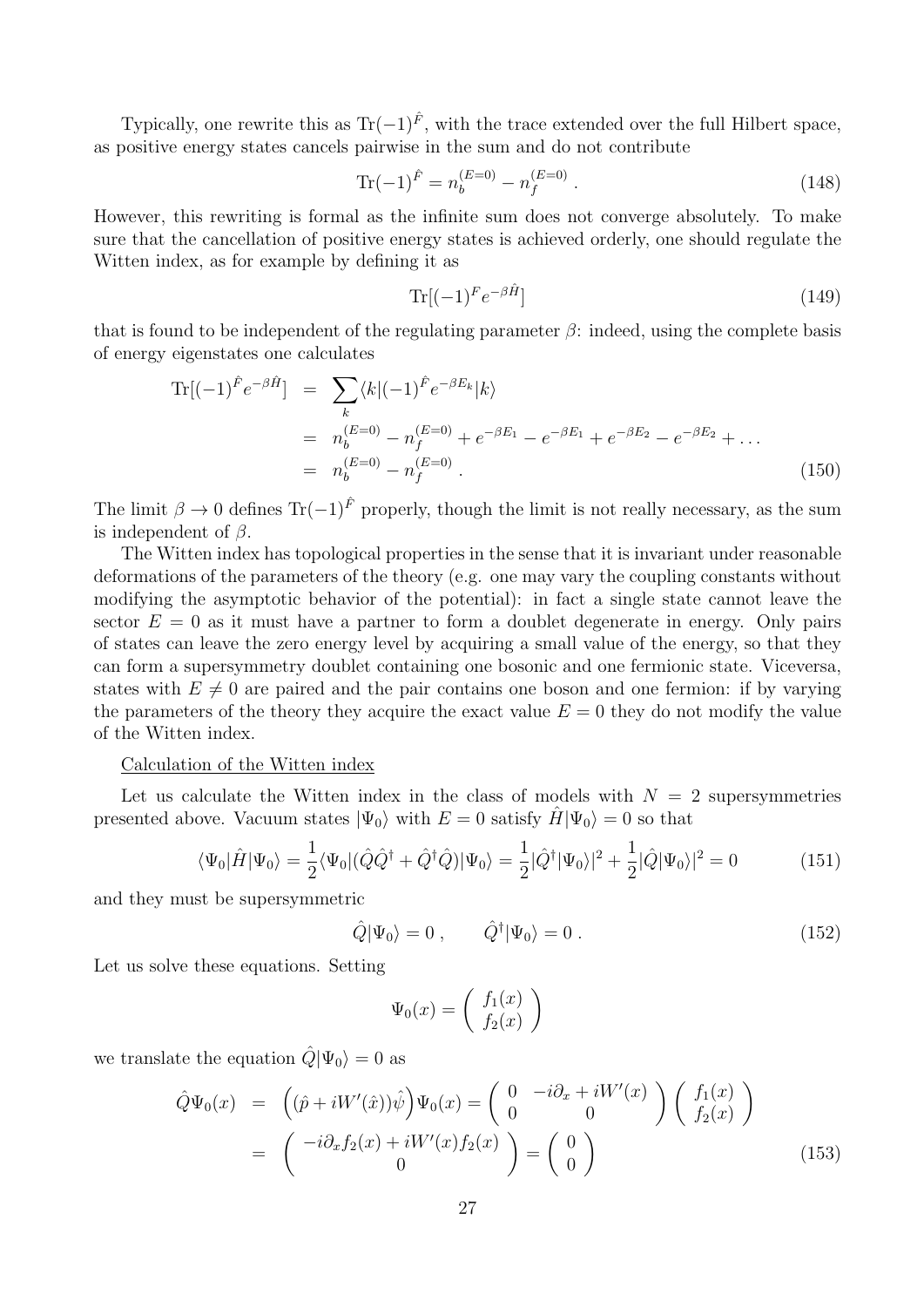which is solved by the function

$$
f_2(x) = c_2 e^{W(x)} \tag{154}
$$

with  $c_2$  a constant, while  $f_1(x)$  remains arbitrary. Similarly the equation  $\hat{Q}^{\dagger}|\Psi_0\rangle = 0$  takes the form

$$
\hat{Q}^{\dagger}\Psi_{0}(x) = \begin{pmatrix} (\hat{p} - iW'(\hat{x}))\hat{\psi}^{\dagger} \end{pmatrix}\Psi_{0}(x) = \begin{pmatrix} 0 & 0 \\ -i\partial_{x} - iW'(x) & 0 \end{pmatrix} \begin{pmatrix} f_{1}(x) \\ f_{2}(x) \end{pmatrix}
$$

$$
= \begin{pmatrix} 0 \\ -i\partial_{x}f_{1}(x) - iW'(x)f_{1}(x) \end{pmatrix} = \begin{pmatrix} 0 \\ 0 \end{pmatrix}
$$
(155)

which is solved by

$$
f_1(x) = c_1 e^{-W(x)} \tag{156}
$$

with  $c_1$  a constant, while  $f_2(x)$  remains arbitrary.

The combined equations are then solved by

<span id="page-27-0"></span>
$$
\Psi_0(x) = \begin{pmatrix} c_1 e^{-W(x)} \\ c_2 e^{+W(x)} \end{pmatrix} . \tag{157}
$$

Requiring the wave functions to be normalizable fixes the constants  $c_1$  and  $c_2$ . There are essentially three different cases to consider:

1. Case  $W(x) \stackrel{x \to \pm \infty}{\longrightarrow} \infty$ 

In such a situation the wave function [\(157\)](#page-27-0) must have  $c_2 = 0$  to be normalizable. Thus there is only one ground state of vanishing energy. It is a boson, as its fermionic number vanishes

$$
\hat{F}\Psi_0(x) = \begin{pmatrix} 0 & 0 \\ 0 & 1 \end{pmatrix} \begin{pmatrix} c_1 e^{-W(x)} \\ 0 \end{pmatrix} = 0 \tag{158}
$$

and thus  $(-1)^{F} = 1$ . The Witten index is calculated to be Tr $(-1)^{\hat{F}} = 1$ .

2. Case  $W(x) \stackrel{x \to \pm \infty}{\longrightarrow} -\infty$ 

Now eq. [\(157\)](#page-27-0) must have  $c_1 = 0$  to be normalizable. There is again only one ground state of vanishing energy, and is fermionic. Indeed it has fermion number  $F = 1$  and parity  $(-1)^F = -1$ , so that the Witten index is Tr $(-1)^{\hat{F}} = -1$ .

3. Case 
$$
W(x) \stackrel{x \to \pm \infty}{\longrightarrow} \pm \infty
$$
 or  $W(x) \stackrel{x \to \pm \infty}{\longrightarrow} \mp \infty$ 

In this case  $c_1 = c_2 = 0$ , so that there are no normalizables solutions with  $E = 0$ . The Witten index vanishes,  $\text{Tr}(-1)^{\hat{F}}=0$ .

Let us also make a brief comment. If there are no states with  $E = 0$  one says that supersymmetry is spontaneously broken: the ground state is not invariant under supersymmetry transformations. This happens in the third case above. The consequences of spontaneous breaking of supersymmetry are particularly dramatic in quantum field theories, where a fermionic massless excitation called goldstino appears. In general, a vanishing value of the Witten index does not allow to reach any conclusion, as there might exist several ground states with  $E = 0$ , half of them bosonic and half of them fermionic, that balance each other to produce a vanishing Witten index. On the other hand, if the Witten index is different form zero supersymmetry certainly cannot be spontaneously broken: there always exists at least one ground state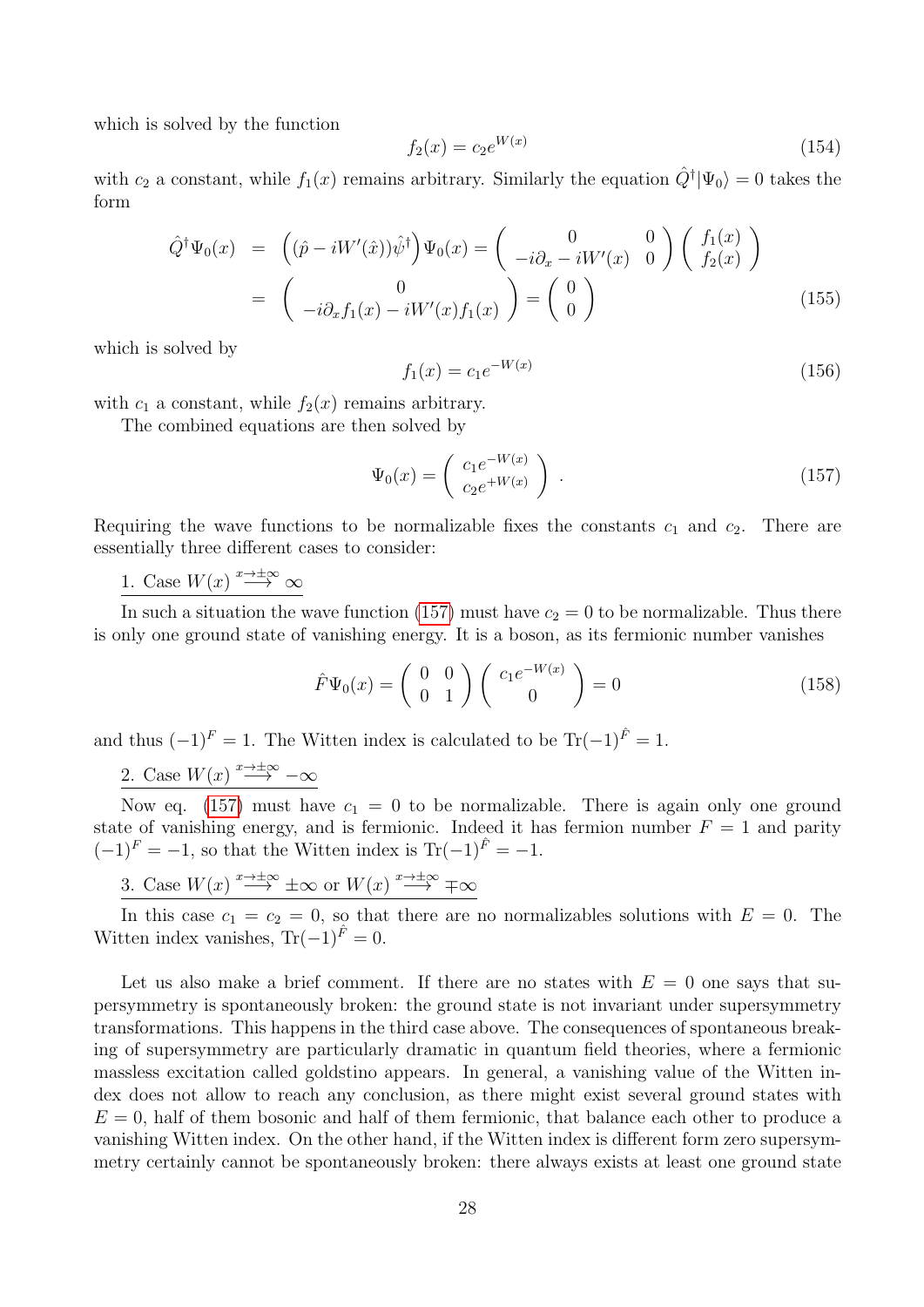with  $E = 0$ , which is necessarily invariant under supersymmetry. The concept of spontaneous breaking of symmetries is of fundamental importance in QFT applications.

We may verify the topological properties of the Witten index in the previous model: one may modify at will the prepotential  $W(x)$  without altering its asymptotic behavior, but these deformations do not modify the value of  $\text{Tr}(-1)^{\hat{F}}$  as the ground states are only fixed by the asymptotics of  $W(x)$ .

#### Classical action

One needs the classical action to be able to study the quantum model through path integrals. The action makes use of Grassmann variables for treating the worldline fermions at the classical level. Classical models are useful to identify and construct quantum models. In our case we have started directly with the quantum theory. Now we present its classical action, show that it is supersymmetric, and that its canonical quantization gives rise precisely to the previous quantum theory.

The action is given by

<span id="page-28-1"></span>
$$
S[x, \psi, \bar{\psi}] = \int dt \left[ \frac{1}{2} \dot{x}^2 - \frac{1}{2} \left( W'(x) \right)^2 + i \bar{\psi} \dot{\psi} - W''(x) \bar{\psi} \psi \right]
$$
(159)

where  $x(t)$  is the coordinate of the particles in one dimension, while  $\psi(t)$  and its complex conjugate  $\bar{\psi}(t)$  are Grassmann variables that describe additional degrees of freedom<sup>[3](#page-28-0)</sup>. When the prepotential  $W(x)$  satisfies suitable asymptotic conditions it guarantees that the energy eigenstates are bound states at the quantum level, and thus normalizable. In particular, the choice  $W(x) = \frac{1}{2}\omega x^2$  identifies the so-called supersymmetric harmonic oscillator.

The equations of motion are easily obtained by extremizing the action

$$
\frac{\delta S}{\delta x(t)} = 0 \quad \Rightarrow \quad \ddot{x} + W'(x)W''(x) + W'''(x)\bar{\psi}\psi = 0
$$
  

$$
\frac{\delta S}{\delta \bar{\psi}(t)} = 0 \quad \Rightarrow \quad i\dot{\psi} - W''(x)\psi = 0
$$
  

$$
\frac{\delta S}{\delta \psi(t)} = 0 \quad \Rightarrow \quad i\dot{\bar{\psi}} + W''(x)\bar{\psi} = 0.
$$
 (160)

Let us now analyse the symmetries. A first obvious symmetry is the one related to the time translational invariance, induced by  $t \to t' = t - a$ . This arises as the lagrangian depends on time only implicitly through the dynamical variables. Infinitesimally, this symmetry acts on the dynamical variables as

$$
\delta_{x} x = a\dot{x} \n\delta_{x} \psi = a\dot{\psi} \n\delta_{x} \bar{\psi} = a\dot{\psi}
$$
\n(161)

and implies conservation of the energy H.

<span id="page-28-0"></span><sup>&</sup>lt;sup>3</sup>Alternatively, one may use the real Grassmann variables  $\psi_1$  and  $\psi_2$ , proportional to the real and imaginary part of  $\psi$  as defined by setting  $\psi = (\psi_1 + i\psi_2)/\sqrt{2}$ .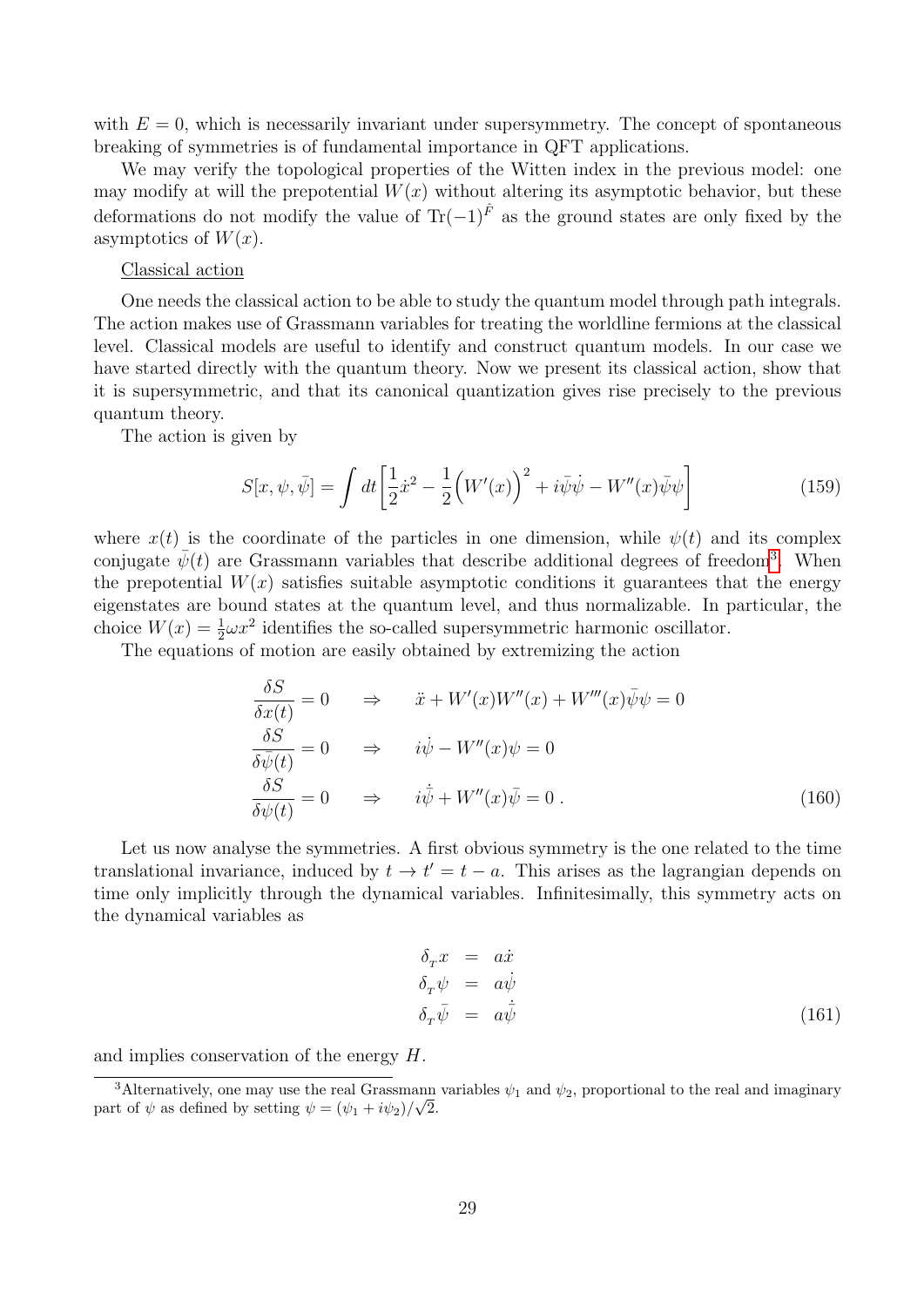There are also  $U(1)$  phase transformations of the complex Grassman variables that leave the action invariant: using an infinitesimal parameter  $\alpha$  they read

$$
\delta_F x = 0\n\delta_F \psi = i\alpha \psi\n\delta_F \bar{\psi} = -i\alpha \bar{\psi} \tag{162}
$$

and imply conservation of the fermion number F.

Finally, the action is invariant under infinitesimal supersymmetry transformations (with  $\epsilon$ and  $\bar{\epsilon}$  Grassmann constants) given by

<span id="page-29-1"></span>
$$
\delta_{s} x = i\epsilon \bar{\psi} + i\bar{\epsilon} \psi \n\delta_{s} \psi = -\epsilon (\dot{x} - iW'(x)) \n\delta_{s} \bar{\psi} = -\bar{\epsilon} (\dot{x} + iW'(x))
$$
\n(163)

which gives rise to conserved charges  $Q$  and  $\overline{Q}$  called supercharges. This is the most laborious symmetry to verify.

An application of the Noether's theorem gives the following explicit expressions for the conserved charges

<span id="page-29-0"></span>
$$
H = \frac{1}{2}\dot{x}^{2} + \frac{1}{2}(W'(x))^{2} + W''(x)\bar{\psi}\psi
$$
  
\n
$$
F = \bar{\psi}\psi
$$
  
\n
$$
Q = (\dot{x} + iW'(x))\psi
$$
  
\n
$$
\bar{Q} = (\dot{x} - iW'(x))\bar{\psi}.
$$
\n(164)

One may verify that the commutator of two supersymmetry transformations generates a time translation. Calculating it onto the dynamical variable  $x$  one obtains

$$
[\delta_s(\epsilon_1), \delta_s(\epsilon_2)]x = -a\dot{x} = \delta_r(a)x \tag{165}
$$

with  $a = 2i(\bar{\epsilon}_1\epsilon_2-\bar{\epsilon}_2\epsilon_1)$ . This is the characterizing property of supersymmetry: the composition of two supersymmetries generate a time translation. The same property can be verified on the variables  $\psi$  and  $\psi$  (in this case on the right hand side there appears also terms proportional to the equations of motion, which however vanish on the physical paths).

## Hamiltonian formalism

To perform canonical quantization we have to reformulate the model in phase space. The conjugate momentum to the variable  $x$  is obtained as usual by

$$
p = \frac{\partial L}{\partial \dot{x}} = \dot{x} \tag{166}
$$

As for the Grassmann variables, they have equations of motions that are first order in time, so that they are already in a hamiltonian form. The momentum conjugate to  $\psi$  is proportional to  $\psi$  as

$$
\pi = \frac{\partial_L L}{\partial \dot{\psi}} = -i\bar{\psi} \tag{167}
$$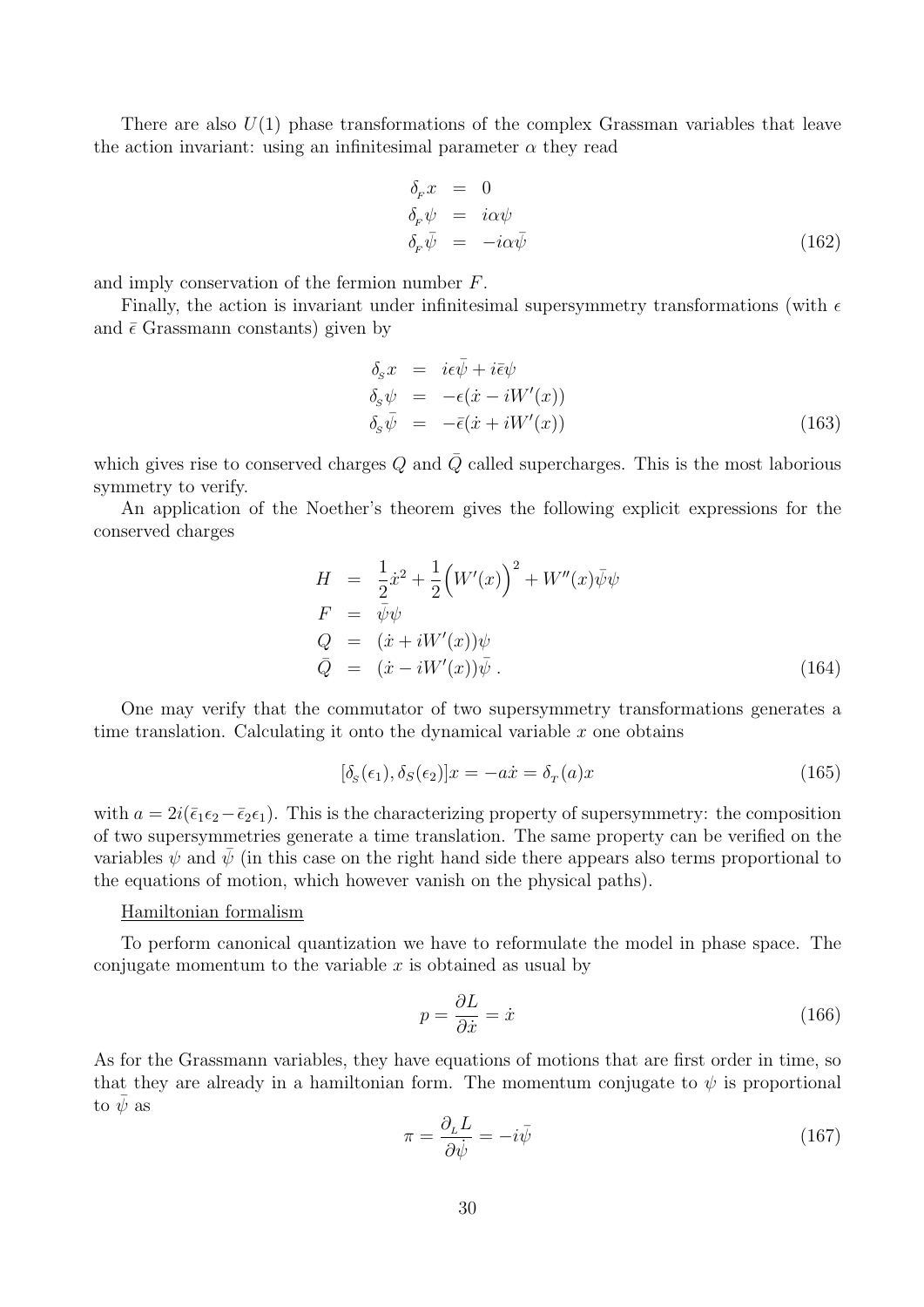where  $\partial_{\mu}$  denotes left differentiation (one commutes the variable to the left and then removes it). The corresponding hamiltonian is given by the Legendre transform of the lagrangian

$$
H = \dot{x}p + \dot{\psi}\pi - L
$$
  
=  $\frac{1}{2}p^2 + \frac{1}{2}(W'(x))^2 + W''(x)\bar{\psi}\psi$  (168)

and coincides with the energy calculated in [\(164\)](#page-29-0) once written in terms of the phase space variables. The phase space action is given by

$$
S[x, p, \psi, \bar{\psi}] = \int dt L = \int dt (p\dot{x} + i\bar{\psi}\dot{\psi} - H) . \qquad (169)
$$

From the previous discussion on the hamiltonian formalism, one knows how to construct the Poisson brackets. Up to boundary terms, the action can be rewritten so to expose the matrices of the symplectic term

$$
S[x, p, \psi, \bar{\psi}] = \int dt \left[ \frac{1}{2}(x, p) \begin{pmatrix} 0 & 1 \\ -1 & 0 \end{pmatrix} \begin{pmatrix} \dot{x} \\ \dot{p} \end{pmatrix} + \frac{1}{2}(\psi, \bar{\psi}) \begin{pmatrix} 0 & i \\ i & 0 \end{pmatrix} \begin{pmatrix} \dot{\psi} \\ \dot{\bar{\psi}} \end{pmatrix} - H \right]
$$
(170)

and one finds that the Poisson bracket for arbitrary phase space functions  $A$  and  $B$  is given by

$$
\{A, B\}_{PB} = \frac{\partial A}{\partial x}\frac{\partial B}{\partial p} - \frac{\partial A}{\partial p}\frac{\partial B}{\partial x} - i\frac{\partial_R A}{\partial \psi}\frac{\partial_L B}{\partial \bar{\psi}} - i\frac{\partial_R A}{\partial \bar{\psi}}\frac{\partial_L B}{\partial \psi}.
$$
(171)

It satisfies the properties listed in eq.  $(49)$  when the functions A and B have definite Grassmann parity. In particular, the independent and non vanishing Poisson brackets between the fundamental variables are given by

$$
\{x,p\}_{PB} = 1\ ,\quad \{\psi,\bar{\psi}\}_{PB} = -i\tag{172}
$$

which are antisymmetric for commuting variables and symmetric for anticommuting ones.

The Noether charges calculated previously can be written as functions on phase space as

$$
H = \frac{1}{2}p^2 + \frac{1}{2}(W'(x))^2 + W''(x)\overline{\psi}\psi
$$
  
\n
$$
F = \overline{\psi}\psi
$$
  
\n
$$
Q = (p + iW'(x))\psi
$$
  
\n
$$
\overline{Q} = (p - iW'(x))\overline{\psi}
$$
\n(173)

and satisfy a Poisson bracket algebra whose non vanishing terms are given by

$$
\{Q,\bar{Q}\}_{PB} = -2iH \ , \quad \{F,Q\}_{PB} = iQ \ , \quad \{F,\bar{Q}\}_{PB} = -i\bar{Q} \ . \tag{174}
$$

The first relation shows that the composition of two supersymmetries generates a translation in time. This is the classical  $N = 2$  susy algebra.

Canonical quantization is now straightforward, and one recognizes the same quantum theory discussed earlier. In particular, the quantum  $N = 2$  susy algebra [\(129\)](#page-22-0) is reproduced. One may notice that an ordering ambiguity emerging in defining the quantum Hamiltonian (the last term proportional to  $\psi \psi$  is fixed precisely in order to mantain the susy algebra at the quantum level.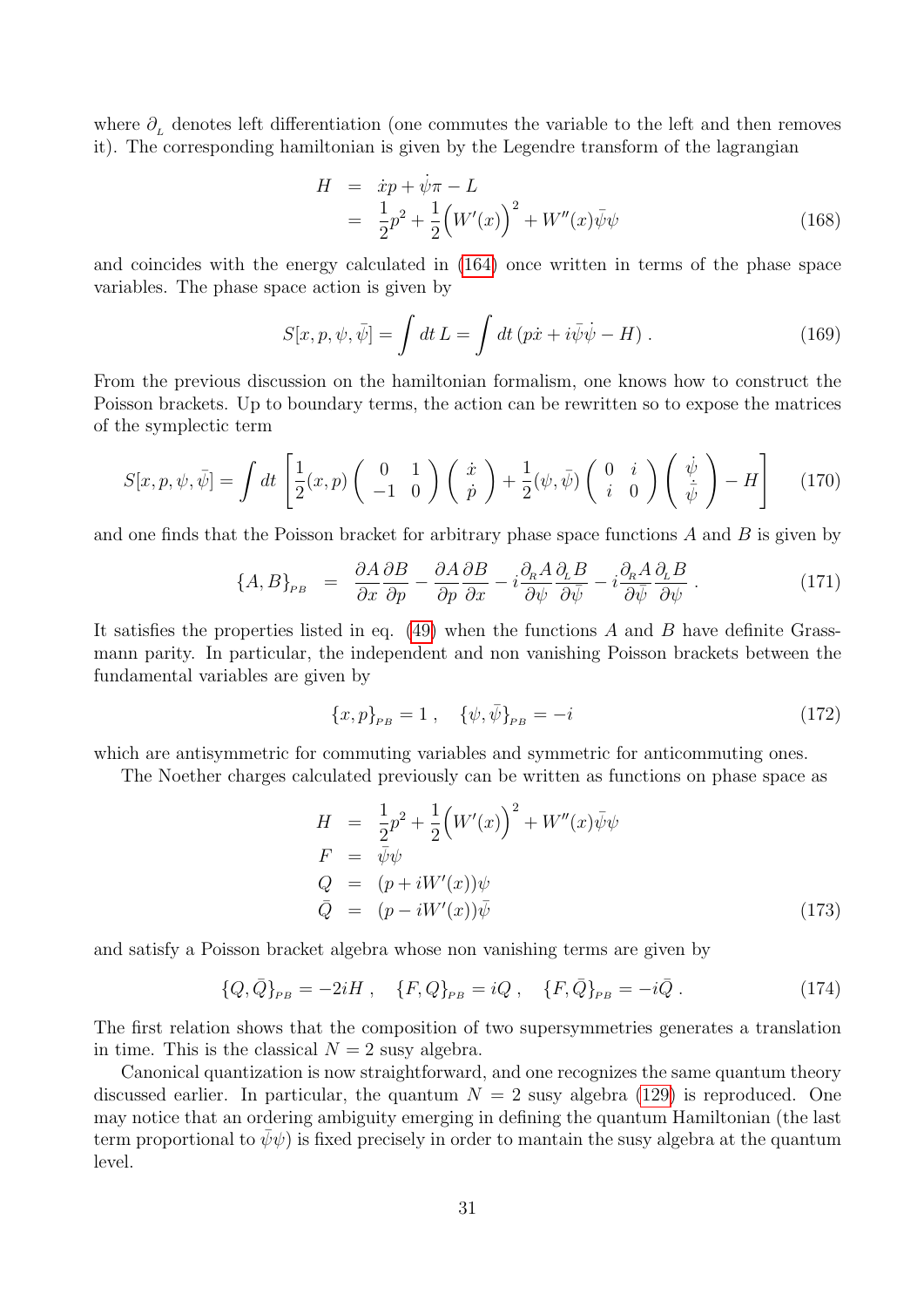#### Path integrals and Witten index

One can now give a path integral representation of the Witten index. The regulated form of the index Tr[ $(-1)^{\hat{F}}e^{-\beta \hat{H}}$ ] can be obtained by a Wick rotation  $T \to -i\beta$  of the transition amplitude  $e^{-i\hat{H}T}$ . The corresponding path integral has an euclidean action  $S_E$ , obtained from [\(159\)](#page-28-1) by Wick rotation  $(iS[\bar{x}, \psi, \bar{\psi}] \rightarrow -S_E[x, \psi, \bar{\psi}])$ 

$$
S_E[x, \psi, \bar{\psi}] = \int_0^{\beta} d\tau \left[ \frac{1}{2} \dot{x}^2 + \frac{1}{2} \left( W'(x) \right)^2 + \bar{\psi} \dot{\psi} + W''(x) \bar{\psi} \psi \right]. \tag{175}
$$

Also, one must recall that a trace in the Hilbert space is calculated by a path integral with periodic boundary conditions  $(P)$  for the bosonic variables, and antiperiodic boundary conditions (A) for the fermionic ones

$$
\operatorname{Tr} e^{-\beta \hat{H}} = \int_{P} Dx \int_{A} D\psi \mathcal{D}\bar{\psi} \ e^{-S_{E}[x,\psi,\bar{\psi}]} \ . \tag{176}
$$

The insertion of the operator  $(-1)^{\hat{F}}$  creates instead a supertrace, and has the effect of changing the boundary conditions on the fermions from antiperiodic to periodic

$$
\operatorname{Tr}\left[(-1)^{\hat{F}}e^{-\beta\hat{H}}\right] = \int_{P}DxD\psi D\bar{\psi} \ e^{-S_{E}[x,\psi,\bar{\psi}]}\ . \tag{177}
$$

Later on we sketch the calculation of the Witten index using this path integral representation. The calculation is simplified by using the fact that the Witten index is invariant under continuous deformations of the parameters of the theory, that can be used to our advantage. One can deform the prepotential as

$$
W(x) \to \lambda W(x) \tag{178}
$$

with positive  $\lambda$ , and then take the limit  $\lambda \to \infty$ . The final result must be independent of  $\lambda$ , and indeed one finds that the index is computed by

$$
\operatorname{Tr}\left[(-1)^{\hat{F}}e^{-\beta\hat{H}}\right] = \sum_{\{x_0\}} \frac{W''(x_0)}{|W''(x_0)|}\tag{179}
$$

where the sum is over all critical points  $\{x_0\}$ , defined as the points of local maxima and minima that satisfy  $W'(x_0) = 0$ . This result exemplify how the index connects topological properties to local properties (the critical points).

It is easy to see that this result coincides with the one obtained earlier from the explicit analysis of the ground states with  $E = 0$ : for case 1 there is always one more minimum than maxima, so that Tr  $(-1)^{\hat{F}} = 1$ , for case 2 there is always one more maximum than minima, so that Tr  $(-1)^{\hat{F}} = -1$ , for case 3 the number of maxima and minima concide and Tr  $(-1)^{\hat{F}} = 0$ .

A direct identification of the ground states with  $E = 0$  may be difficult to carry out in more complicated models, and the path integral representation gives an easier tool to compute the Witten index.

#### Sketch of the calculation

One must sum over all periodic trajectories, i.e. trajectories that close on themselves after an euclidean time β. We indicate such trajectories by  $[x(\tau), \psi(\tau), \bar{\psi}(\tau)]$ . The leading contribution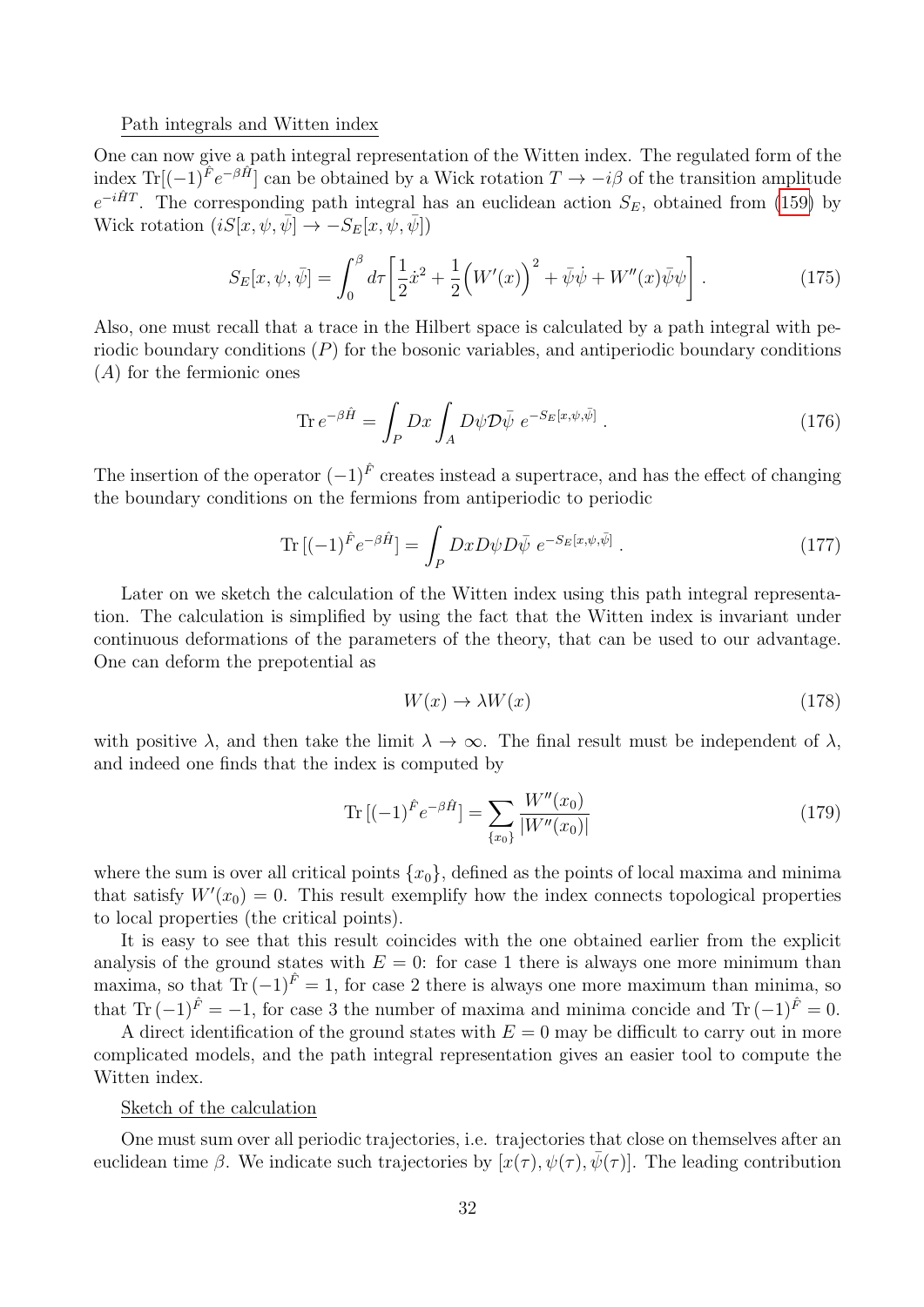to the path integral for  $\lambda \to \infty$  is associated to the constant trajectories  $[x_0, 0, 0]$ , where the constants  $x_0$  are the critical points of the prepotential  $W(x)$ , defined by the equation  $W'(x_0) = 0$ . They solve the equations of motion, are obviously periodic, and make the potential terms vanish also in the limit  $\lambda \to 0$ . Thus, the leading classical approximation to the path integral is given by

Tr 
$$
[(-1)^{\hat{F}} e^{-\beta \hat{H}}] \sim \sum_{\{x_0\}} e^{-S_E[x_0,0,0]} = \sum_{\{x_0\}} e^{-\beta \frac{\lambda^2}{2} (W'(x_0))^2} = \sum_{\{x_0\}} 1.
$$

This is not yet correct. One must add the semiclassical corrections due to the quantum fluctuations around the "classical vacua"  $[x_0 + \delta x(\tau), \psi(\tau), \bar{\psi}(\tau)]$  that are identified by considering the quadratic part in  $[\delta x(\tau), \psi(\tau), \bar{\psi}(\tau)]$  from the expansion of the action around  $[x_0, 0, 0]$ . These corrections correspond to calculating gaussian path integrals and give rise to functional determinants. Let us try to calculate them. Expanding the action in a Taylor series around the trajectory  $[x_0, 0, 0]$  and keeping only the quadratic part in  $[\delta x(\tau), \psi(\tau), \bar{\psi}(\tau)]$ , one finds

$$
S_E[x, \psi, \bar{\psi}] = \int_0^{\beta} d\tau \left[ \frac{1}{2} (\partial_{\tau} \delta x)^2 + \frac{\lambda^2}{2} \Big( W'(x_0) + W''(x_0) \delta x + \cdots \Big)^2 + \bar{\psi} \dot{\psi} + \lambda (W''(x_0) + \cdots) \bar{\psi} \psi \right]
$$
  
= 
$$
\int_0^{\beta} d\tau \left[ \frac{1}{2} \delta x [-\partial_{\tau}^2 + \lambda^2 (W''(x_0))^2] \delta x + \bar{\psi} [\partial_{\tau} + \lambda W''(x_0)] \psi \right] + \cdots
$$
 (180)

The gaussian path integral over  $[\delta x(\tau), \psi(\tau), \bar{\psi}(\tau)]$  produces

<span id="page-32-0"></span>
$$
\text{Tr}\left[(-1)^{\hat{F}}e^{-\beta\hat{H}}\right] = \sum_{\{x_0\}} \int_P D\delta x D\psi D\bar{\psi} \ e^{-S_E[x_0 + \delta x, \psi, \bar{\psi}]} \\
= \sum_{\{x_0\}} \frac{\text{Det}_P\left[\partial_\tau + \lambda W''(x_0)\right]}{\text{Det}_P^{1/2}\left[-\partial_\tau^2 + \lambda^2 (W''(x_0))^2\right]} \ . \tag{181}
$$

These determinants are defined by the product of the eigenvalues. A basis of periodic functions with period  $\beta$  is given by

$$
f_n(\tau) = e^{\frac{2\pi i n \tau}{\beta}} \qquad n \in Z.
$$
 (182)

They are also the eigenfunctions of the differential operators that appear in [\(181\)](#page-32-0)

$$
[\partial_{\tau} + \lambda W''(x_0)]f_n(\tau) = \lambda_n f_n(\tau) \quad \Rightarrow \quad \lambda_n = \frac{2\pi i n}{\beta} + \lambda W''(x_0)
$$

$$
[-\partial_{\tau}^2 + (\lambda W''(x_0))^2]f_n(\tau) = \Lambda_n f_n(\tau) \quad \Rightarrow \quad \Lambda_n = \left(\frac{2\pi n}{\beta}\right)^2 + (\lambda W''(x_0))^2
$$

so that

$$
\frac{\text{Det}_{P}[\partial_{\tau} + \lambda W''(x_{0})]}{\text{Det}_{P}^{1/2}[-\partial_{\tau}^{2} + \lambda^{2}(W''(x_{0}))^{2}]} = \prod_{n \in \mathbb{Z}} \frac{\lambda_{n}}{\Lambda_{n}^{1/2}}
$$
\n
$$
= \prod_{n \in \mathbb{Z}} \frac{\frac{2\pi in}{\beta} + \lambda W''(x_{0})}{\left[\left(\frac{2\pi n}{\beta}\right)^{2} + (\lambda W''(x_{0}))^{2}\right]^{1/2}}
$$
\n
$$
= \frac{\lambda W''(x_{0})}{|\lambda W''(x_{0})|} \prod_{n>0} \frac{\left[\frac{2\pi in}{\beta} + \lambda W''(x_{0})\right] \left[-\frac{2\pi in}{\beta} + \lambda W''(x_{0})\right]}{\left(\frac{2\pi n}{\beta}\right)^{2} + (\lambda W''(x_{0}))^{2}}
$$
\n
$$
= \frac{W''(x_{0})}{|W''(x_{0})|}.
$$
\n(183)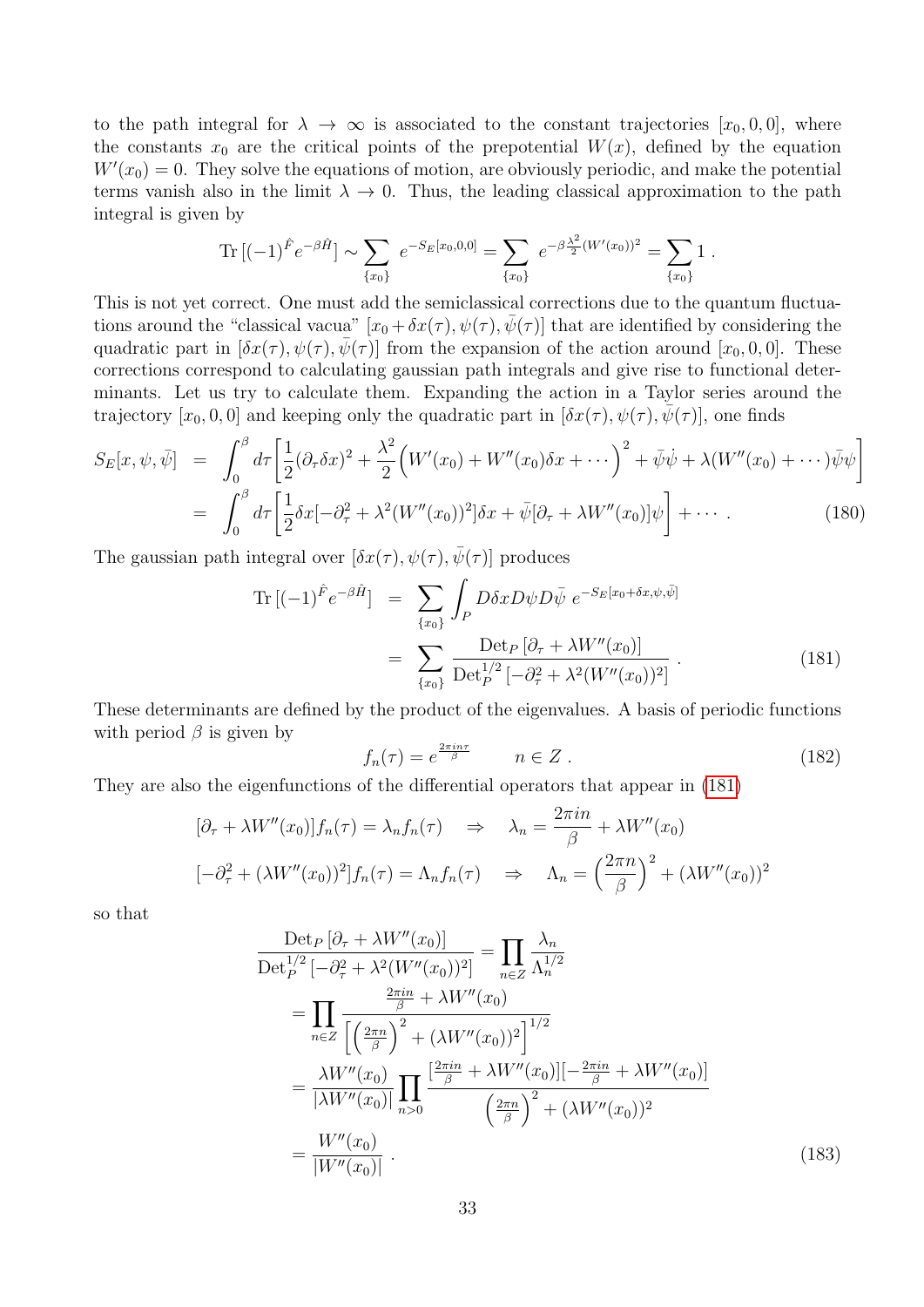The result is indeed independent of  $\lambda$ , and we have obtained the following value of the Witten index

$$
\operatorname{Tr}\left[(-1)^{\hat{F}}e^{-\beta\hat{H}}\right] = \sum_{\{x_0\}}\frac{W''(x_0)}{|W''(x_0)|} \ . \tag{184}
$$

 $N = 2$ ,  $D = 1$  superspace

Superspace is a useful construction that gives a geometrical interpretation of supersymmetry. It allows to formulate theories that are manifestly supersymmetric. It is constructed by adding anticommuting coordinates to the usual space-time coordinates, and supersymmetry transformations are intepreted as arising from translations in the anticommuting directions. We exemplify this construction for the previous mechanical model with  $N = 2$  supersymmetry, considered as a theory in  $(0 + 1)$  space-time dimensions. The extension to  $(3 + 1)$  space-time dimensions is conceptually similar, but algebraically more demanding. The  $N = 1$  superspace is also presented, as it is sometimes used in worldline description of spin 1/2 fields.

#### Time translational invariance

To appreciate the ideas underlying the construction of superspace, it is useful to review in a critical way the main points that guarantee the construction of actions invariant under translations in time (which we interpret as a space with one dimension). They will guide us in the construction of superspace, where supersymmetry is interpreted geometrically as a suitable translation along Grassmann directions.

In the case of a single degree of freedom carried by the variable  $x(t)$ , an infinitesimal time translation  $(t \rightarrow t - a)$  is given by a transport term

<span id="page-33-0"></span>
$$
\delta_x x(t) \equiv x'(t) - x(t) = a\dot{x}(t) = (-iaH)x(t)
$$
\n(185)

where in the last form we have used the differential operator  $H \equiv i\frac{\partial}{\partial t}$ . This operator is seen as the generator of a one parameter group of abelian transformations, the group of time translations that is isomorphic to **R** (the real numbers with the addition as group product), and indeed it satisfies the corresponding Lie algebra

$$
[H, H] = 0. \tag{186}
$$

A finite transformation can be obtained by exponentiation  $x'(t) = e^{-iaH}x(t) = x(t+a)$ . Time derivatives of  $x(t)$  transform similarly, with a rule having the same general structure

<span id="page-33-1"></span>
$$
\delta_{\tau}\dot{x}(t) \equiv \dot{x}'(t) - \dot{x}(t) = \frac{\partial}{\partial t}(\delta_{\tau}x(t)) = a\ddot{x}(t) = (-iaH)\dot{x}(t)
$$
\n(187)

i.e. they are generated by the same differential operator.

Invariant actions can be obtained as integrals in time of a lagrangian that depends on time only implicitly, through the dynamical variables and their derivatives only,

$$
S[x] = \int dt L(x, \dot{x}) . \qquad (188)
$$

Indeed, as consequence of [\(185\)](#page-33-0) and [\(187\)](#page-33-1) it follows that

$$
\delta_T L(x, \dot{x}) = \delta_T x \frac{\partial L}{\partial x} + \delta_T \dot{x} \frac{\partial L}{\partial \dot{x}} = a \frac{dx}{dt} \frac{\partial L}{\partial x} + a \frac{d\dot{x}}{dt} \frac{\partial L}{\partial \dot{x}}
$$

$$
= a \frac{d}{dt} L(x, \dot{x}) = \frac{d}{dt} (aL(x, \dot{x}))
$$
(189)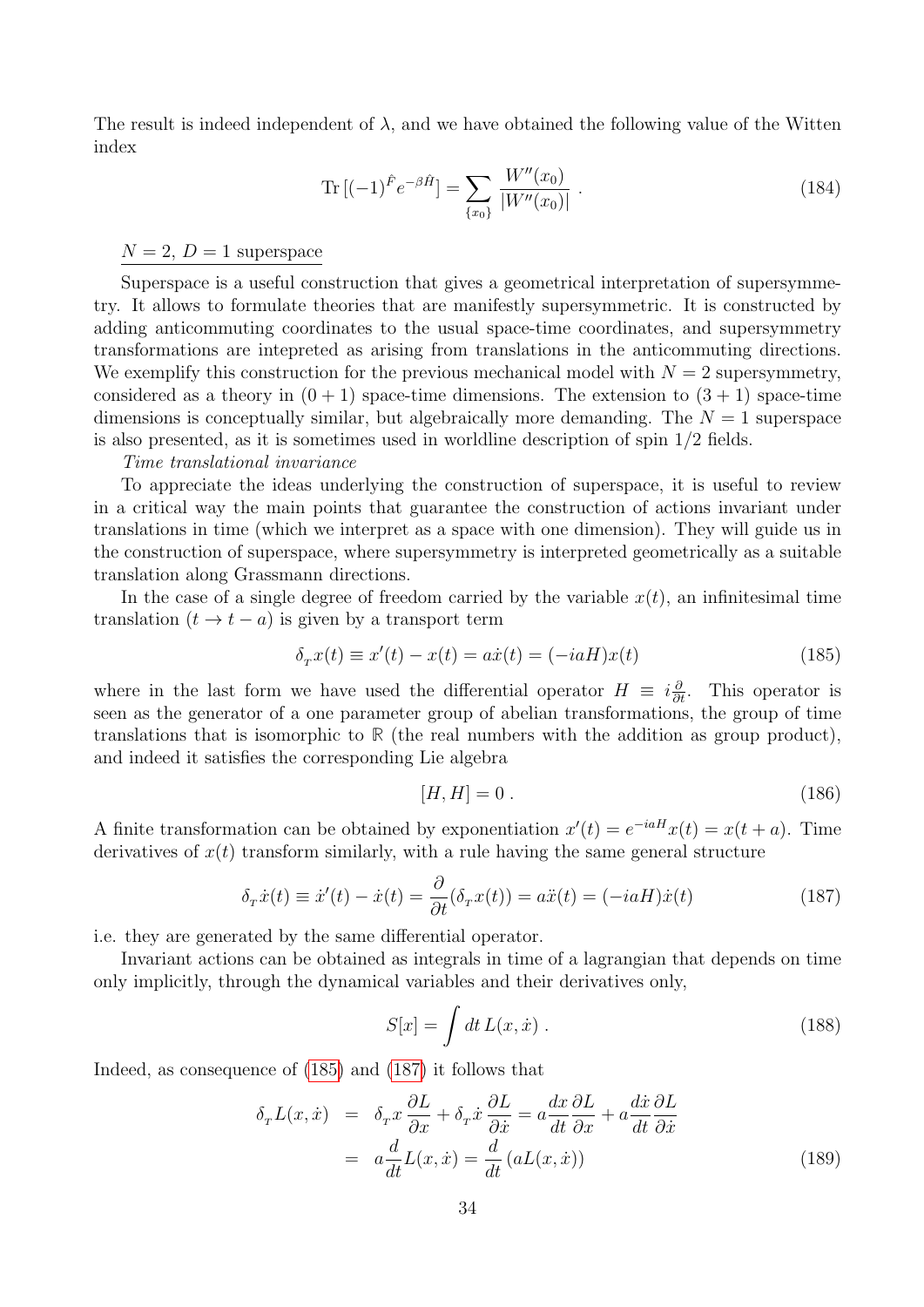so that

$$
\delta_{\tau} S[x] = \int dt \,\delta_{\tau} L(x,\dot{x}) = \int dt \,\frac{d}{dt} \left( aL(x,\dot{x}) \right) = 0 \tag{190}
$$

which vanishes up to boundary terms. This is enough to prove invariance.

 $N = 2$  superspace

The superspace  $\mathbb{R}^{1|2}$  ( $N=2$  superspace in  $d=1$ ) is defined by its coordinates

$$
(t, \theta, \bar{\theta}) \in \mathbb{R}^{1|2} \tag{191}
$$

where  $(\theta, \bar{\theta})$  are complex Grassmann variables. The generator of time translations is again the differential operator

$$
H = i\frac{\partial}{\partial t} \,. \tag{192}
$$

In addition, one introduces the differential operators

<span id="page-34-1"></span>
$$
Q = \frac{\partial}{\partial \theta} + i\bar{\theta}\frac{\partial}{\partial t} , \qquad \bar{Q} = \frac{\partial}{\partial \bar{\theta}} + i\theta\frac{\partial}{\partial t}
$$
(193)

that realize the algebra of  $N = 2$  supersymmetry

$$
\{Q,\bar{Q}\} = 2H , \qquad \{Q,Q\} = \{\bar{Q},\bar{Q}\} = 0 , \quad [Q,H] = [\bar{Q},H] = 0 .
$$
 (194)

Translations generated by these differential operators on functions of superspace produce supersymmetry transformations.

Superfields

Superfields are defined to begin with as functions of superspace, and are used as dynamical variables in the construction of supersymmetric models. In addition they are required to have specific transformation rules under supersymmetry, as we shall discuss. Let us consider the example of a scalar superfield  $X(t, \theta, \theta)$ , taken to be Grassmann even. Expanded in components (that is performing a Taylor expansion in the anticommuting variables) it reads

$$
X(t, \theta, \bar{\theta}) = x(t) + i\theta\psi(t) + i\bar{\theta}\bar{\psi}(t) + \theta\bar{\theta}F(t) .
$$
\n(195)

The last component is traditionally called  $F$  (and should not be confused with the fermion number). Supersymmetry transformations on superfields are generated by the differential operators Q and  $\bar{Q}$ 

<span id="page-34-0"></span>
$$
\delta_{s} X(t, \theta, \bar{\theta}) = (\bar{\epsilon} Q + \epsilon \bar{Q}) X(t, \theta, \bar{\theta}) \tag{196}
$$

where  $\epsilon$  and  $\bar{\epsilon}$  are Grassmann parameters. This definition generalizes the similar one for infinitesimal time translation given in eq. [\(185\)](#page-33-0). Expanding both sides in components one obtains

$$
\delta_{S}x = i\epsilon\bar{\psi} + i\bar{\epsilon}\psi \n\delta_{S}\psi = -\epsilon(\dot{x} + iF) \n\delta_{S}\bar{\psi} = -\bar{\epsilon}(\dot{x} - iF) \n\delta_{S}F = \bar{\epsilon}\dot{\psi} - \epsilon\dot{\bar{\psi}} \tag{197}
$$

to be compared with [\(163\)](#page-29-1). In general, one call superfields only those functions of superspace that transform as [\(196\)](#page-34-0) under supersymmetry transformation.

Covariant derivatives and supersymmetric actions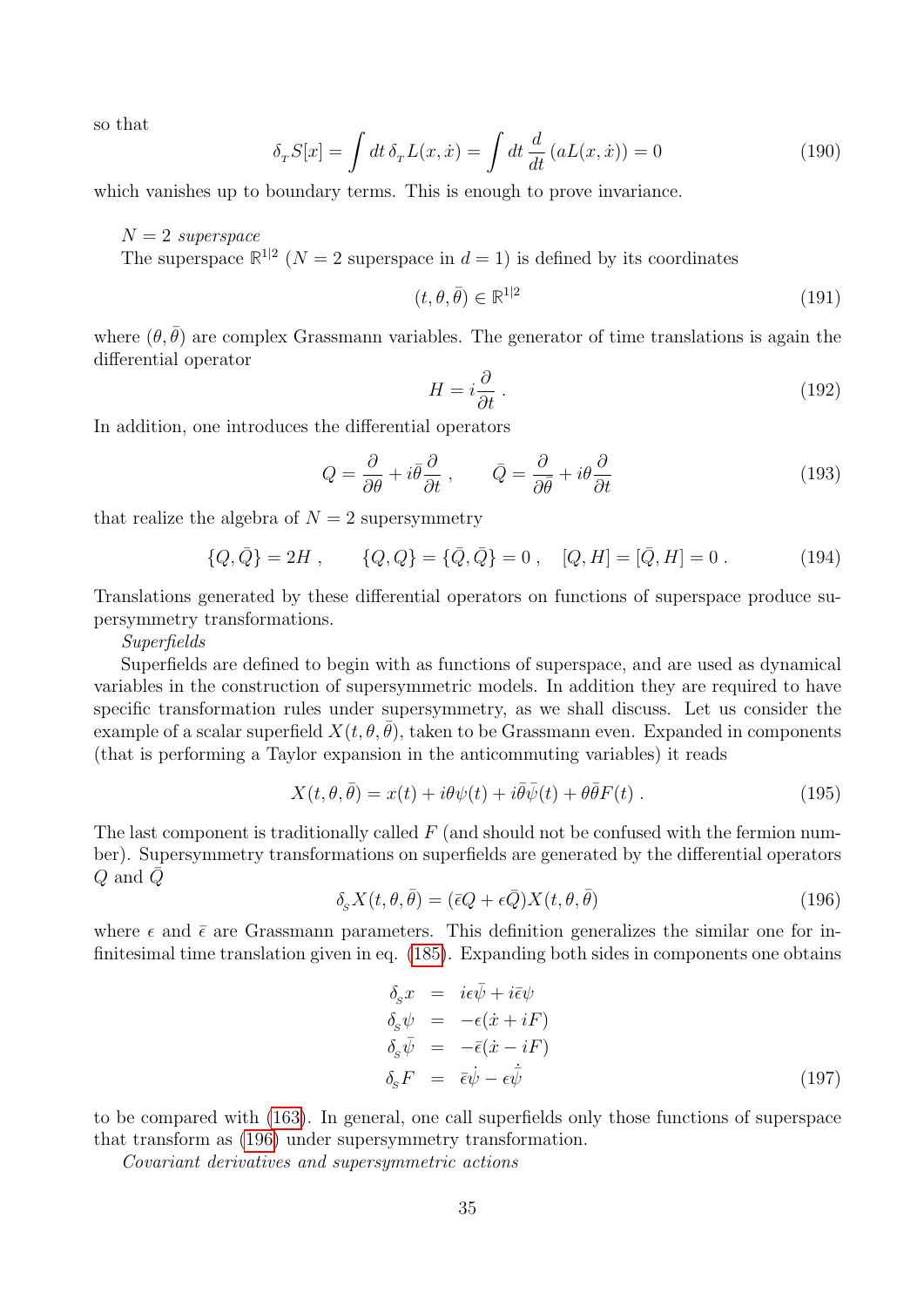To identify invariant actions it is useful to introduce the covariant derivatives (covariant under supersymmetry transformations), defined by

$$
D = \frac{\partial}{\partial \theta} - i\bar{\theta}\frac{\partial}{\partial t}, \qquad \bar{D} = \frac{\partial}{\partial \bar{\theta}} - i\theta\frac{\partial}{\partial t}
$$
(198)

and characterized by the fundamental property of anticommuting with the generators of supersymmetry in [\(193\)](#page-34-1)

$$
\{D, Q\} = \{D, \bar{Q}\} = \{\bar{D}, Q\} = \{\bar{D}, \bar{Q}\} = 0.
$$
\n(199)

One may note that D and  $\bar{D}$  differ from the operators Q and  $\bar{Q}$  only by the sign of the second term, and satisfy the algebra

$$
\{D,\bar{D}\} = -2i\partial_t ,\qquad \{D,D\} = \{\bar{D},\bar{D}\} = 0 . \qquad (200)
$$

Thanks to these properties, covariant derivatives of superfields are again superfields, meaning that they transform under supersymmerty as the original superfield in [\(196\)](#page-34-0)

$$
\delta_S(DX) = D(\delta_S X) = D((\bar{\epsilon}Q + \epsilon \bar{Q})X) = (\bar{\epsilon}Q + \epsilon \bar{Q})DX.
$$
\n(201)

Similarly for  $\bar{D}X$ . As a consequence a lagrangian  $L(X, DX, \bar{D}X)$ , function of the superspace point only implicitly through dynamical superfields and their covariant derivatives, (that is without any explicit dependence on the point of superspace) transforms as

$$
\delta_{\rm s} L(X,DX,\bar{D}X) = (\bar{\epsilon}Q + \epsilon \bar{Q})L(X,DX,\bar{D}X) \tag{202}
$$

Actions defined by integrating over the whole superspace

$$
S[X] = \int dt d\bar{\theta} d\theta L(X, DX, \bar{D}X)
$$
\n(203)

are manifestly invariant (up to boundary terms), as they transform as integrals of total derivatives.

In particular, the model described by

$$
S[X] = \int dt d\bar{\theta} d\theta \left(\frac{1}{2}DX\bar{D}X + W(X)\right)
$$
\n(204)

that depends on an arbitrary function  $W(x)$  is manifestly supersymmetric. A direct integration over the anticommuting coordinates of superspace shows that it reproduces the action in eq. [\(159\)](#page-28-1). In a more elegant fashion, one uses the algebra of covariant derivatives to obtain the same final result. Let us show this in a telegraphic way. Up to total derivatives one may write

$$
S[X] = \int dt d\bar{\theta} d\theta \left( \frac{1}{2} DX\bar{D}X + W(X) \right)
$$
  
= 
$$
\int dt \bar{D}D \left( \frac{1}{2} DX\bar{D}X + W(X) \right) \Big|_{\theta, \bar{\theta}=0}
$$
  
= 
$$
\int dt \left( -\frac{1}{2} \bar{D}DXD\bar{D}X - iDX\bar{D}\dot{X} + W''(X)\bar{D}XDX + W'(X)\bar{D}DX \right) \Big|_{\theta, \bar{\theta}=0}
$$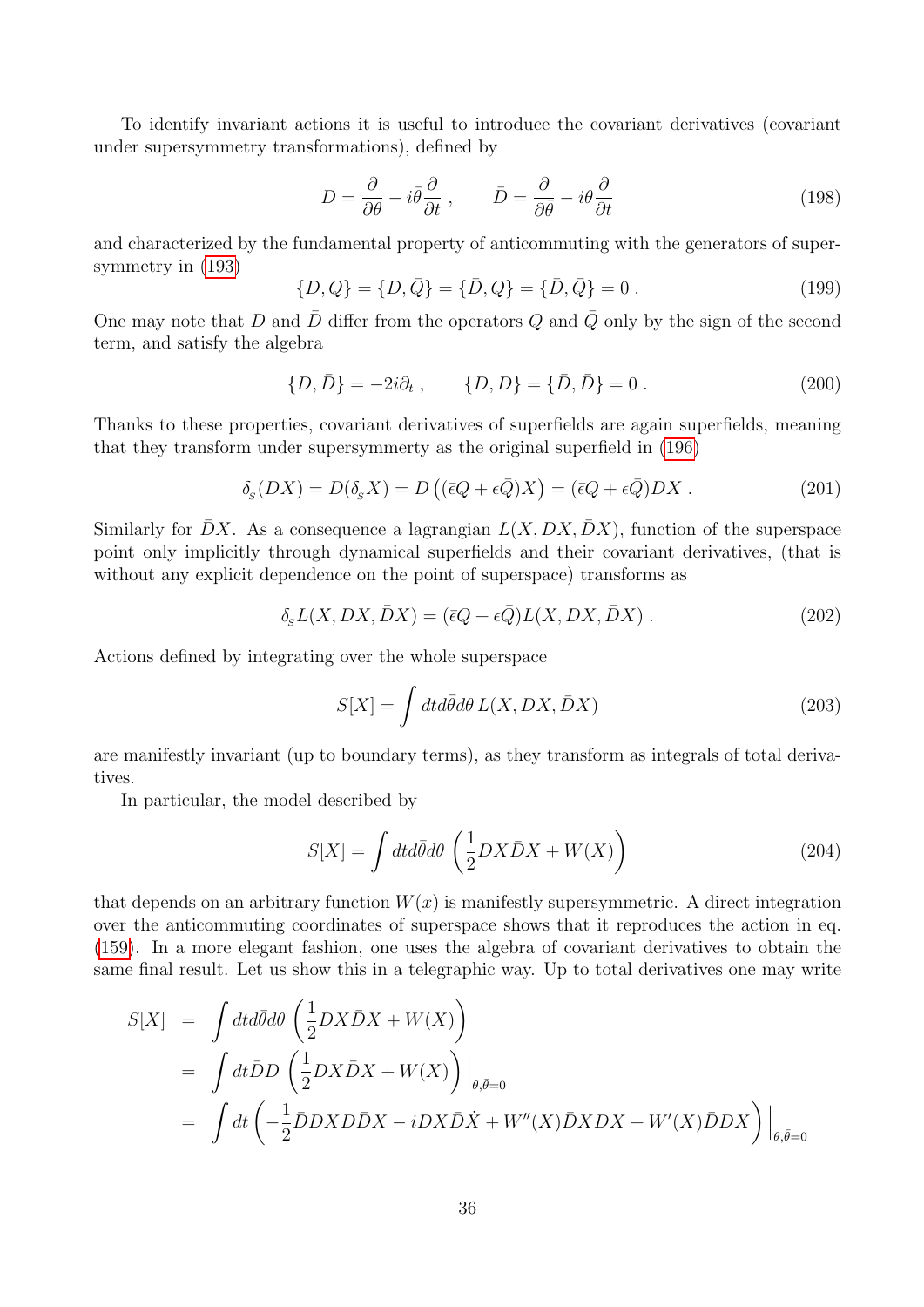and using the projections on the first component of the various superfields

$$
X\Big|_{\theta, \bar{\theta}=0} = x(t)
$$
  
\n
$$
DX\Big|_{\theta, \bar{\theta}=0} = i\psi(t)
$$
  
\n
$$
\bar{D}X\Big|_{\theta, \bar{\theta}=0} = i\bar{\psi}(t)
$$
  
\n
$$
D\bar{D}X\Big|_{\theta, \bar{\theta}=0} = -(F + i\dot{x})
$$
  
\n
$$
\bar{D}DX\Big|_{\theta, \bar{\theta}=0} = F - i\dot{x}
$$

one finds (up to total derivatives)

$$
S[X] = \int dt \left( \frac{1}{2} \dot{x}^2 + \frac{1}{2} F^2 + i \bar{\psi} \dot{\psi} + W'(x) F - W''(x) \bar{\psi} \psi \right) . \tag{205}
$$

Eliminating the auxiliary field F through its algebraic equation of motion  $(F = -W'(x))$  one recovers the action in [\(159\)](#page-28-1), which is thus guaranteed to be supersymmetric by the superspace construction.

 $N = 1$ ,  $D = 1$  superspace

A superspace can also be constructed for  $N = 1$  supersymmetry, with a real (i.e. hermitian) supercharge. It is used in worldline descriptions of spin  $1/2$  fields, where the  $\Gamma^i$  matrices appearing in the Dirac equations are realized on the worldline by real Grassmann variables  $\psi^i$ (worldline Majorana fermions). Indeed, the simple model

<span id="page-36-0"></span>
$$
S[x,\psi] = \int dt \left(\frac{1}{2}\dot{x}^i\dot{x}^i + \frac{i}{2}\psi^i\dot{\psi}^i\right) \tag{206}
$$

has  $N = 1$  supersymmetry and appears in first quantized descriptions of the Dirac field. One can give a superspace construction to prove its supersymmetry. The  $N = 1$  supersymmetry algebra  $\{Q, Q\} = 2H$  is realized by the differential operators

$$
Q = \frac{\partial}{\partial \theta} + i\theta \frac{\partial}{\partial t} , \qquad H = i \frac{\partial}{\partial t}
$$
 (207)

that act on functions of a superspace with coordinates  $(t, \theta)$ . The susy covariant derivative is given by

$$
D = \frac{\partial}{\partial \theta} - i\theta \frac{\partial}{\partial t} \tag{208}
$$

and anticommutes with Q. Using the superfields

$$
X^{i}(t,\theta) = x^{i}(t) + i\theta\psi^{i}(t)
$$
\n(209)

one can construct in superspace the manifestly supersymmetric action

$$
S[X] = \frac{i}{2} \int dt d\theta D X^i \dot{X}^i
$$
\n(210)